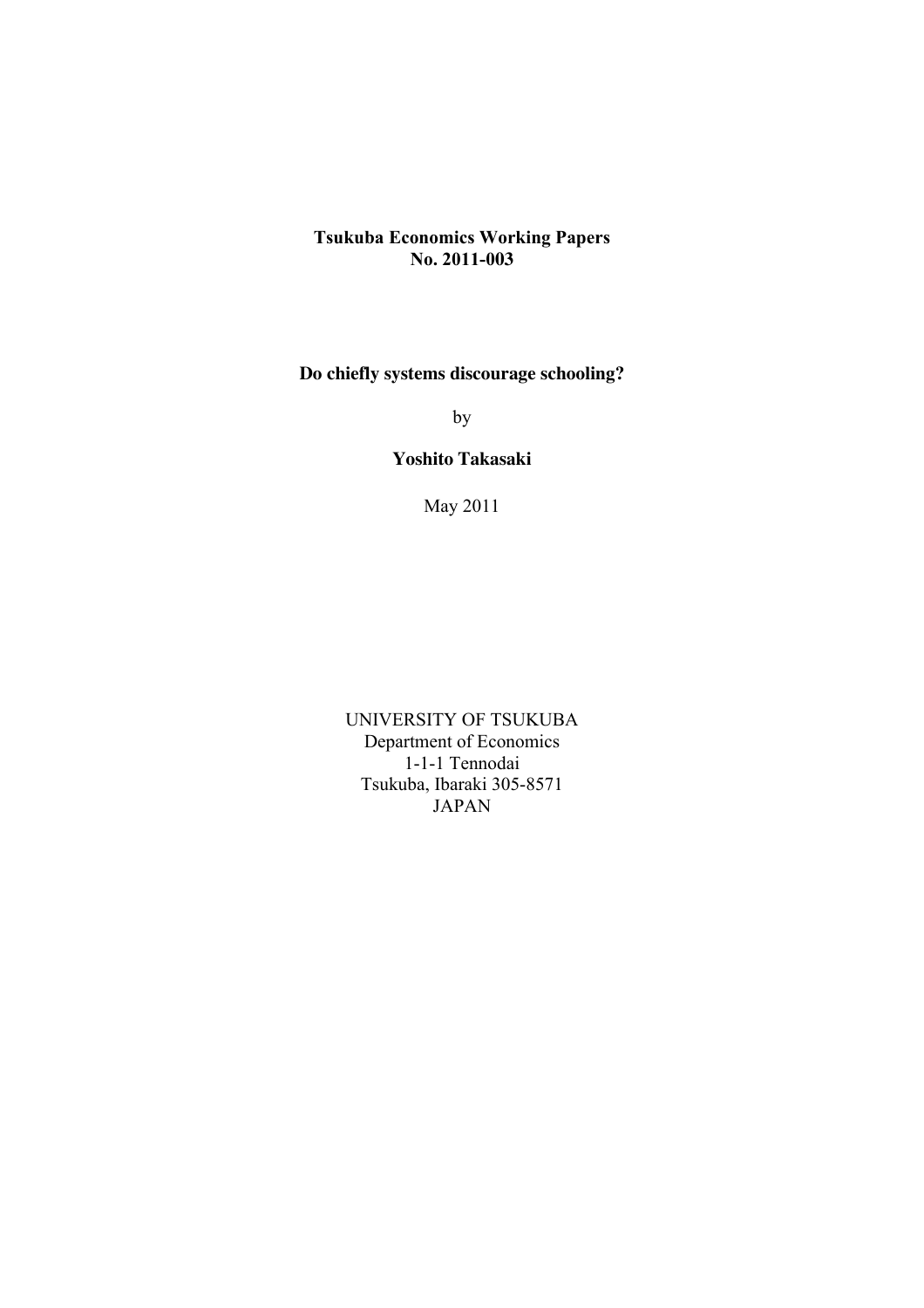# **Do chiefly systems discourage schooling?**

**Yoshito Takasaki<sup>a</sup>** University of Tsukuba

May 4, 2011

<sup>&</sup>lt;sup>a</sup> Corresponding author. Graduate School of Humanities and Social Sciences, University of Tsukuba, 1-1-1 Tennodai, Tsukuba, Ibaraki 305-8571 Japan, Tel./fax: +81 29 853 6280. E-mail address: takasaki@sk.tsukuba.ac.jp.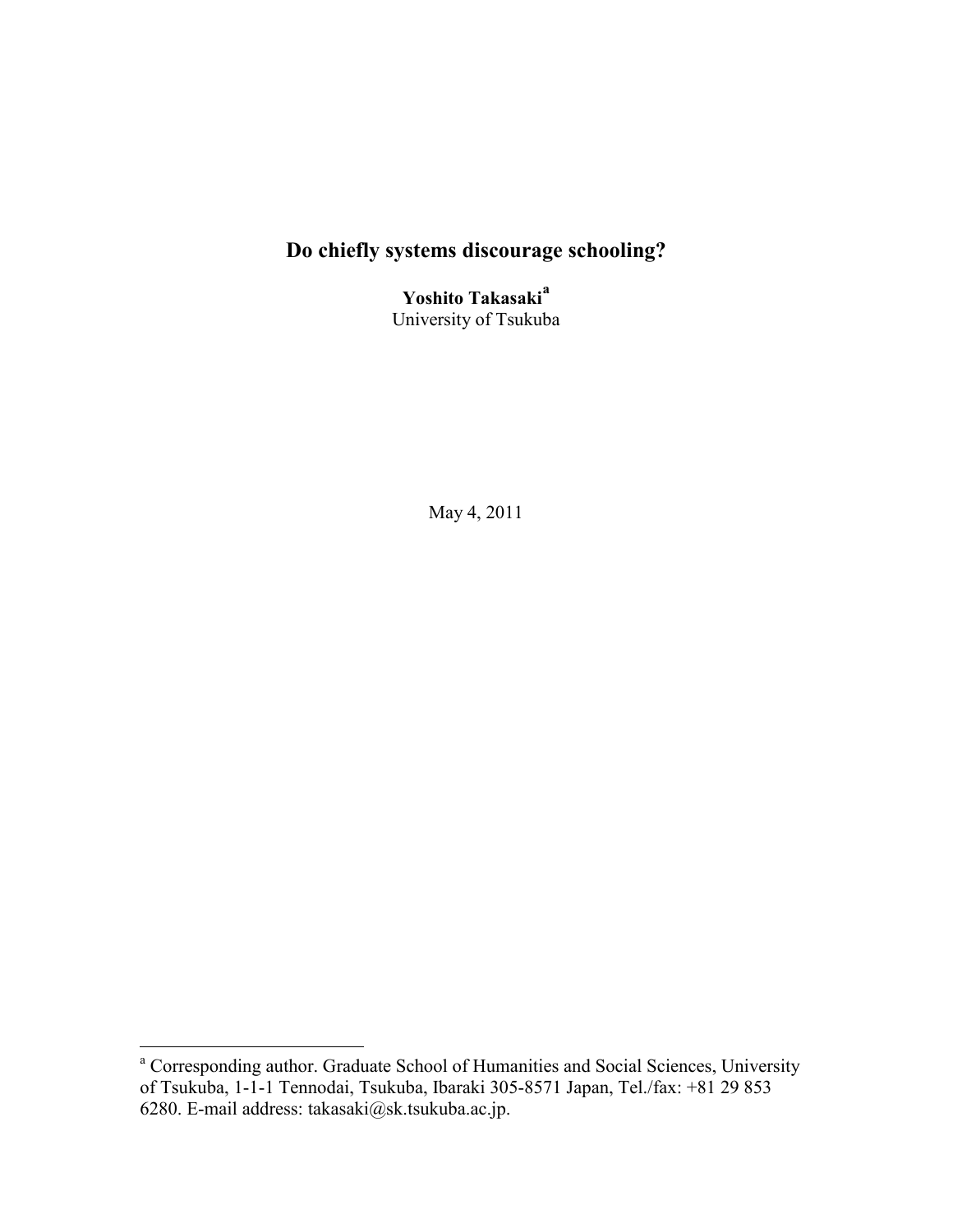# **Do chiefly systems discourage schooling?**

#### **Abstract**

An indigenous chiefly system can shape a country's economic growth and inequality through institutional development in its colonial history. This paper addresses this thesis by using original household survey data in rural Fiji, which contain unique information about traditional chiefly status, and Fijian coups as a natural experiment. It demonstrates that chiefly labor networks in non-farm occupations that originated from the British colonial policy persistently affected Fijians' schooling. Chiefly networks were effective for employment among male Fijians before and after 1970 independence, until the first coup occurred in 1987; then, their schooling strongly adjusted to structural changes in labor market. Those outside the chiefly network – the majority of Fijians – have always been discouraged from making education investments, because of low returns in the network-driven labor market. Without being directly constrained by this chiefly institution, Indians and Female Fijians outperformed male Fijians in higher education. **Keywords**: Chiefly system; Colonial policy; Labor network; Schooling; Fiji. **JEL classification**: O15; O17.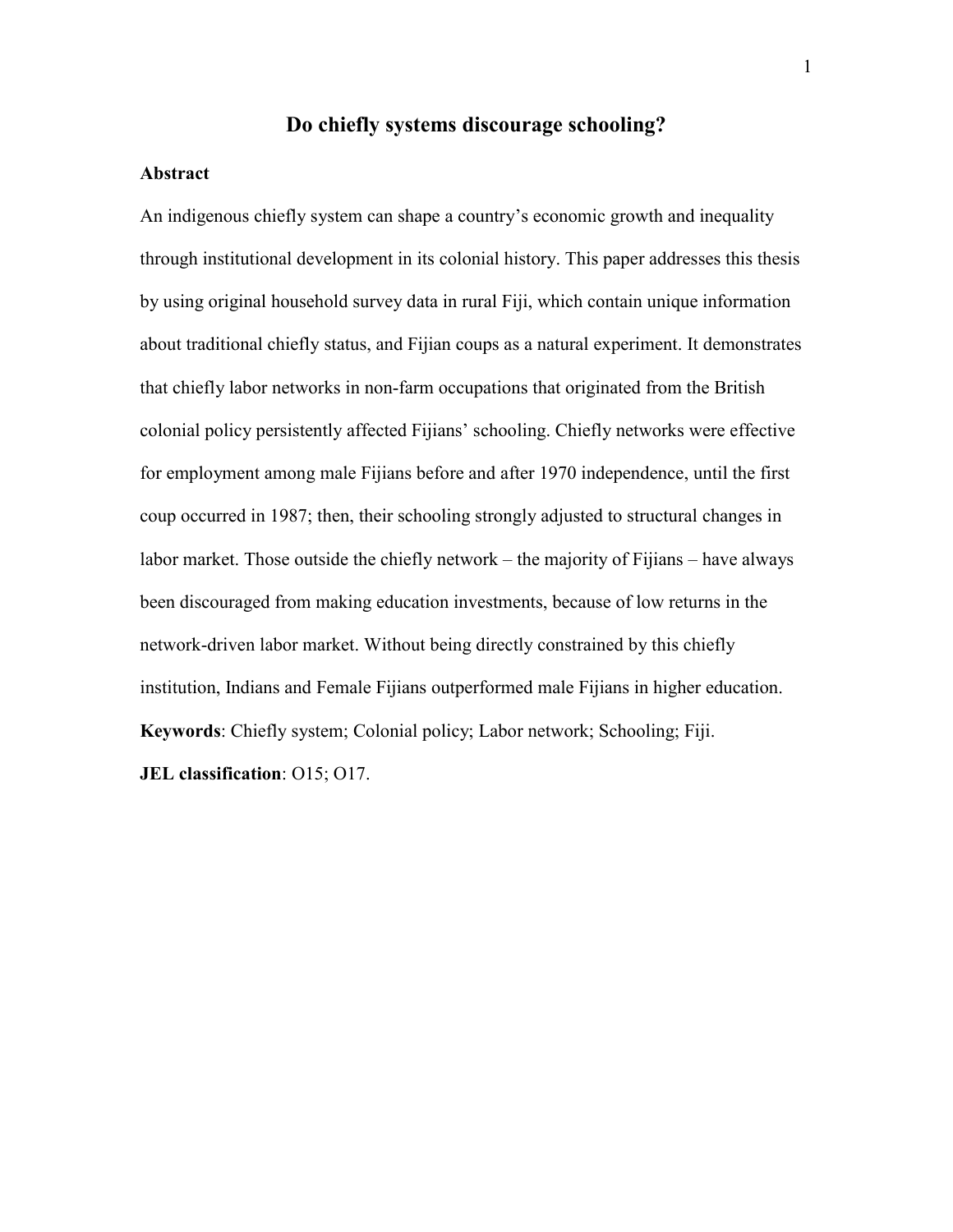#### **1. Introduction**

Recent literature has shown that historical circumstances can persistently affect economic performance through their effect on institutional development (Acemoglu et al., 2001; Acemoglu et al., 2005; Sokoloff and Engerman, 2000). Although various institutions, such as property rights, law, power, and class, have received much attention (e.g., Banerjee and Iyer, 2005; Goldstein and Udry, 2009; Huillery, 2009; La Porta et al., 1998; Pandey, 2010), the mechanisms underlying such persistence are less understood (Acemoglu and Robinson, 2008 develop a theory; see also Nunn, 2007). Munshi and Rosenzweig (2006) shed light on gender-cum-caste labor networks as one such mechanism in 1990s' Bombay: It made schooling responses to increased returns to nontraditional white-collar occupation distinct in the gender sphere – girls' enrollments in English schools increased more than boys'. Using original household survey data in rural Fiji, this paper examines how the indigenous chiefly system interacted with British colonial policy to persistently affect Fijians' schooling.

Fiji's ethnic division is well known: Fijians have significantly lagged behind Indians in commerce, the professions, and higher education since the 1950s (e.g., Norton, 1977; Tavola, 1992; White, 2001).<sup>1</sup> Despite affirmative-education policies for Fijians following independence in 1970, the ethnic gap in secondary and tertiary education has never narrowed. Indians' economic and social mobility led to the country's ethnic tension and, in particular, four coups since the late 1980s. At the same time, after independence, female Fijians caught up with and then surpassed male Fijians in secondary education.

 $<sup>1</sup>$  As is common in Fiji, in this paper, Fijians means native Fijians and Indians means</sup> Indo-Fijians.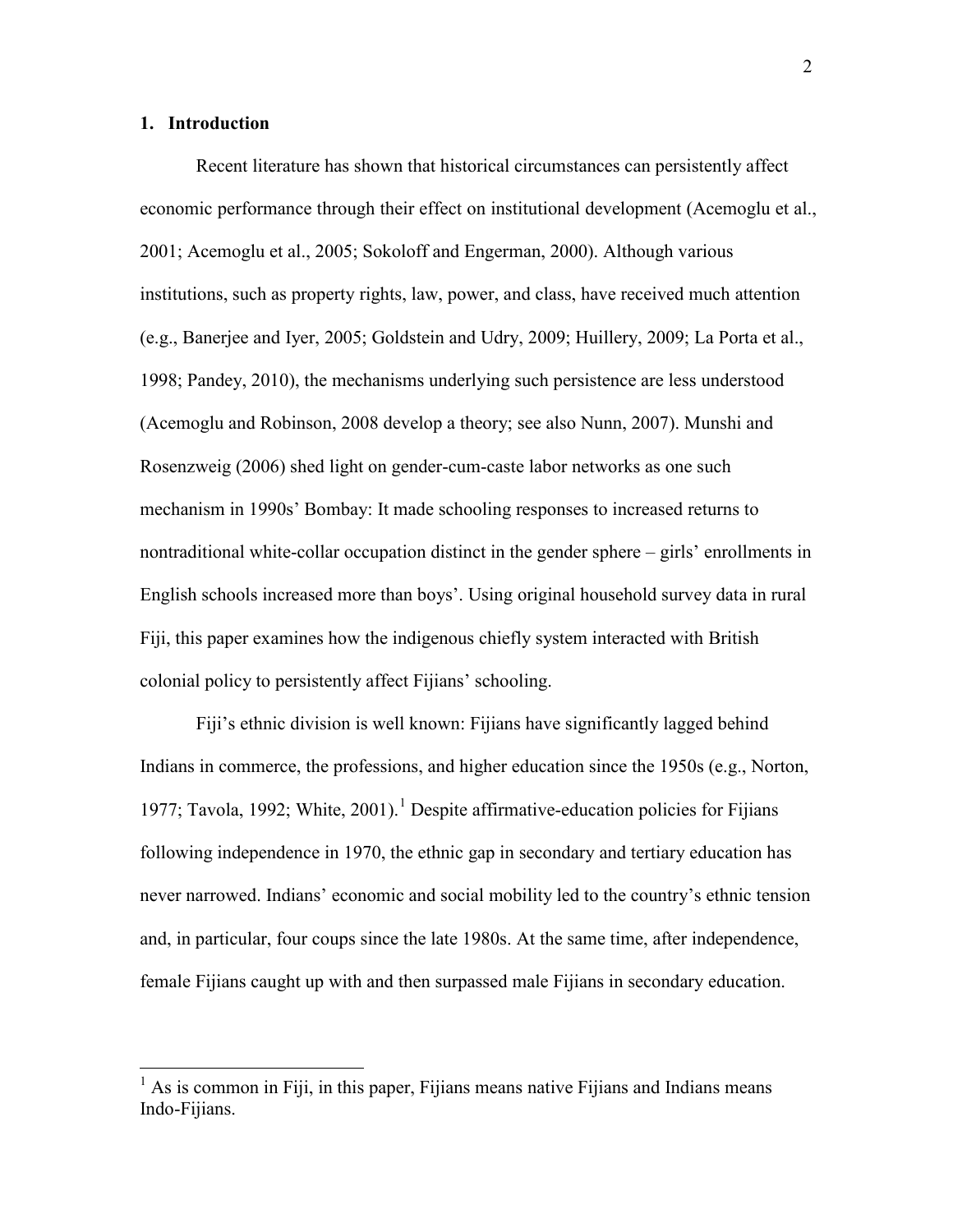This paper sheds new light on Fijian labor networks as a potential mechanism that drove the country's distinct education paths. The British colonial government established native administration based on the indigenous chiefly system; as a result, "the native (or, as it was known later, Fijian) administration became an important additional source of power and patronage for the chiefs, and employment for many commoners" (Ghai, 1987, p10). That is, colonialism legitimatized historical inequalities in the hierarchical chiefly system of Fijian society. Many politicians and highly ranked government officials have come from chiefly families (for example, the current grand chief in my study area is a Cabinet Minister). I argue that *chiefly labor network* for commoners' employment in the native administration sustained and expanded to broad labor networks in non-farm occupations – from urban to rural – in the country, thereby persistently affecting their schooling after independence. Those outside chiefly networks – the majority of Fijians – have been discouraged from making education investments over time, because of low returns in the network-driven labor market. The paper shows evidence for the influence of chiefly labor networks on secondary schooling in rural areas, suggesting its broad discouraging effects on higher education in the country.

Chiefly labor networks are distinct from low-caste labor networks (Munshi and Rosenzweig, 2006). In Bombay, labor networks in traditional occupations with low returns that do not require higher education constrain schooling among those *in* the network, because of the sanction imposed on those who exit the network. In Fiji, labor networks in formal occupations with high returns that require higher education constrain schooling among those *outside* the network. Though both types of networks have the potential to involve dynamic inefficiency, the latter may be more relevant in poor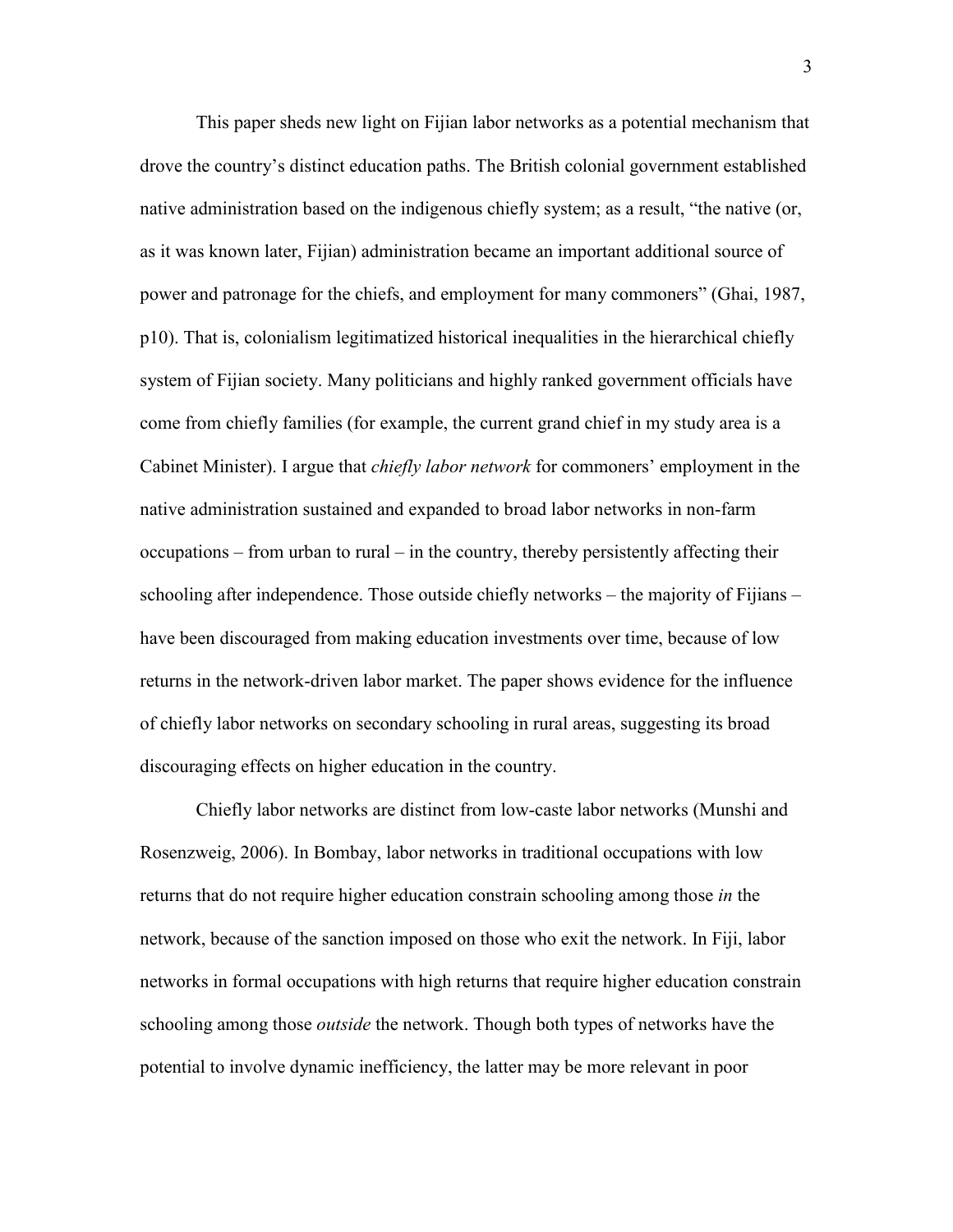countries than the former. In both cases, as labor networks historically exist among males, female schooling has been less constrained. In Fiji, this contrast extends to the ethnic sphere: Although Indian labor networks could also play a major role, they were not formed according to hereditary chiefly status.

In the literature, a labor network is captured by a network link (e.g., whether an individual has a connection with the job through kinship) or size (e.g., the number of workers in the same group, such as caste) (e.g., Munshi, 2003; Munshi and Rosenzweig, 2006). Such information, which my data lack, is not sufficient to capture a chiefly network. Crucial information about the *chiefly status* of the individual with whom network is linked or of the group based on which network is formed is needed. These two types of networks overlap with each other when the former individual-based network is formed within the group, and in Fiji, the latter group-based network can be formed by either a village or clan (a kin group within the village, as defined below). Takasaki (2011) finds that in Fijians' household private transfers, both within- and across-village networks are important and mainly formed among households that belong to the same clan. My survey stratified Fijian villages by chiefly-village status (defined below) and households in each village by clan. Thus, the data contain rich variations in chiefly-group status; in standard household surveys, by contrast, traditional elite status is often unobservable to researchers, and even if it is observable, there are too few elite groups to make a statistical analysis possible.

Lack of network data precludes me from directly identifying chiefly labor networks' positive influences on schooling. My empirical strategy is to see whether schooling responses to chiefly-group status correspond to employment responses over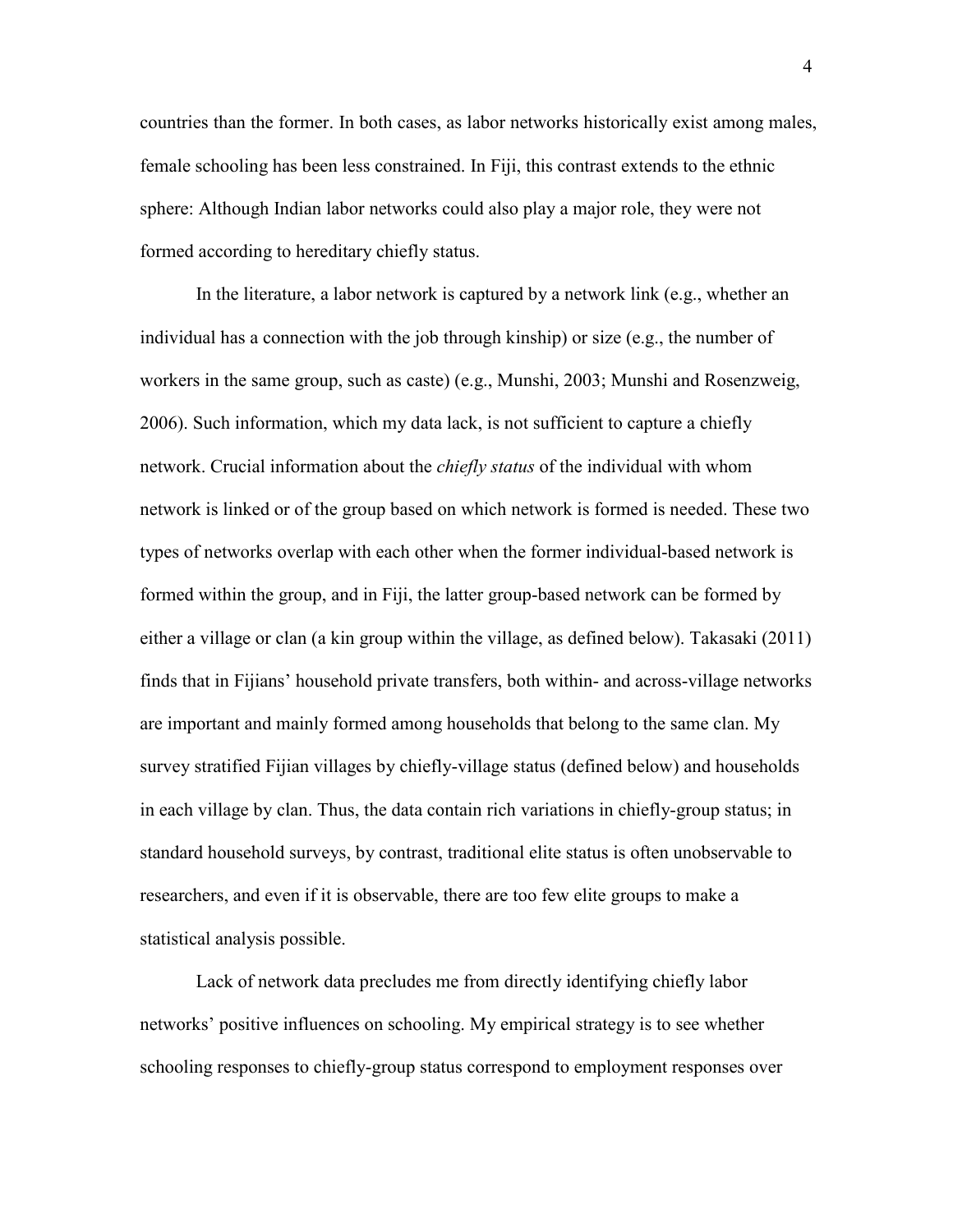time, by using the coups as a natural experiment. First, I examine whether a group-based labor network is formed according to chiefly-group status, *if* such a network exists. The chiefly-village network was effective for employment among male Fijians before and after 1970 independence, until the first coup occurred in 1987; with village factors, including network, fully controlled for, chiefly-clan network was always ineffective. Next, I show that male Fijians' schooling strongly adjusted to the structural change in the labor market: After the network effect on employment vanished, those in the network augmented education investment for better employment prospects. This pattern is found in chiefly villages, but not in clans, for secondary-school completion (which is a passport to employment), but not secondary enrollment. This strong correspondence of employment and schooling is shown to be qualitatively robust.

The rest of the paper is organized as follows. Section 2 offers a description of Fijian education history. Section 3 describes the Fijian chiefly system and the data. Section 4 provides descriptive statistics on income, employment, and schooling. Section 5 develops empirical models to test the hypotheses discussed above. Section 6 reports estimation results, the robustness of which is discussed in Section 7. The last section concludes.

#### **2. Fijian education history**

#### *2.1. Colonialism – 1874-1970*

In 1874, Fiji became a British colony, and a native administration was established for the indigenous chiefly system. Fiji's formal education had begun in Methodist mission schools (in 1835), and the British colonial policy was in principle against giving too much education to natives. Commoners' education was limited to primary schooling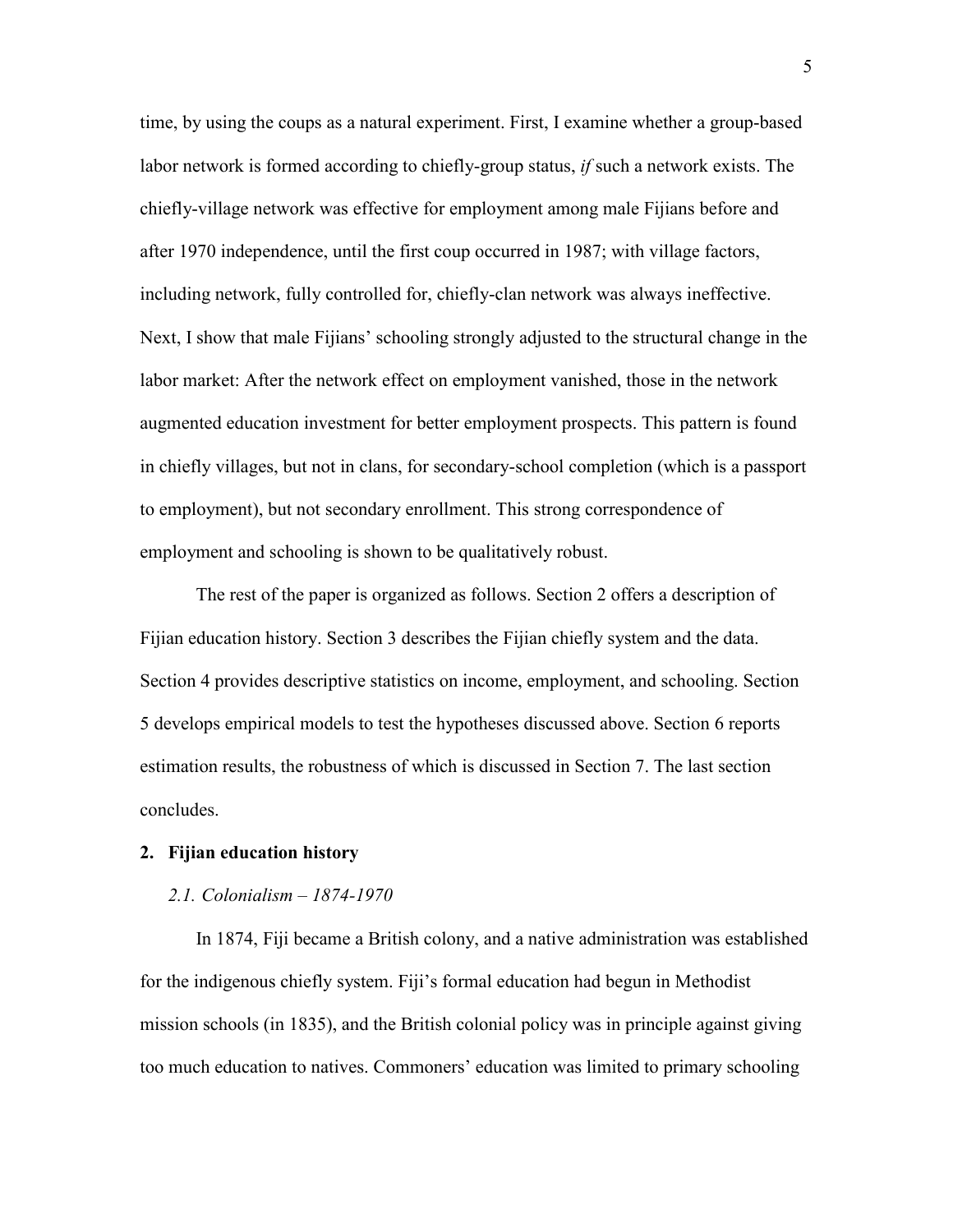with a practical focus – vocational, agricultural, and technical for boys and hygiene and crafts for girls; in contrast, chiefs were educated to secondary and tertiary levels overseas. This discriminatory policy was strongly seconded by administrative chiefs: "Fijians of chiefly descent coveted a selective formal education as an avenue of privilege, a vehicle to differentiate themselves from commoners, and a means to consolidate their status" (White, 2001, p260).<sup>2</sup>

Between 1879 and 1916, the colonial government brought over 60,000 indentured laborers from India for sugar plantation.<sup>3</sup> Under the paternalistic colonial policy protecting Fijians, Indians experienced much lower economic and social conditions; in particular, there existed a large gap in primary education between the two races. In 1916, to expand schools with limited supervision and cost, the colonial government launched the grant-in-aid system – providing government financial support to primary schools that met prescribed standards (by 1931, most mission schools were handed over to local committees). Indians, who were virtually prevented from owning land and thus strove for education to attain mobility, took advantage of this policy; in contrast, Fijians with land and ascribed social status were less likely to seek social mobility through education, and

 $2$  The most influential chief in the colonial era, Oxford-educated Ratu Sir Lala Sukuna, consistently called for "education with a local bias" *for* Fijians (Scarr, 1982): "What is required is a scheme of education that will fit the Fijian child to become a good citizen of his own country which needs above all…farmers, mechanics, boat-builders, men skilled in indigenous handicrafts, girls with a practical knowledge of housecraft: home-cleaning, cooking, washing, sewing, nursing."

<sup>&</sup>lt;sup>3</sup> In 1921 Fijians and Indians accounted for 54% and 39%, respectively, of the total population (Gillion, 1977). In 1920s Fijians suffered heavy losses of life from introduced diseases, and in the mid-1940s Indians slightly outnumbered Fijians in the population. The population share was reversed after the 1987 coups, because of Indians' outmigration.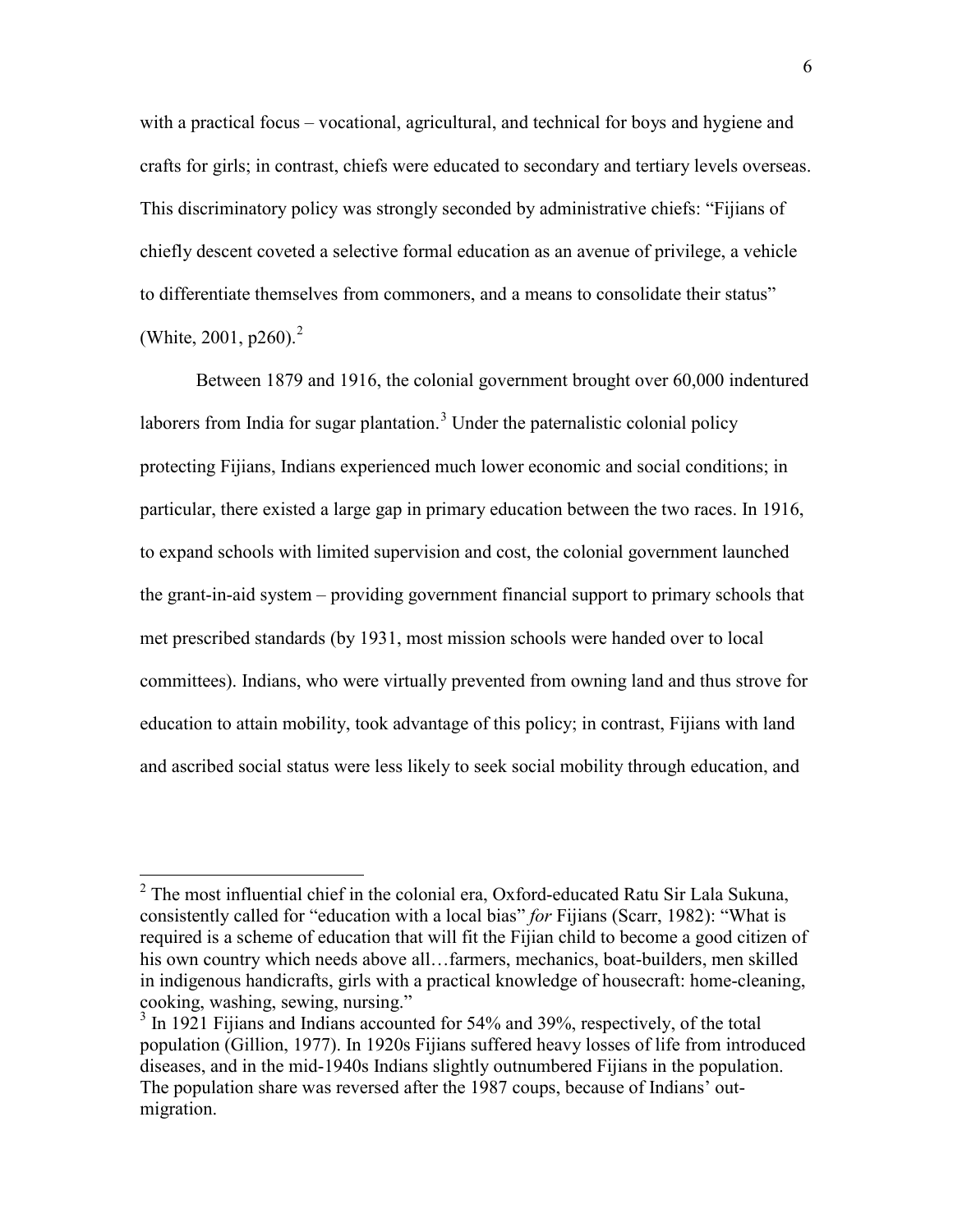their responses were much weaker (Tavola, 1992). As a result, Indian primary schools quickly expanded, closing the ethnic gap in primary education.

The two races followed distinctly different paths of secondary education. On one hand, Fijians did not demand academic education, because they placed great faith in their chiefs in the indigenous chiefly system and the native administration to represent their interests; on the other hand, Indians sought after academic secondary education for everyone (Tavola, 1992). In 1937, the colonial government accepted providing funds for the establishment of secondary schools only for Indians. Restrictions on rural Fijians' migration to urban areas (from 1920s to mid-1960s) – which the colonial administration and administrative chiefs considered to be a social disruption – also restricted their access to secondary schools; such restrictions were not imposed on Indians (White, 2001).<sup>4</sup> Although there was almost no ethnic disparity in secondary-school rolls in the mid-1940s, Indians' rolls became double those of Fijians in 1955; after the grant-in-aid system was extended to secondary schools in 1956, the gap widened even more. In the 1960s, secondary-school enrollments quickly increased among both races, with a persistent ethnic gap. $5$ 

During the late-colonial period, government intervention in education increased, and in 1947 the Ten Year Plan, the first comprehensive plan for education, was developed. From the mid-1940s, selected commoners started to be sent away for tertiary

 <sup>4</sup> Indians' strengthened political presence underlay their progress: Beginning in 1929 the Legislative Council, the body of nominees that advised the governor, consisted of six elected European seats, six elected Indians, and six nominated Fijians. In the mid-1940s, the Legislative Council tightened migration restrictions on Fijians.

 $5$  Bertocchi and Spagat (2004) theoretically study how the evolution of an education system founded on a hierarchical differentiation between vocational and general interacts with economic growth and inequality. Fiji is a unique example where such educational differentiation tightly matched ethnicity.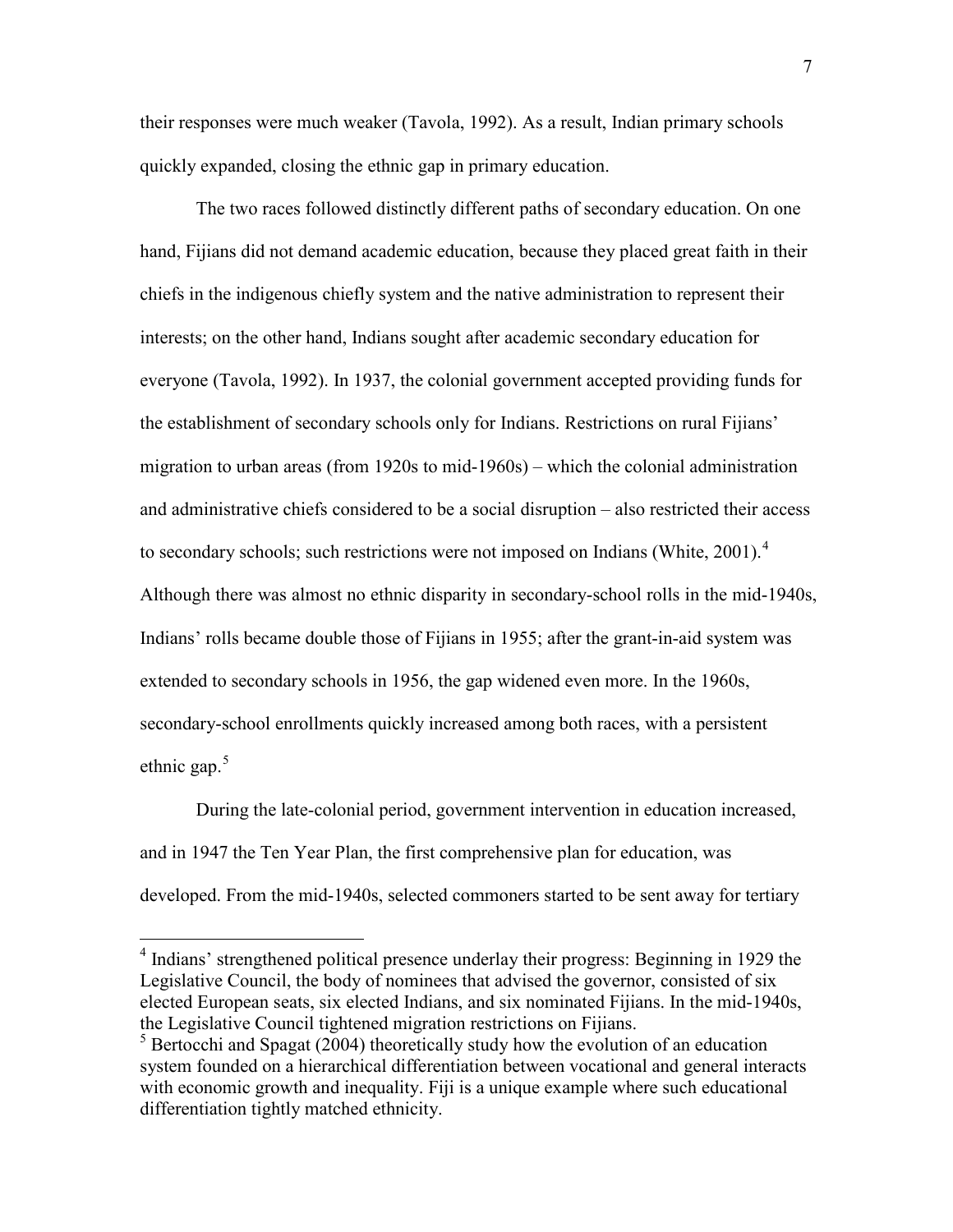education overseas, and by the early 1960s, some commoners enjoyed a successful economic position and its accompanying status. The chiefs' influence remained powerful, however: "The high chiefs formed a dominant status group that guided the social and political values of upwardly mobile commoners" (Norton, 1977).

### *2.2. Post-independence – 1970-1987*

At independence in 1970, chiefly governance was maintained and Fijians' political and economic status was ensured. 6 By then, education had proved to be a passport for Indians to enter commerce and the professions. Realizing the instrumental value of education for economic and social mobility, Fijians were concerned about their inferior position (Tavola, 1992). Although the Fijian government adopted various affirmative policies (e.g., school construction, scholarships) and secondary schooling continued to improve among both races, the ethnic gap in secondary (and tertiary) education and economic status never narrowed. Within both races, girls' secondaryschool enrollments were almost nonexistent in the mid-1940s and much lower than boys' before 1970 independence; then, girls' enrollments quickly increased and surpassed boys' by 1981. The gender gap has persisted since that time.

In 1968 the University of the South Pacific was established with a main goal of training secondary teachers; in the 1980s Fiji's education policy shifted its focus from quantity expansion to quality improvement and from teacher training to curriculum revision (teaching opportunities were saturated by 1987) (Tavola, 1992).

*2.3. Coups – 1987-2006*

 $6$  Under the 1970 Fijian constitution, parliament seats are allocated among ethnic groups (22 Fijians, 22 Indians, and 8 of other races), a large proportion of Senate members are nominated by the Great Council of Chiefs, and the land and rights of Fijians are protected.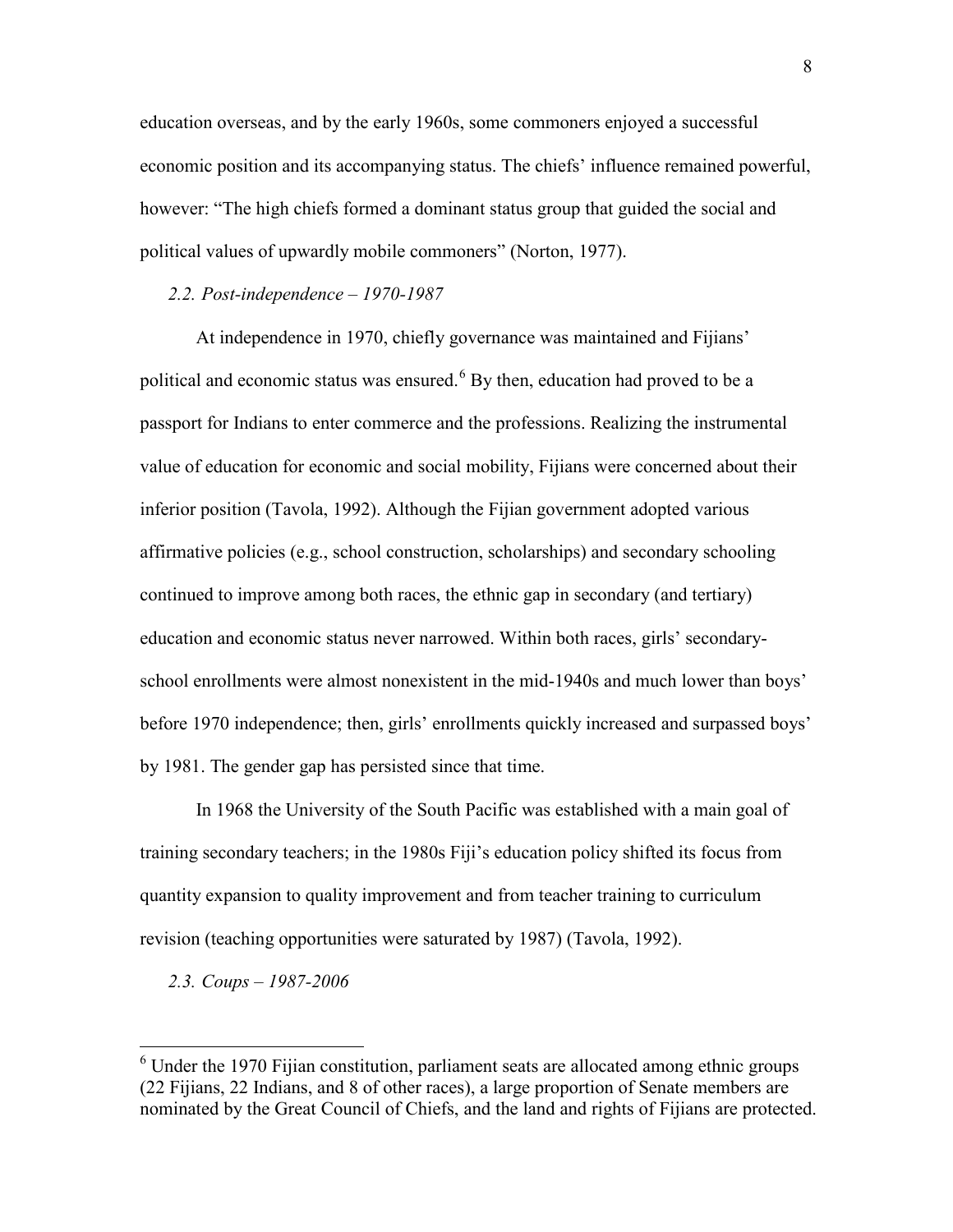The 1987 elections resulted in a coalition backed largely by Indians and since then, Fiji's democratic rule has been interrupted by four coups – two in 1987, one in 2000, and another in 2006 – aiming essentially to maintain Fijians' political dominance over Indians. Major economic reforms for outward-looking liberalization were implemented mainly after the 1987 coups (Elek et al., 1993). It is probable that associated structural changes occurred in the labor market (there is no systematic study of the Fijian labor market).

#### **3. Fijian chiefly system and data**

#### *3.1. Chiefly system*

Chiefdom is "an autonomous political unit comprising a number of villages or communities under the permanent control of a paramount chief" (Cameiro, 1981, p45). Fijian chiefdom, *vanua*, consists of three hierarchical subunits, *yavusa*-*mataqali*-*tokatoka*, as illustrated in Figure 1 (Ravuvu, 1983). Each unit is a subset of its higher-order unit (e.g., yavusa 1 consists of mataqali 1 and 2). Roughly matching an old district (*tikina*) in the administrative unit, vanua ranges over several villages (*koro*). A village consists of one or a few yavusa, which includes several lower-order units, mataqali, and then tokatoka. The chiefly system is of central importance not only for rural Fijians' local governance and ritual, but also for their livelihoods (Turner, 1992); in particular, land is communally owned by mataqali (about 83% of the country's total land is communal and cannot be sold by law), and customary rights for coastal fishing are held by vanua or several yavusa.

Each vanua has a paramount chief, and some yavusa and mataqali, but not tokatoka, have sub-chiefs. There are also traditional leaders other than chiefs/sub-chiefs,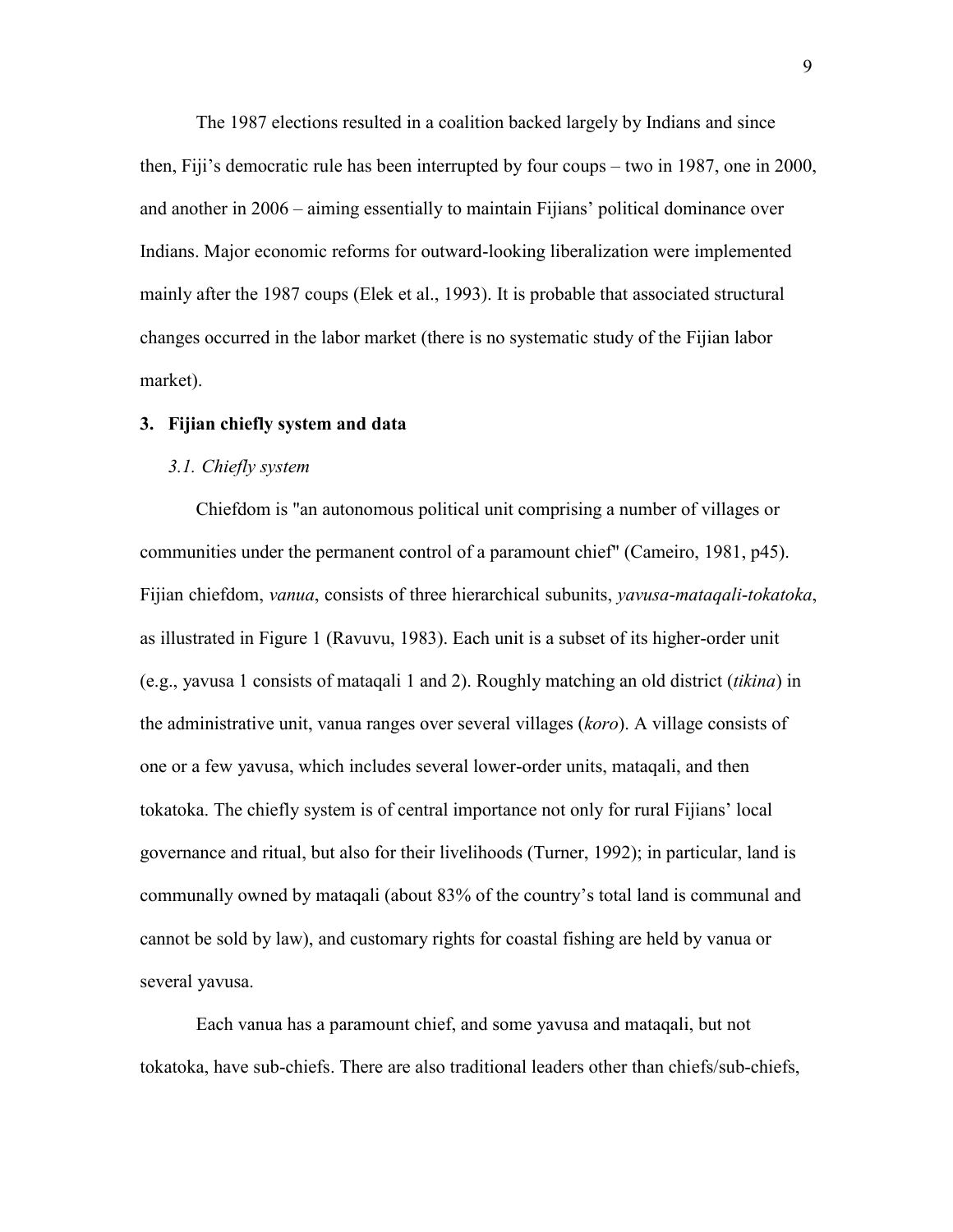and village chiefs can be served by chiefs, sub-chiefs, or non-chief leaders. Accordingly, Fijian villages are categorized as either a *chiefly village* with a vanua chief, or other (village 1 vs. 2), and mataqali (henceforth called *clan*) is either a *chiefly clan* to which the vanua chief in the chiefly village belongs, or other (mataqali 1 vs. 2).<sup>7</sup> In principle, there is one chiefly village in each vanua (or tikina), and there is one chiefly clan in each chiefly village. The chiefly status normally is ascribed and inherited through the male line; chiefly-village status and chiefly-clan status are fixed across generations.

### *3.2. Data*

In July-September 2005, I conducted a household survey in Cakaudrove Province, which is located mainly on Vanua Levu Island and Taveuni Island, the second- and thirdlargest islands in the country, which significantly lag behind the largest island, Viti Levu, where the state capital, two international airports, and most tourism businesses are situated. Cakaudrove is home to many leading politicians and has been one of Fiji's most influential provinces.

The province has 134 Fijian villages in 16 districts (tikina). In each district, villages were stratified by chiefly-village status; 13 chiefly villages were sampled and another 30 villages with distinct environmental and economic conditions were intentionally chosen.<sup>8</sup> In each village, households were stratified by tokatoka (the

 $<sup>7</sup>$  I focus on the chiefly status of mataqali. Many villages have only one yavusa (i.e.,</sup> yavusa defines the village) and the tokatoka to which the vanua chief belongs is too uncommon for statistical analysis, as shown below.

<sup>&</sup>lt;sup>8</sup> Among 16 districts, 2 are headed by the same vanua chief and another 2 are headed by the other same vanua chief; thus, there are 14 chiefly villages. One chiefly village was not sampled because of a political concern. In each of three districts where there are more than one vanua, only one village with a main vauna chief is treated as a chiefly village; that is, chiefly-village status is defined at the tikina level, not at the vanua level; using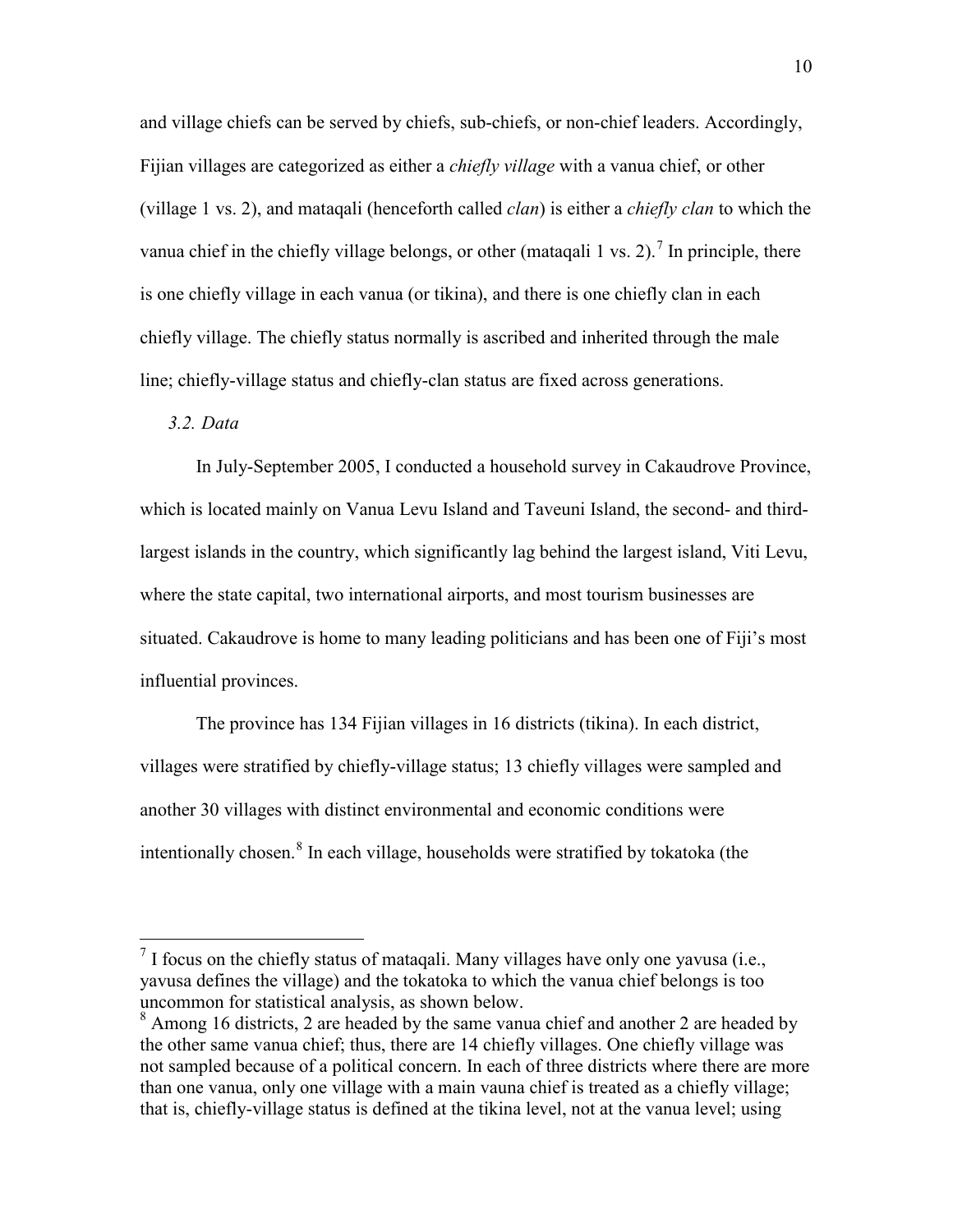smallest subunit) and a combination of individual leadership status discussed above and major asset holdings (e.g., shops) (all tokatoka are sampled); in each stratum, households were randomly sampled (50% of the population in each stratum, on average). As such, chiefly villages and households with chiefs/sub-chiefs/non-chief leaders are oversampled. Overall, the survey covered 906 households, collecting information about demographics, education, assets, production, income, shocks, and transfers.

The 43 villages in the sample cover 20 vanua, 52 yavusa, 145 mataqali, and 238 tokatoka in total, and 13 yavusa, 12 mataqali, and 12 tokatoka have vanua chiefs;  $934\%$ of households reside in chiefly villages and 14% belong to chiefly clans. Almost all adults (age 20 or above) are commoners. There are 23 chiefs/sub-chiefs (less than 1%), most of whom are sub-chiefs; many vanua chiefs reside in cities.

The survey did not cover individuals who migrated to urban areas, and in the sample, tertiary education was very uncommon even among young adults, indicating their potentially significant urban migration in search of tertiary education, further training, and better employment. The analysis in the remaining sections focuses on employment and secondary education among those who stayed in the rural study area.

#### **4. Income, employment, and education**

#### *4.1. Income and employment*

 $\overline{a}$ 

On average, households in the sample earned an annual income of F\$2,281 per capita in 2005 (1 Fiji dollar = US\$.60) (see Table 1). Farming and fishing, respectively,

chiefly-village status defined at the vanua level (there are 15 such chiefly villages) does not alter the regression results presented below.

<sup>&</sup>lt;sup>9</sup> In one chiefly village, none of the chiefly mataqali (and tokatoka) resides in the village.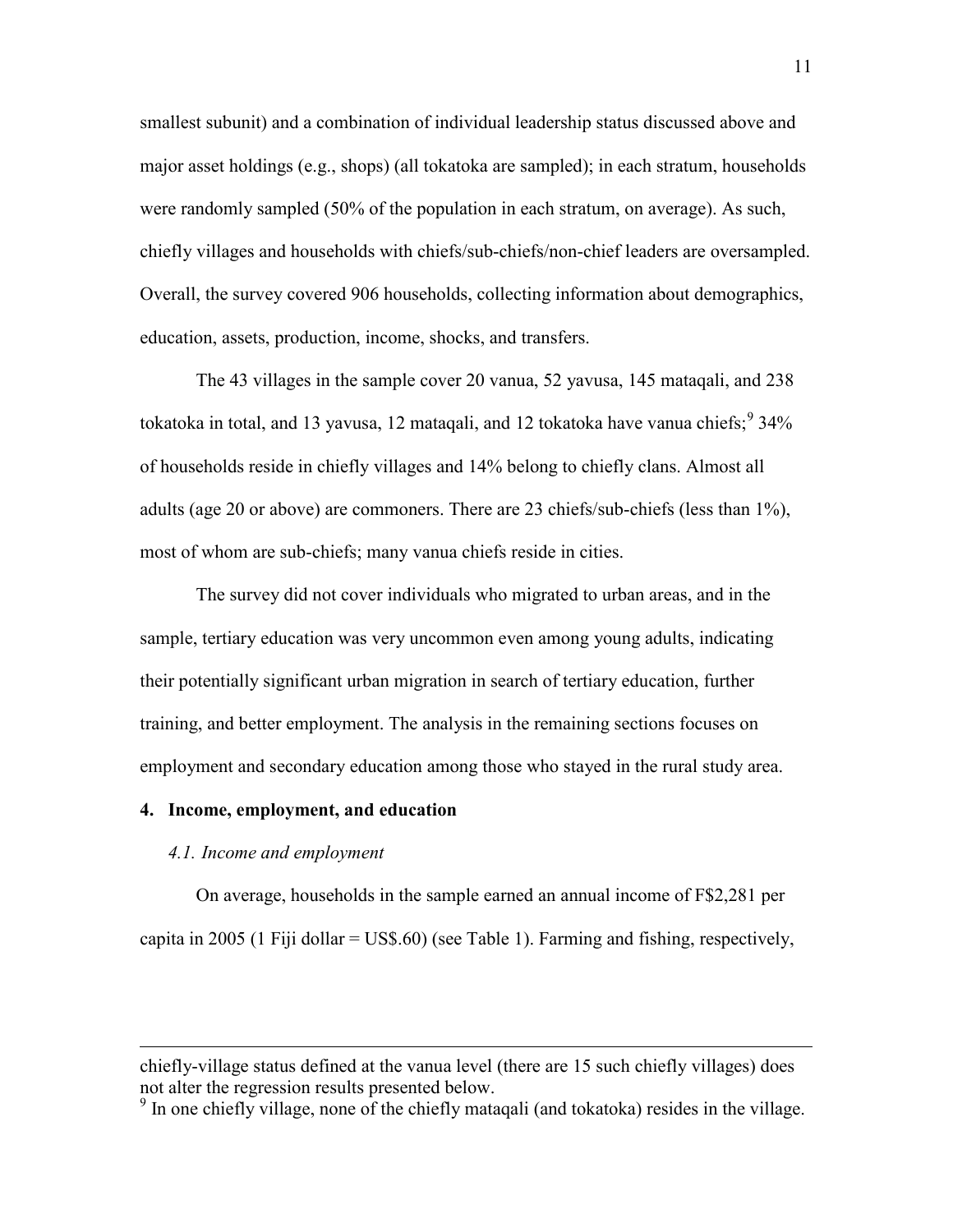accounted for 62% and 11% of total earned income;  $10^{10}$  16% of households had permanent non-farm employment, accounting for 10% of income (occupations are discussed shortly).

Households are divided into three cohorts by the age of household head – cohort 1 (age 50 or above), 2 (35-49), and 3 (20-34). With no delay or repetition in primary schooling, household heads in cohort 1 began secondary schooling, if any, during the late-colonial period (when secondary-school enrollments started to increase significantly); those in cohort 2 did so between 1970 independence and the 1987 coups (when major construction of secondary schools occurred in rural areas); and those in cohort 3 did so mostly between the 1987 and 2000 coups (when education policy focused on quality improvement). Permanent employment was more common and important in the livelihoods of the young cohort than for those of the old (8% of income share in cohort 1 vs. 22% in cohort 3).

This change in earning patterns augmented income inequality among households. According to the gini decomposition by source (Lerman and Yitzhaki, 1985; Stark et al., 1986), the contribution of permanent wage income (with the largest source gini of .92) to total inequality was much higher for the young cohort than for the old (8% in cohort 1 vs. 28% in cohort 3); qualitatively the same across-cohort comparison holds for the gini elasticity to permanent wage income (almost 0 in cohort 1 vs.  $.058$  in cohort 3).<sup>11</sup> Total

<sup>&</sup>lt;sup>10</sup> Almost all households employ traditional farming practices, using no mechanized equipment or animal traction to produce taro, cassava, coconut, and kava plants; most households also engage in artisanal fishing, using lines and hooks, simple spear guns, or rudimentary nets.

 $11$  This means that a 10% increase in permanent wage income augments inequality in total income by about .6%. The converse holds true for the across-cohort comparison of the gini elasticity to crop income (with the smallest source gini of .62).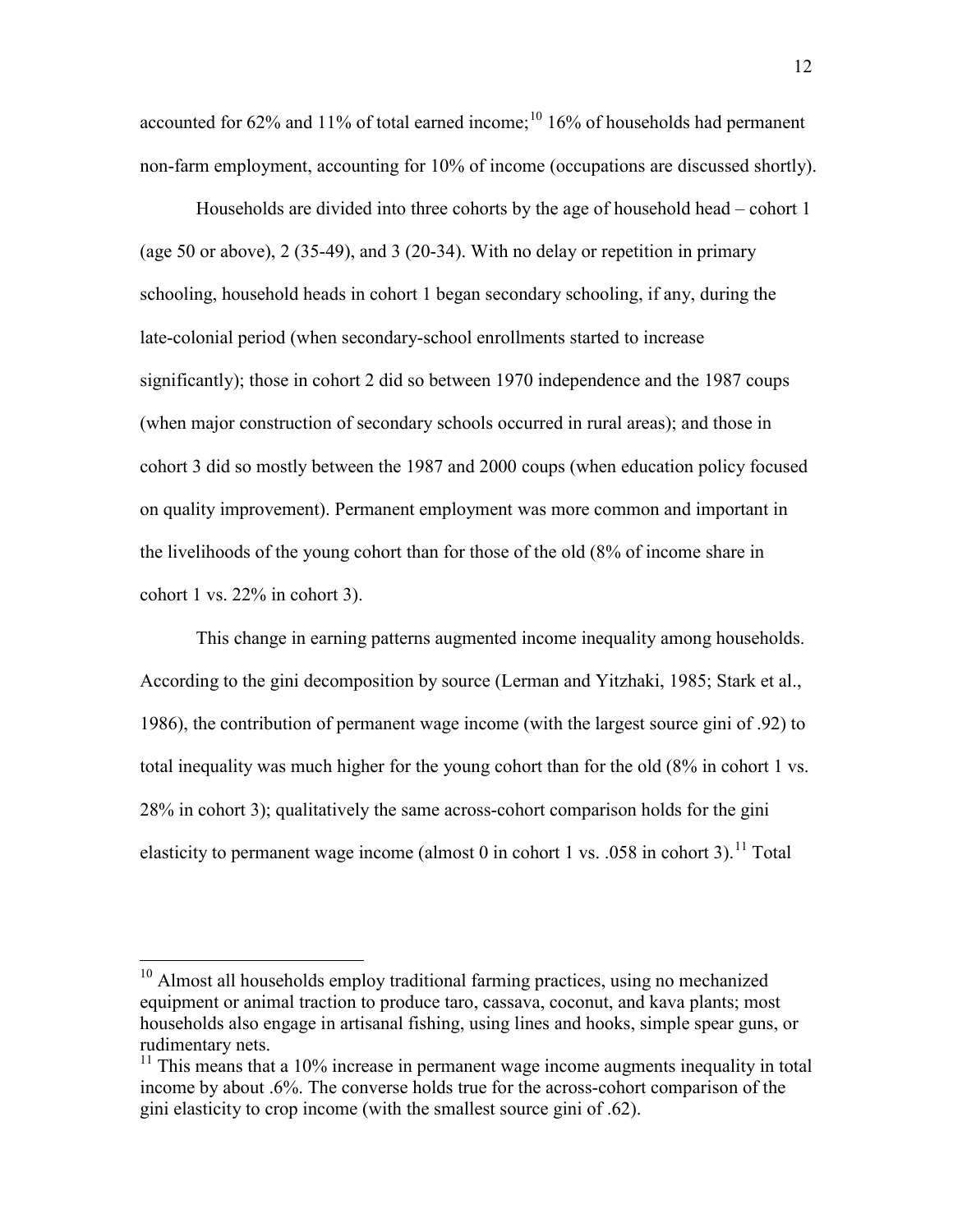earned income of households with permanent employment was higher than those without; in particular, in cohort 3, the former was twice the latter.

Marriage across different clans (mataqali) in the village or in other villages is common. In the sample, 73% of 2,334 working adults (age 20-65) – 55% of females and 90% of males – are in their original clans (see Table 2); that is, marriage migration is mostly in the female domain. Among adults in both all and original clans, a small proportion (6-7%) have permanent employment; while the across-cohort difference in employment is not large, the gender gap is considerable (9% for males vs. 4% for females), reflecting the weak female labor market in the region.

Occupational distribution is distinct in the gender sphere: Although about one half of male employments are office work/skilled labor, followed by unskilled labor, tourism and teaching are also important for females (office work/skilled labor count for over 60% of male permanent wage income). Although data about employers are lacking, anecdotal evidence suggests that public-sector employment is common, especially among males.

#### *4.2. Education*

Fiji's current education system consists of eight-year primary (Class 1-8; Class 1 begins at age 6) and four-year secondary (Form 3-6) (in 1997 primary education became compulsory).<sup>12</sup> Almost all primary and secondary schools in the country are private schools managed by community committees (76% primary schools and 42% secondary schools) and religious organizations (Ministry of Education, 2010); most schools

<sup>&</sup>lt;sup>12</sup> Following independence, the Fijian government sought to introduce a new system of six-year primary/four-year secondary/two-year college, but most schools did not make a shift to this new system, and many junior-secondary schools expanded to full secondary schools by adding Forms 5-6. In the paper, Forms 1 and 2 in this alternative system (which are uncommon in the sample) are treated as Classes 7 and 8.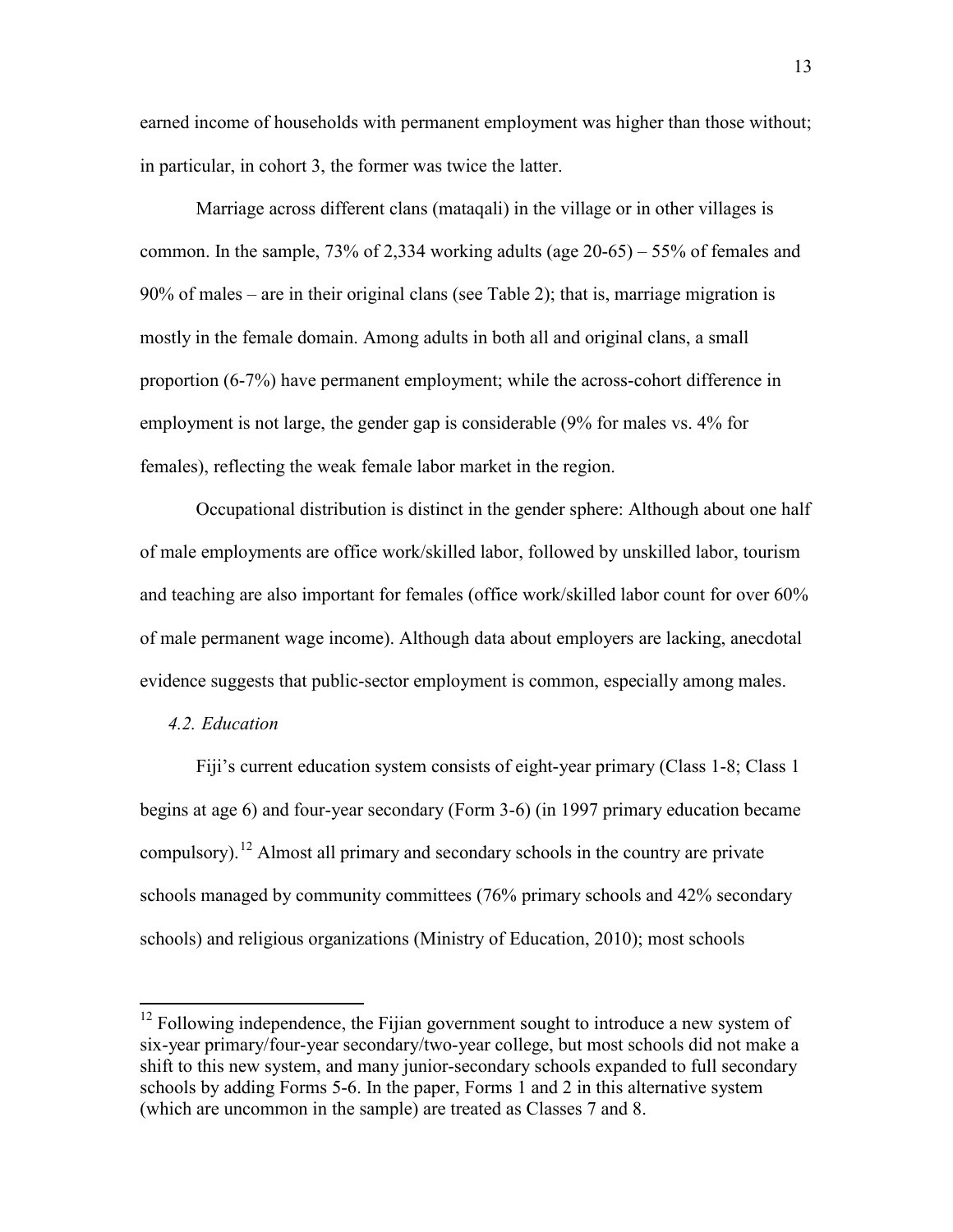(including those in the study area) are ethnically separated. Standardized examinations are held at the end of Class 8, Form 4, and Form 6 (Tavola, 1992). Successful completion of Form 6 is a passport to employment, tertiary education, and further training.

Education attainments – measured by four levels (primary incomplete or below, primary complete, secondary incomplete, and secondary complete or above) – greatly improved across cohorts among working adults in all clans in the sample, as shown in Figure 2 (the results for those in their original clans are very similar). Although males' education level was higher than that for females in cohort 1, females surpassed males in cohort 2, and a large gender gap in secondary-school completion emerged in cohort 3 (under 30% for males vs. over 40% for females). Qualitatively the same pattern is observed across the country (Ministry of Finance and National Planning, 2004).

Compared to cohort 3, secondary enrollment among youths (age 14-19) significantly improved: Almost 70% of those at the age of 16 are at secondary school with a small gender gap, as shown in Figure 3, where those at the age of 18 and 19 who completed secondary school are also included. At the same time, late enrollment is common among boys (57% of those age 15 are at secondary school), indicating delay/repetition in primary school. The gender gap augments at the age of 17-18 (31% for boys vs. 53% for girls), indicating that repetition and dropouts are more common among boys than girls.

### **5. Econometric specification**

#### *5.1. Chiefly labor network*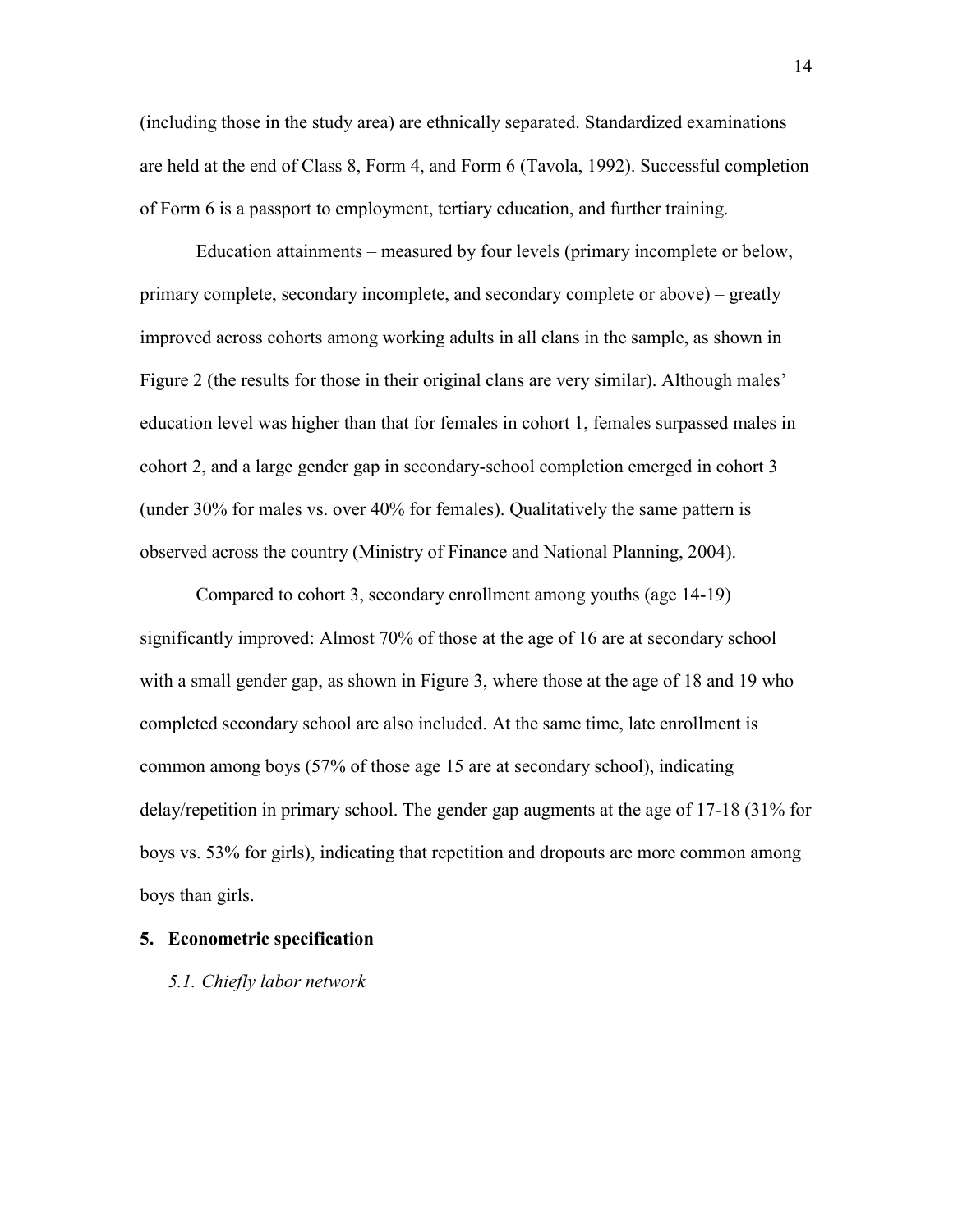I conjecture that adults' employment is determined not only by their secondaryschool completion, but also by whether or not they belong to a chiefly labor network. I start with the following reduced-form employment equations for working adults:

$$
q_{i} = \alpha h_{v} + \sum_{a=1} \eta^{a} s_{i}^{a} + \varphi X_{ijgy} + D + e_{ijgy}, \qquad (1-1)
$$

$$
q_i = \beta h_g + \sum_{a=1}^{\infty} \eta^a s_i^a + \varphi X_{ijg} + V + e_{ijg} , \qquad (2-1)
$$

where  $i, j, g$ , and  $v$  stand for individual, household, clan, and village, respectively;  $q_i$  is a dummy for employment;  $h<sub>v</sub>$  and  $h<sub>g</sub>$  are dummies for chiefly-village and chiefly-clan status, respectively;<sup>13</sup>  $s_i^a$  is a dummy for own highest education level *a* (1: primary complete, 2: secondary incomplete, 3: secondary complete or above); *Xijgv* and *Xijg* are vectors of other determinants (detailed below); *D* and *V* are district and village dummies, respectively; and  $e_{ijgy}$  and  $e_{ijg}$  are error terms. Equations (1-1) and (2-1) are estimated by a linear probability model (probit estimates are very similar to OLS results).

In equation (1-1), district dummies capture all district-level factors, including historical ones. Since there is only one chiefly village in each district, district dummies fully control for *any potential* chiefly-village network that can be formed within the chiefly village or across chiefly villages (the model cannot distinguish between these two). Positive  $\alpha$  means that access to such a village network – as a villager – contributes to employment. Although this does not prove the existence of a labor network, it indicates that *if* a labor network exists, it is formed according to chiefly-village status (i.e., a chiefly-village labor network). In equation (2-1), village dummies capture all village

 $13$  Chiefs/sub-chiefs are too uncommon (only 12 working adults) to estimate potential effects of individual/household chiefly status. The analysis focusing on commoners generates almost the same results as those presented below.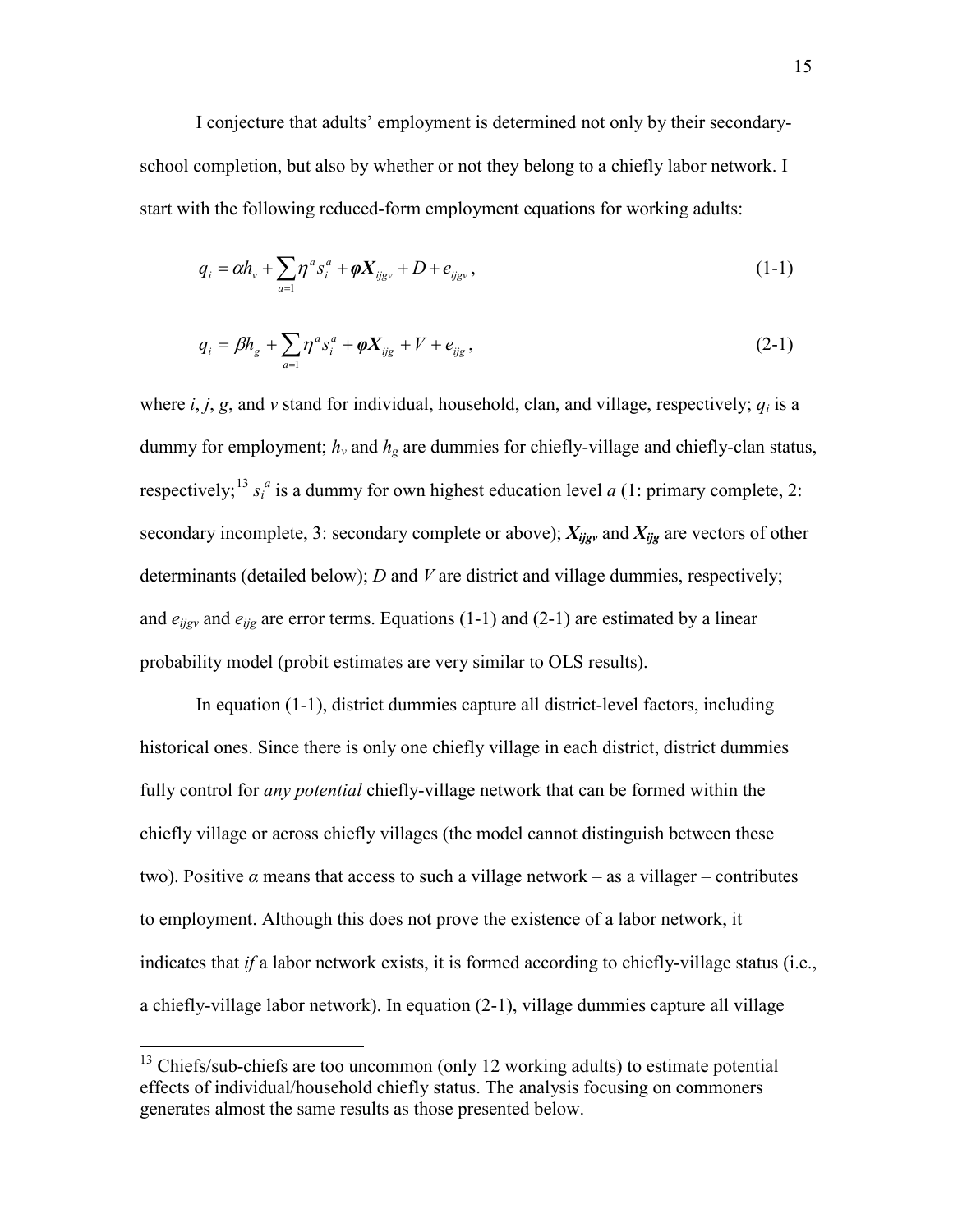factors and interpreting chiefly-clan network is analogous. These models do not capture chiefly networks formed by individuals in non-chiefly villages/clans based on their individual connections. Hypotheses to be tested are:

*Hypothesis 1*: Adults' employment is positively affected by their secondaryschool completion, but not lower education level; i.e.,  $\eta^1 = \eta^2 = 0$ ,  $\eta^3 > 0$ . *Hypothesis 2*: Adults' employment is more likely in chiefly villages and/or clans; i.e.,  $\alpha > 0$  and/or  $\beta > 0$ .

Three potential estimation problems need to receive special attention. First, with a lack of historical information regarding adults' employment, their current employment status (at the time of interviews) is used as a proxy. Section 7 discusses this proxy's systematic errors. Second, since information about the chiefly status of the original village/clan for adults not in their original clans is lacking, the analysis focuses on adults in their original clans; this is also true in adults' schooling models developed shortly. If marriage migration is systematically correlated with chiefly status, then selection bias is a concern for females, but not for males, most of whom are in their original clans. Third, education can be correlated with unobserved factors that determine employment, such as ability. My focus is not to identify impacts of education on employment, but to show their heterogeneity across education levels (the current data lack identifying instrumental variables for education). I estimate the employment models with and without own education to see how distinct the results of the remaining variables – especially chiefly status – are; the same approach is taken to address the potential endogeneity of parents' education in the schooling models.

#### *5.2. Chiefly labor networks and schooling*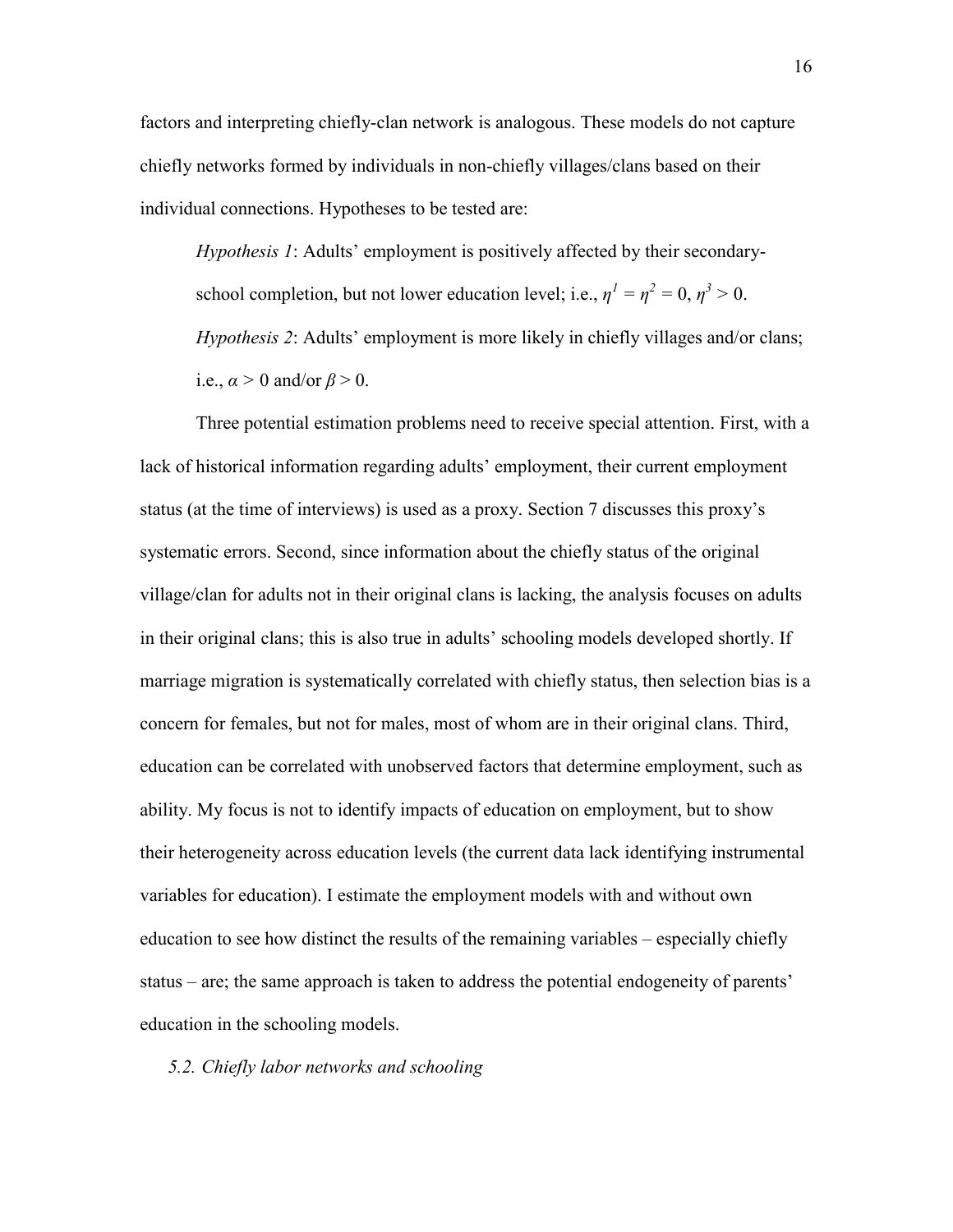My next conjecture is that chiefly labor networks positively affect secondary completion, which is instrumental for employment (hypothesis 1). As chiefly status captures any related factors that determine schooling, its estimated effect on schooling is not necessarily qualitatively the same as the network effect. In particular, even if chiefly labor networks positively affect schooling, chiefly status can appear to have no influence. Still, network effects on schooling should change in response to those on employment as follows. How labor networks affect schooling depends on the balance of their effects on employment and post-employment, the latter of which mean that labor networks benefit members through salary, promotion, tenure, and so forth, after they get hired.<sup>14</sup> On one hand, the post-employment effect encourages secondary-school completion among network members for better employment prospects; those outside the network are discouraged. On the other hand, the employment effect makes secondary education less important in the labor market, discouraging network members' schooling. The net network effect on schooling is generally ambiguous.

Now suppose that network effects on employment *decrease*, because of structural change in the labor market, and post-employment effects do not decrease, as accumulated network capital sustains them. Then, net network effects on schooling unambiguously *increase*; in the extreme case where the network effect on employment vanishes, the net effect on schooling is unambiguously positive. I assume that the change in the effects on employment/schooling of chiefly labor networks is *qualitatively* the same as the change in those of chiefly status. Then, I can test the correspondence of the effects of chiefly status on employment and schooling.

<sup>&</sup>lt;sup>14</sup> Extending the employment models to wage to examine the post-employment effect is infeasible with the current data, in which employment is relatively uncommon.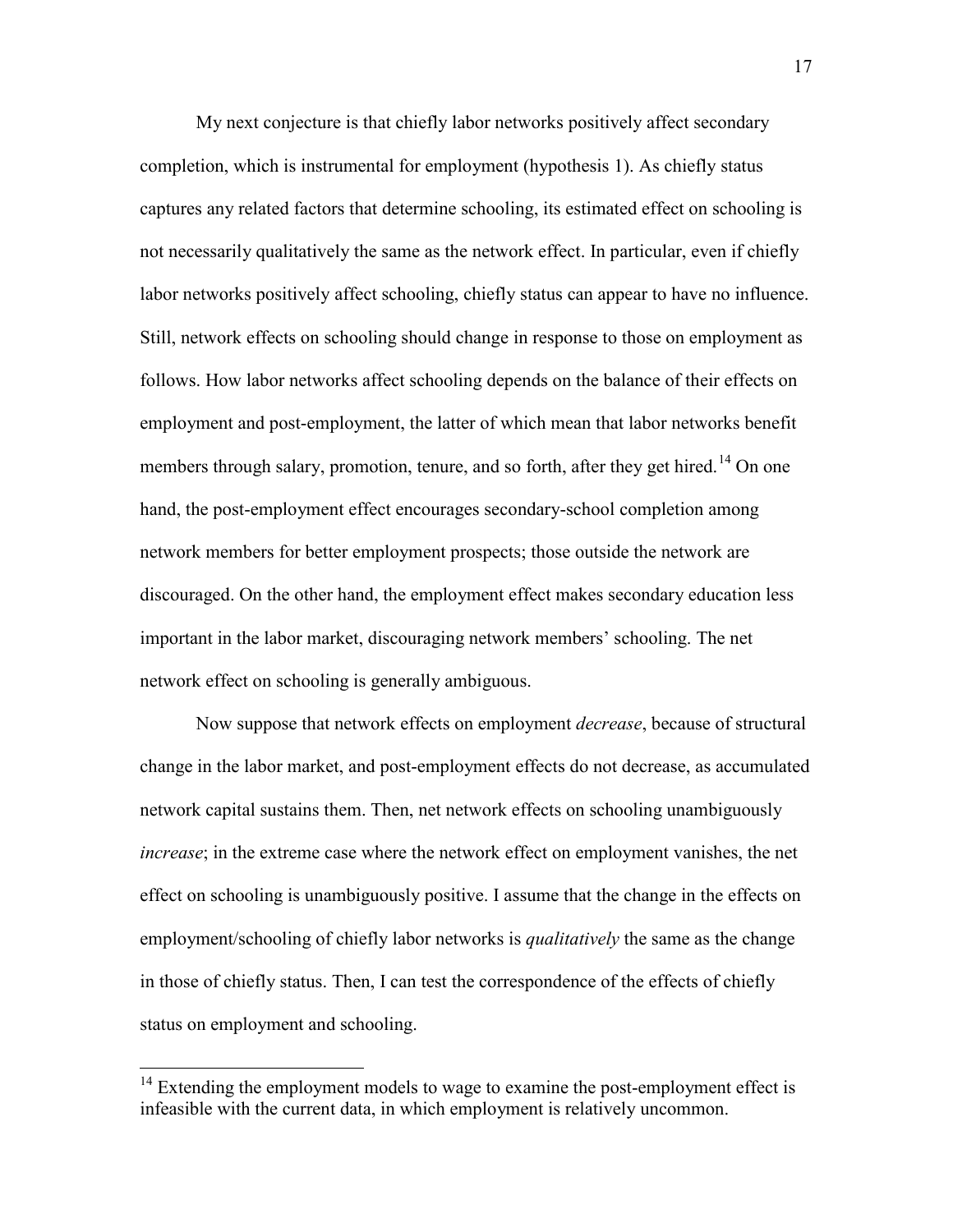To capture the change in the effects of chiefly status on employment across cohorts, equation (1-1) is extended to:

$$
q_{i} = \sum_{k=1} \alpha_{k} h_{v} c_{i}^{k} + \sum_{a=1} \eta^{a} s_{i}^{a} + \varphi X_{ijgy} + D + e_{ijgy}, \qquad (1-2)
$$

where  $c_i^k$  is a dummy for cohort  $k$  (1: age 50-65, 2: age 35-49, 3: age 20-34). The corresponding equations for secondary schooling among working adults and youths (cohort 4: age 14-19) are:

$$
s_i^l = \sum_{k=1} \alpha_k^l h_v c_i^k + \phi^l X_{ijgv}^l + D + e_{ijgv}^l \qquad (l = 1, 2),
$$
 (3-1,2)

$$
s_i^3 = \alpha^3 h_v + \varphi^3 X_{ijgy}^3 + D + e_{ijgy}^3, \qquad (3-3)
$$

where  $s^l_i$ ,  $s^2_i$ , and  $s^3_i$ , respectively, are dummies for adults' secondary-school completion, adults' secondary enrollment (i.e., secondary incomplete or above), and youths' secondary enrollment (including completion);  $X^l_{ijgv}$  and  $X^3_{ijgv}$  are vectors of other determinants (detailed below); and  $e^{l}{}_{ijgv}$  and  $e^{3}{}_{ijgv}$  are error terms. Extending equation (2-1) and developing corresponding schooling models are analogous. All equations are estimated by a linear probability model.

For the sake of clarity, I hypothesize that chiefly-village network effects on employment *decreased* in cohort 3, i.e., after the 1987 coups. In Section 7, I show that the decreasing network effects on employment are crucial to qualitatively identify the increasing effects on schooling. That is, I effectively use structural change in the labor market after the coups as a natural experiment.

*Hypothesis 3*: If the effects of chiefly status on employment decrease across cohorts, those on secondary-school completion, but not enrollment, increase; i.e.,  $\alpha_1 = \alpha_2 > \alpha_3$  and  $\alpha_1^1 = \alpha_2^1 < \alpha_3^1$ .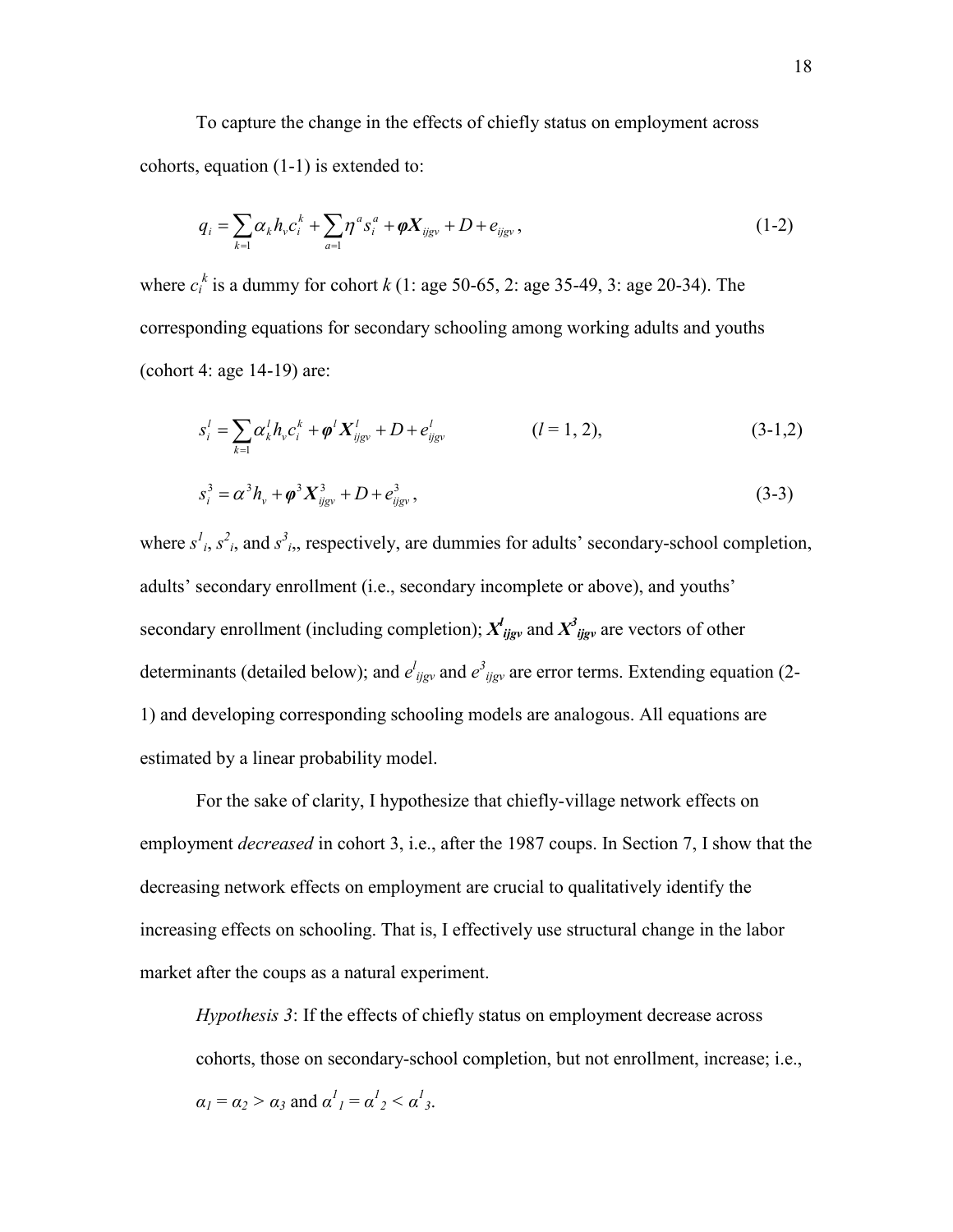If the network effects on post-employment also significantly decrease, the effects of chiefly status on schooling may not increase; if hypothesis 3 holds, that is not the case.

My last conjecture is that chiefly labor networks exist among males, but not females. Unfortunately, female employment in the current data is too uncommon to test hypotheses 1-3 for females separately. Only female schooling can be separately analyzed; though interpreting the female results with potential selection bias requires caution.

#### *5.3. Covariates*

Standard covariates are used for adults' employment: individual's age and a dummy for household head; household demographics (age of household head, household size, proportions of children  $(\leq 15)$  and elderly  $(\geq 65)$ ; clan size and assets (number of households in the clan, in the population, and total clan land, which is fixed), which can be correlated with chiefly-clan status; village size and market access (number of households in the village and time distance to the closest local market), which can be correlated with chiefly-village status (in models with district dummies). District dummies control for district-level labor-market conditions. Village/clan size captures the size of the *potential* labor network among village/clan members – either a chiefly or non-chiefly one. Current household assets, which are determined by the history of income and thus employment, are not included. Adding parents' education as a proxy for historical household wealth does not alter the remaining results.

Standard covariates are used for youths' secondary schooling: individual's age and sibling size (numbers of elder/younger sisters/brothers); mother's/father's education level, household demographics and assets (age of household head, household size, land, and non-land assets), which capture household permanent income; clan size and assets;

19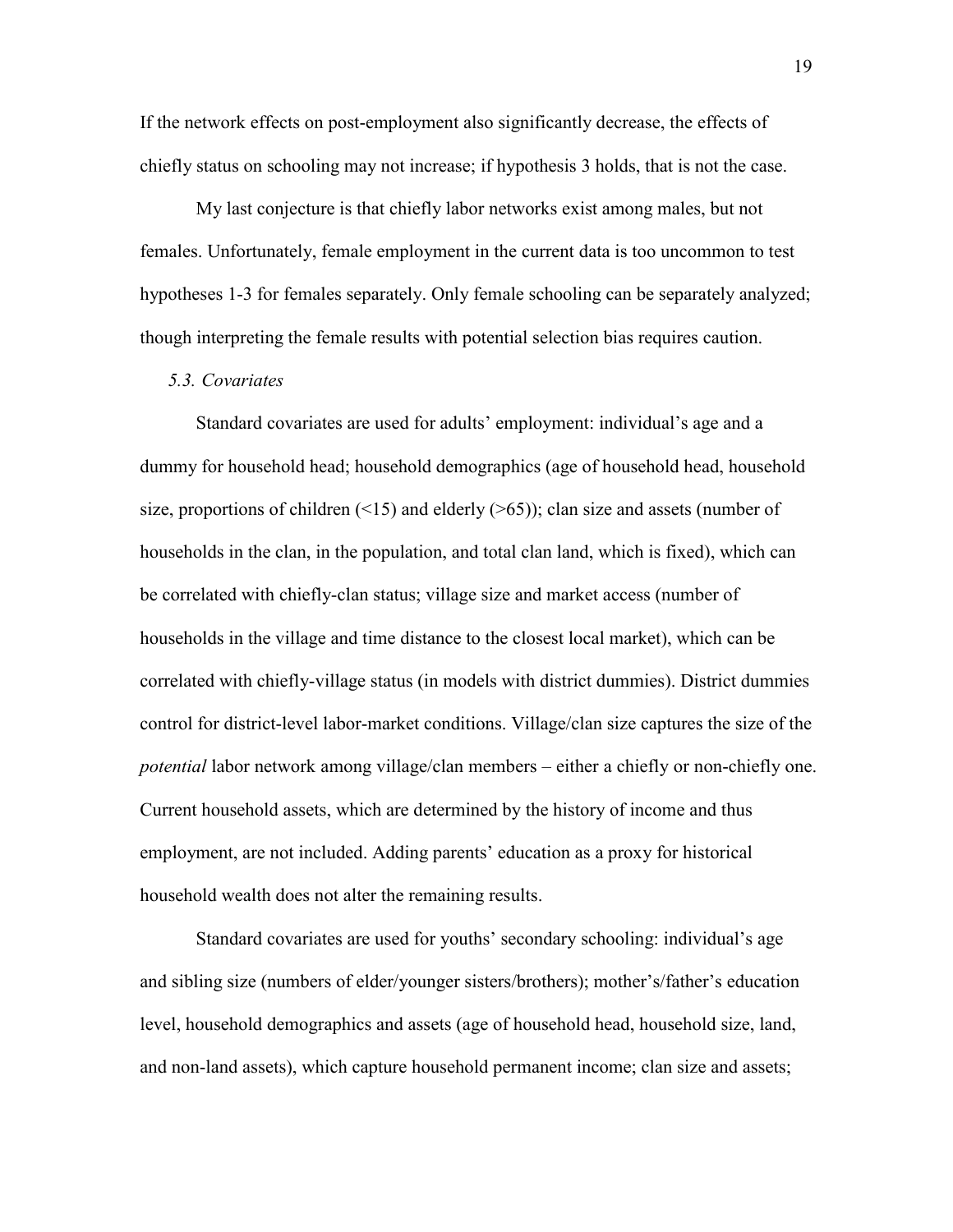and village size and school access (physical distance to primary and secondary schools).<sup>15</sup> Household income is not included, because it is determined by household decisions on the labor supply, including youths'. Village/clan size captures potential externality and network effects: In the larger villages/clans, the greater number of children who enroll in/complete secondary school may encourage schooling among younger children, and parents (in remote villages) may have better networks for children's co-residence with relatives out of the village. In contrast, the current data lack historical determinants of adults' education attainment. I can control only for individual's age, parents' education (also partly capturing historical household wealth), clan assets (fixed), and proxies for historical school access (defined below). Potential omitted variable bias is discussed in detail in Section 7. The descriptive statistics of all covariates are reported in Table A1.

#### **6. Estimation results**

Estimation results for employment, secondary-school completion, and enrollment (adults and youths), respectively, are reported in Tables 3, 4, and 5, where the estimated coefficients of chiefly status, own education, and gender are shown (results of other controls are discussed in appendix). Panels A1/A2 and B1/B2 in Tables 3-5, as well as panels C and D in Table 5, report results of the models with district dummies and those with village dummies, respectively;  $^{16}$  panels A1 and B1 show results of the constrained models ignoring across-cohort heterogeneity in the effects of chiefly status (standard

<sup>&</sup>lt;sup>15</sup> Access to primary school can influence delay and repetition in primary school, thereby affecting secondary-school enrollment. Among adults (especially old adults), access to primary school can also alter primary completion (it is almost uniform among youths).

<sup>&</sup>lt;sup>16</sup> The models with village dummies can be applied only to villages with intra-village variations in dependent variables; otherwise, village dummies perfectly predict them.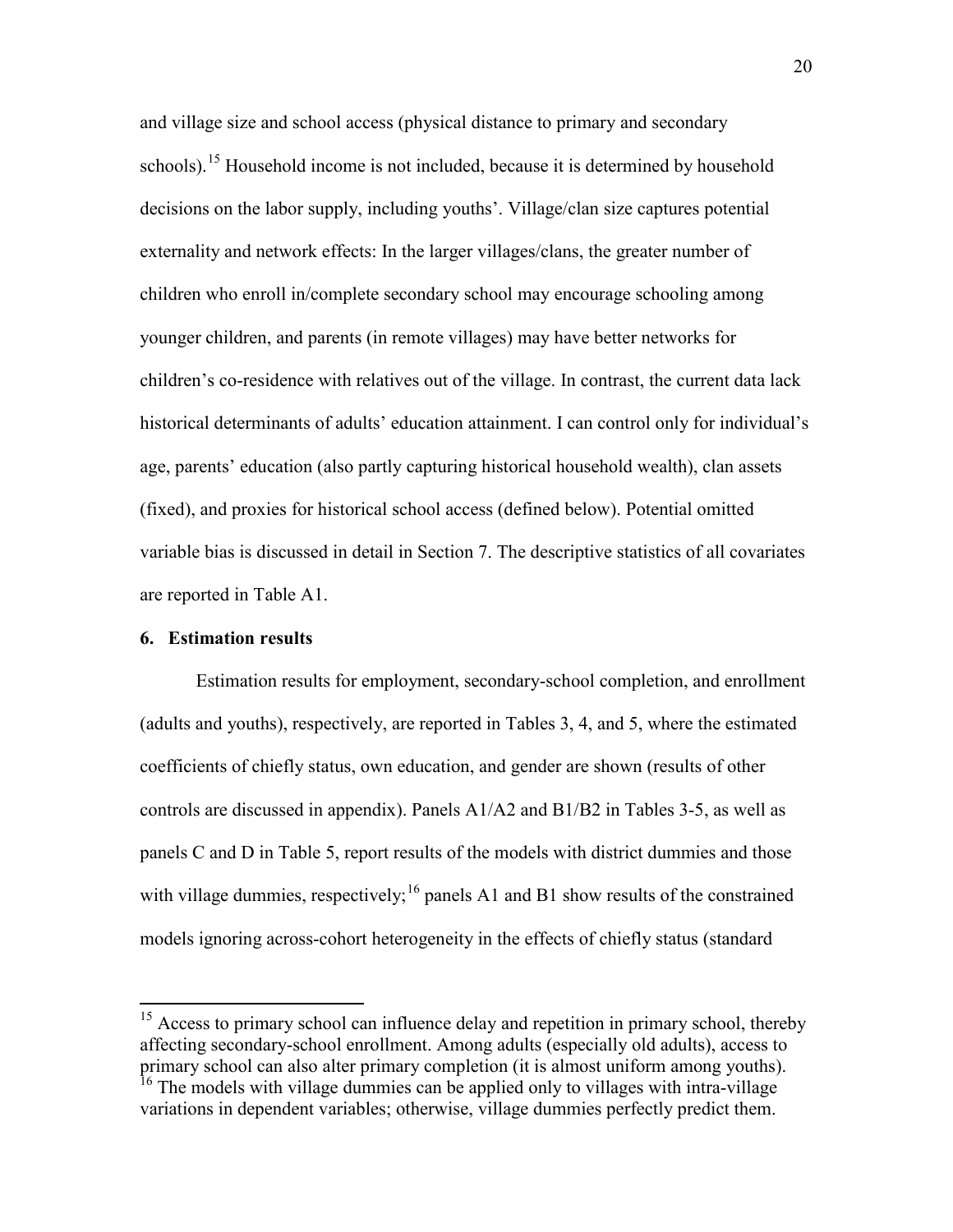errors are clustered by village and clan, respectively), and panels A2 and B2 show those of the unconstrained models. In each table, columns are organized by the sample of interest, and the first and second columns of each set show results without and with  $own/parents'$  education as controls;  $\frac{17}{17}$  almost all results are qualitatively the same between these two, suggesting that the potential endogeneity of education is unlikely to cause significant bias. I discuss results for males first and then females.

# *6.1. Males*

First, only secondary-school completion positively influences adults' employment in a statistically significant manner (16% marginal effect); i.e., hypothesis 1 holds. This is so across cohorts, as shown by an extended analysis using the dummy for secondaryschool completion interacted with cohort dummies (cohorts 1 and 2 combined). Second, chiefly-village status, but not chiefly-clan status,  $^{18}$  positively affects adults' employment in cohorts 1 and 2 (8-9% marginal effect), but not in cohort 3. Ignoring across-cohort heterogeneity in the constrained model (1-1) fails to show that hypothesis 2 holds for chiefly-village status in cohorts 1 and 2 only. Third, although chiefly-village status does not affect adults' secondary education – both completion and enrollment – in cohorts 1 and  $2$ ,  $^{19}$  it has strong positive influences on secondary completion in cohort 3; such

<sup>&</sup>lt;sup>17</sup> Information about parents' education for adults is available only for parents who are in the same household as the one to which each adult currently belongs or for parents of household heads and their spouses (the survey asked separate questions about the latter parents). The numbers of observations for the adults' schooling models significantly decrease with parents' education added, especially for females.

 $18$  Chiefly-clan status negatively influences employment in cohort 1; when a dummy for employment in skilled labor (excluding unskilled/other labor in Table 2) is used as a dependent variable, however, this effect loses statistically significance. 19 Because adults' secondary completion and female adults' secondary enrolment in

cohort 1 are uncommon, cohorts 1 and 2 are combined in interaction terms, i.e.,  $\alpha^l{}_l = \alpha^l{}_2$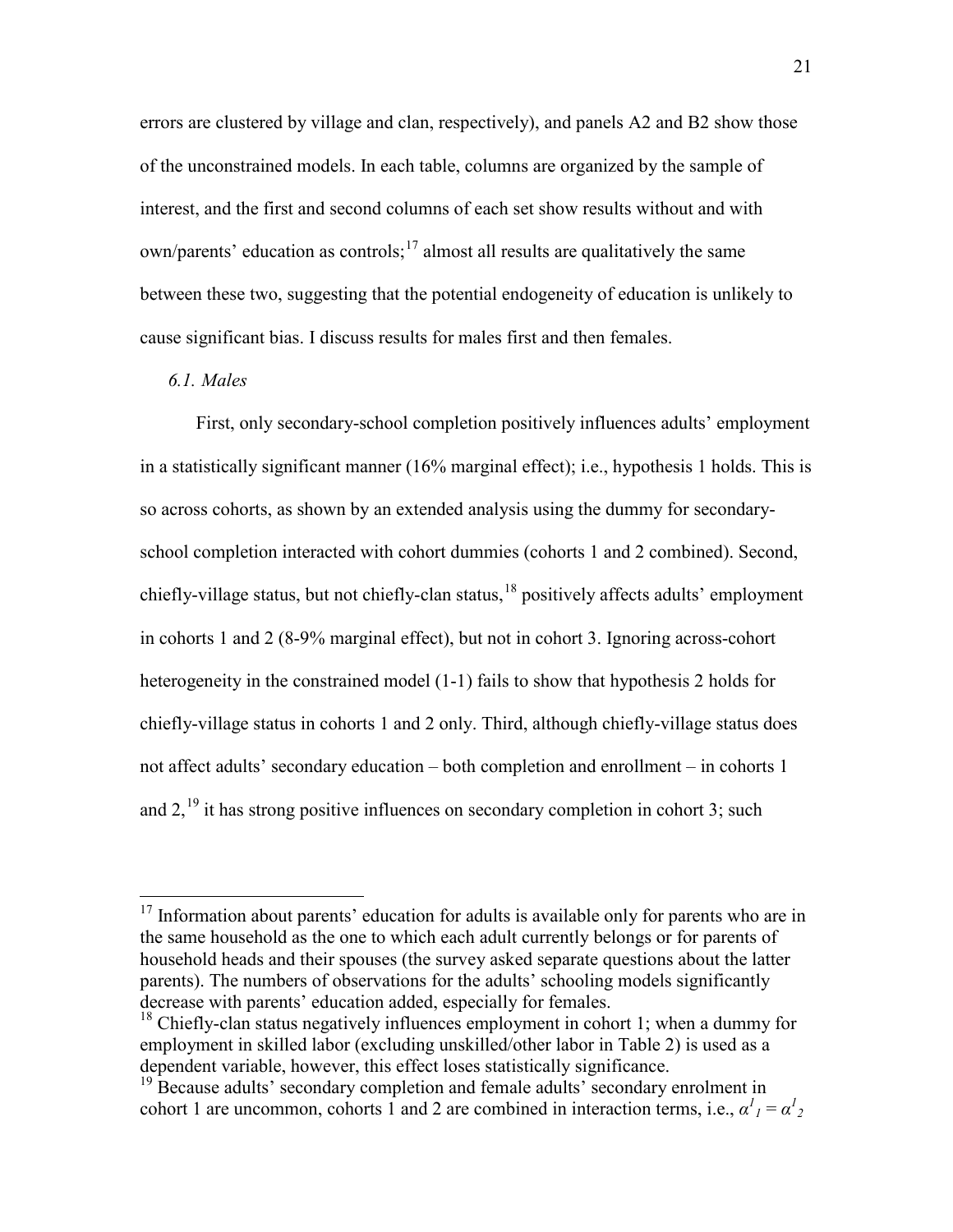effects are not evident in secondary enrollment in cohort 3 (the estimated effects on enrollment are about half of those on completion, suggesting that the former mostly capture the latter), as well as cohort 4 (youths). In contrast, secondary schooling for both adults and youths are always neutral to chiefly-clan status. Hence, the estimation results of employment and schooling strongly correspond to each other in terms of timing, education level, and group type, i.e., hypothesis 3 strongly holds.

These results suggest the following. First, a chiefly labor network is formed among those in the chiefly village, with no significant difference between chiefly and non-chiefly clans.<sup>20</sup> As it is natural that a labor network was first formed among members in the same chiefly clan with close kin connections, this indicates that the network expanded to non-chiefly clans in the chiefly village over time; the chiefly-clan network did not necessarily become less important. Second, the chiefly-village labor network drove employment, and network capital was accumulated accordingly not only in the colonial era, but also after independence; after the 1987 coups, this network effect on employment vanished. Third, schooling corresponded to this structural change in labor market: Those in the chiefly labor network, which sustained, augmented their education investment, seeking its post-employment benefits, which did not decrease much. As such, the chiefly-village labor network positively affected male secondary education over time.

*6.2. Females*

 $\overline{a}$ 

is assumed, in equation (3-1) for both males and females and equation (3-2) for females. This is not a problem in testing hypothesis 3 because  $\alpha_1 = \alpha_2$  is found in equation (1-2). <sup>20</sup> When sub-chiefly clan status (lower status than chiefly clan) is added as an additional control in the models with village dummies, its estimated impacts are always nonsignificant in the employment and schooling models. This buttresses the significance of the village-level network.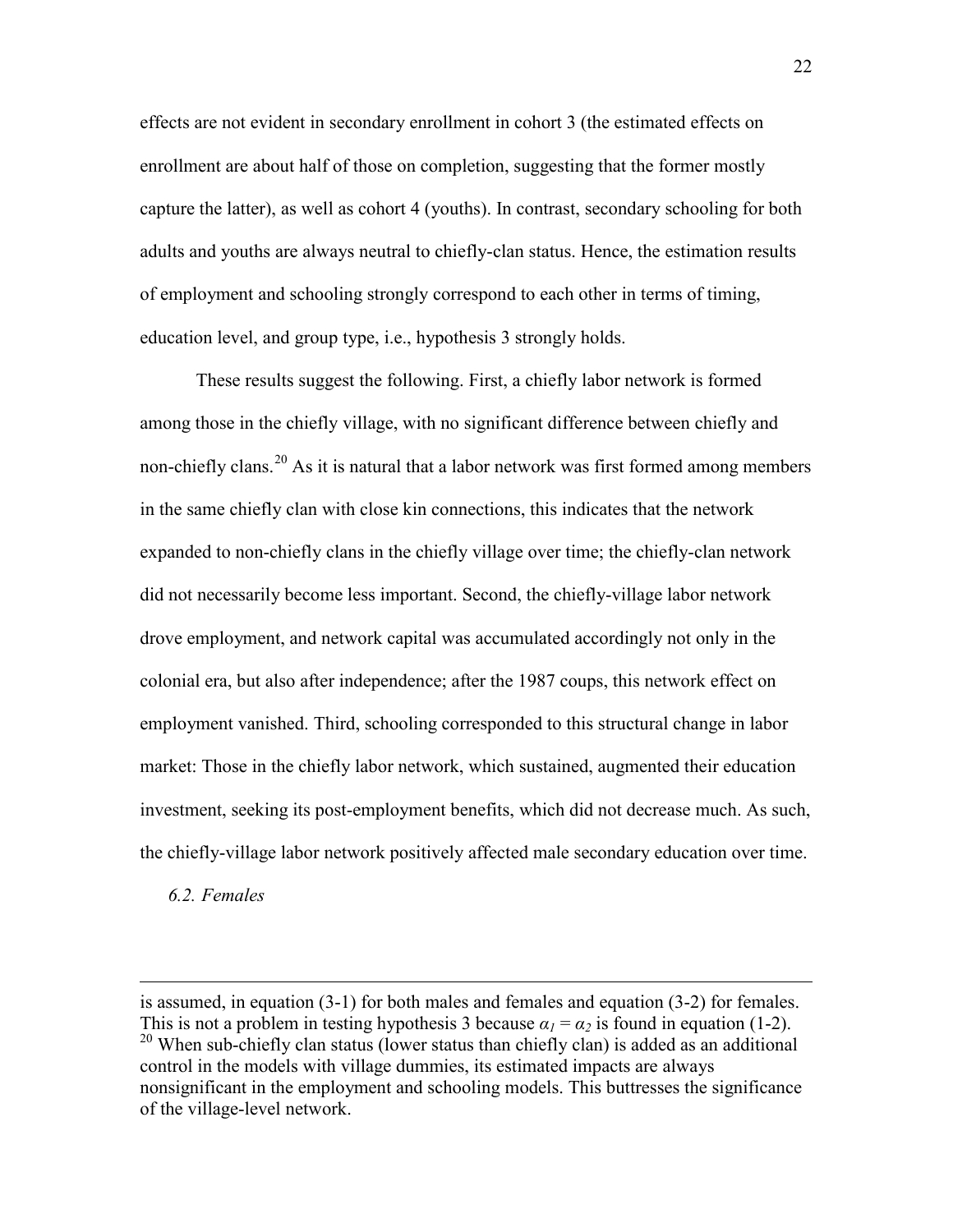Although a gender gap in secondary schooling is strong among both adults (especially in secondary completion) and youths, gender does not differentiate employment, probably because male employment is also uncommon in the sample. Chiefly status alters female adults' secondary schooling in qualitatively the same way as male adults': Chiefly-village status has positive effects on secondary completion in cohort 3 only (the estimated marginal effects are smaller than those for males, and accordingly those for all adults are in between males and females). Available evidence for a chiefly labor network for females is weak: 1) female employment is very uncommon across cohorts, especially in cohort 3 (only 2%, Table 2); 2) the estimated coefficients of chiefly-village status on employment for all adults in cohorts 1 and 2 are smaller and less statistically significant (in cohort 1) than those for males; and 3) the marginal effects for all adults decrease across cohorts in a much less sharp manner than those for males. $21$ 

Why does it appear that females in chiefly villages started to complete secondary school more commonly than those in other villages? Does this reflect only a recent change in distinct patterns of their marriage migration between chiefly and non-chiefly villages (i.e., selection bias)? Did females start to seek post-employment benefits of a chiefly labor network, as males did, for example? More research is needed in other locales where female employment is common (e.g., urban areas and tourism) by combining complete information of adults' original clans.

#### **7. Robustness**

 $21$  It is possible that some adults (especially females) not in their original clans got their current employment after they moved to the current village. I estimate the employment equations for all adults (and males) including those not in their original clans, finding similar results. This serves as some counterevidence against potential selection bias.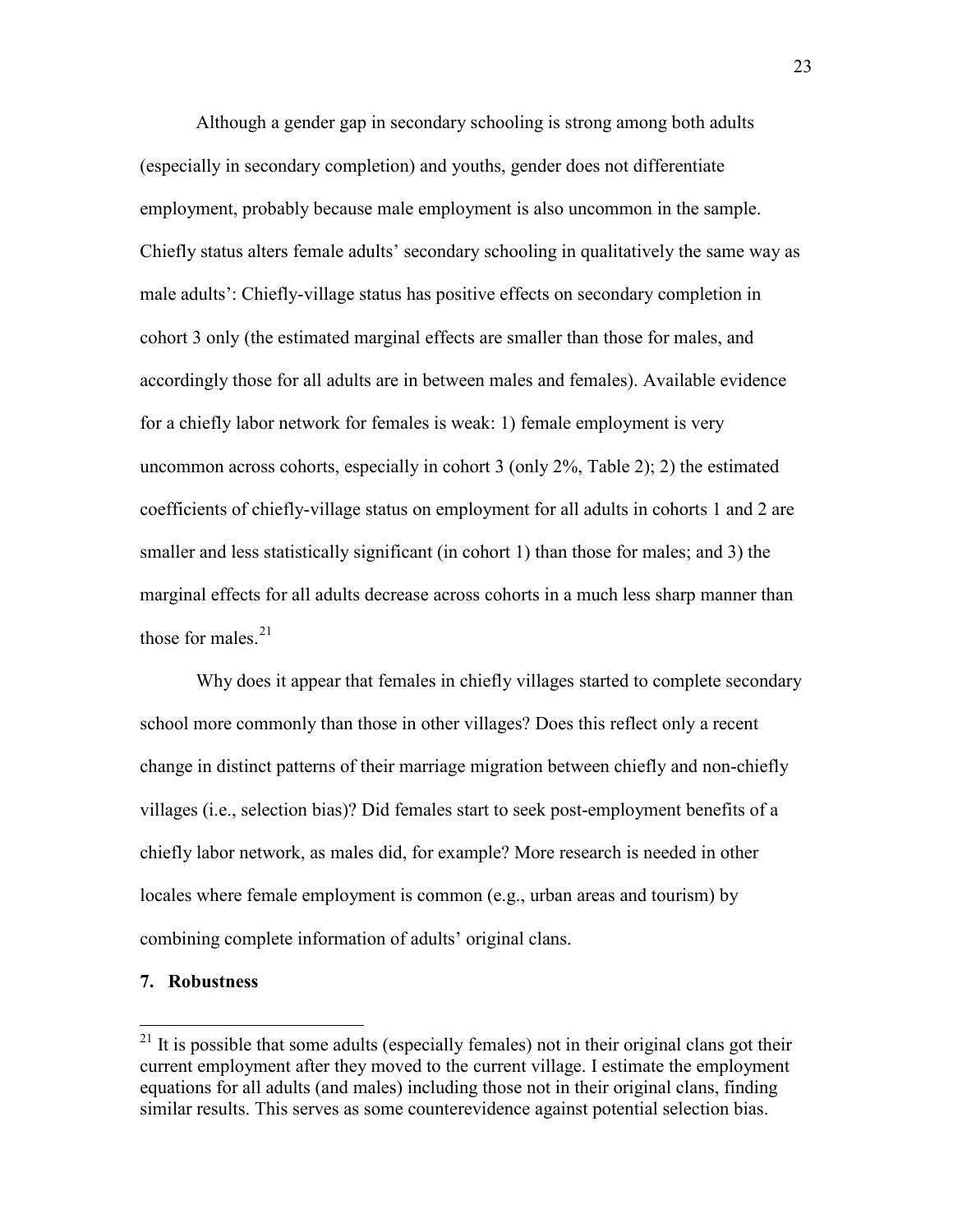#### *7.1. Systematic measurement errors in employment status*

The estimated positive effects of chiefly status on current employment are those not on employment per se, but on the combination of historical employment and tenure. The estimated employment effects of chiefly-village status in cohorts 1 and 2 can be biased upward; in contrast, its nonsignificant effects in cohort 3, as well as those of chiefly-clan status across cohorts, are robust to such potential bias (such bias is minor for young adults anyway). This means that the network effects on employment did not actually decrease across cohorts, only if the estimated positive effects of chiefly-village status capture post-employment effects *only*. This should be very unlikely. Also, although such an upward bias is expected to be greater in cohort 1 than cohort 2, the estimated marginal effects of chiefly-village status are almost the same in between them. Therefore, the decreasing effects of chiefly-village status on employment are qualitatively robust.

#### *7.2. Omitted variable bias in schooling models*

Chiefly-village/-clan status might be correlated with unobserved factors that determine schooling. This is especially a concern in the adults' schooling models with very limited controls. As discussed shortly, although historical school access, school quality, and historical household wealth are potential sources of *upward* bias in the estimated impacts of chiefly status on schooling, such bias could be significant mainly in cohorts 1 and 2, not cohort 3. Then, if chiefly status picks up such unobserved effects, it causes a *decrease* in the estimated effects across cohorts. Hence, the increasing effects on secondary-school completion – in correspondence to the decreasing effects on employment (hypothesis 3) – are qualitatively robust to such omitted variable bias.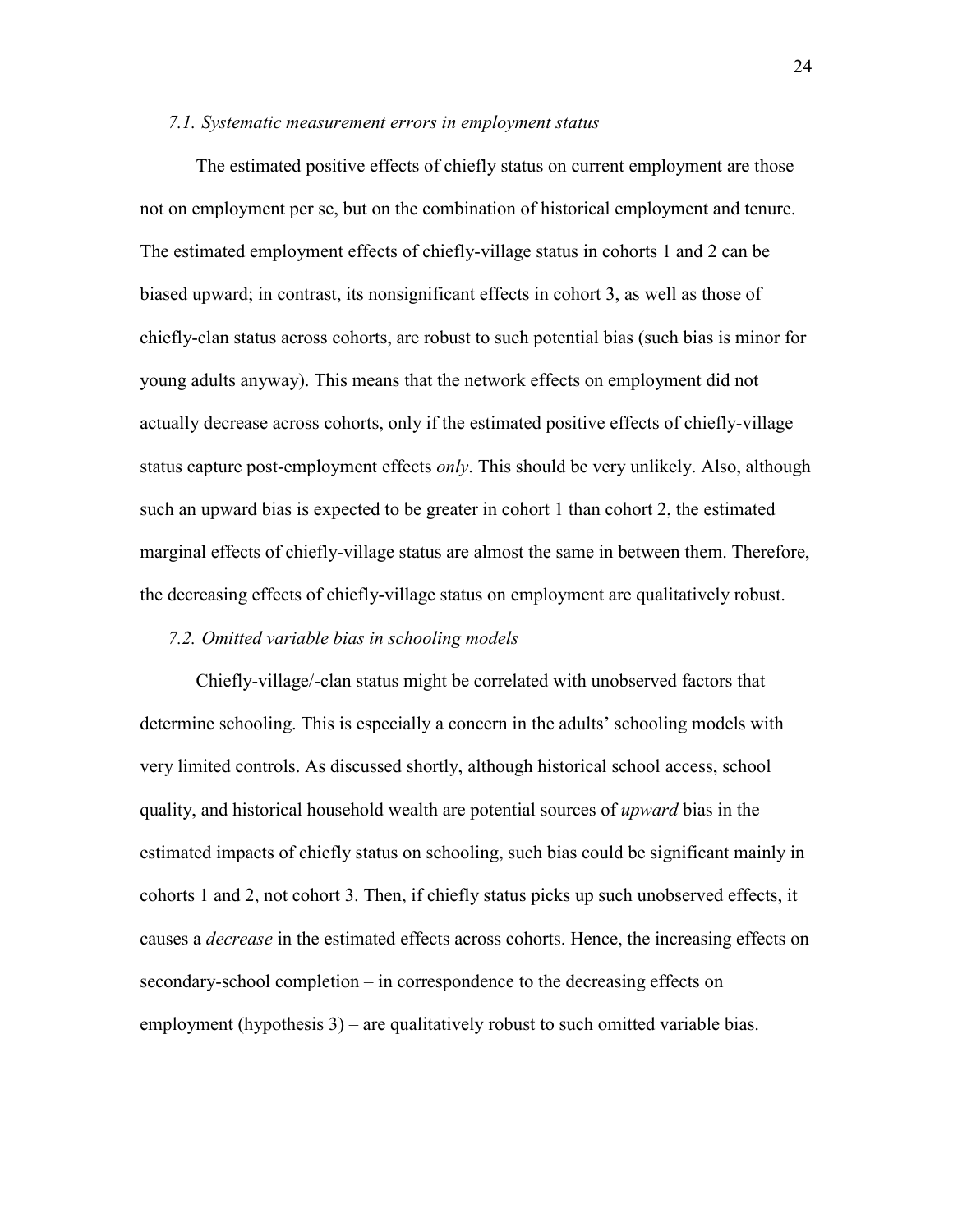Qualitative gender comparison in the schooling models is robust to any potential bias caused by unobserved village and clan factors.

#### *Historical school access*

Distinct from the models with village dummies that fully control for historical school conditions, school construction, especially the expansion of secondary schools after independence (at the time of cohort 2's schooling), could be positively correlated with chiefly-village status in the models with district dummies (equations 3-1 and 3-2). This is because under the grant-in-aid system, the government might treat community committees associated with chiefly villages with stronger political connections better than other villages (Banerjee et al., 2009 review empirical research on collective action and public goods; e.g., Banerjee and Somanathan, 2007). As only one Fijian secondary school is available in each district, if any, district dummies control for historical availability of a secondary school in the district; though information of historical school access within the district is lacking. I use distance to current schools – primary and secondary – interacted with cohort dummies as proxies for historical school access. Results of the remaining variables are very similar to each other, both with and without the proxies. It is noted that not only are models with school access omitted, but also models with these proxies could involve upward bias in the estimated impacts of chiefly-village status, because errors in the proxies are smaller in magnitude in chiefly villages than in other villages (if the former's access improved faster); though the appendix offers counterevidence against such systematic errors. Measurement errors in the proxies must be much larger for secondary school than primary school with a much longer history; the older the cohorts, the greater are the measurement errors, of course.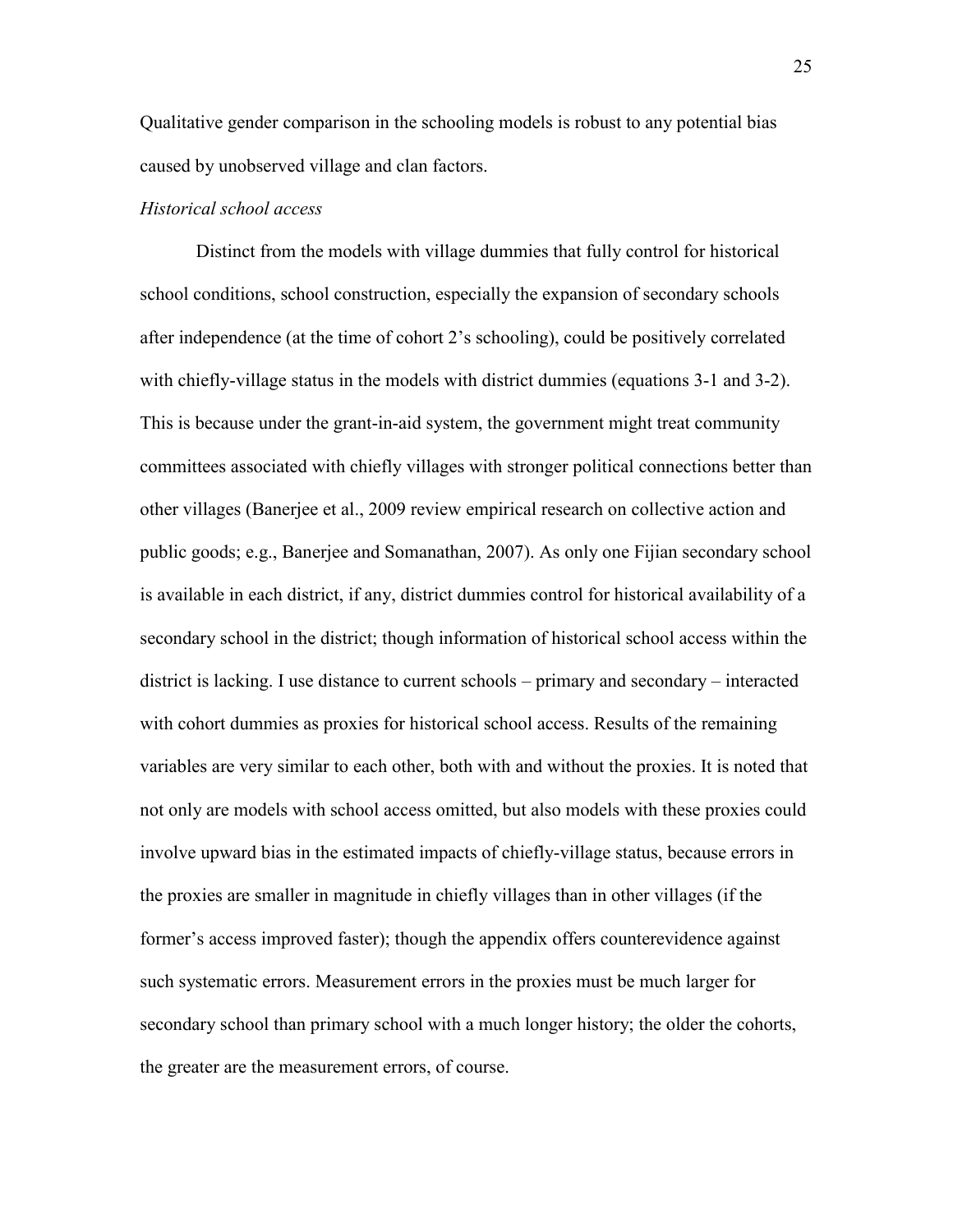# *School quality*

School quality also could be positively correlated with chiefly-village status. Although the current data lack information about school quality, district dummies fully control for the current and historical quality of secondary schools (including boarding facilities). At the same time, however, district dummies partially control for the quality of primary schools, because some districts have/had more than one primary school. If the quality of primary schools uncontrolled by district dummies influences secondary schooling through primary-school completion and academic performance, it could cause upward bias in the estimated impacts of chiefly-village status on secondary schooling for both adults and youths. This potential bias is likely to be the largest among older adults in cohort 1, many of whom did not complete primary education.<sup>22</sup>

## *Historical household wealth*

In the adults' schooling models, unobserved historical household wealth not captured by parents' education and clan assets might be positively correlated with chiefly-village/-clan status; then, if household wealth positively affects schooling, the estimated impacts of chiefly status are biased upward. As parents' education became a more important determinant of income over time (Hypothesis 1 and Table 1), unobserved welfare effects, if any, should be greater among older adults in cohort 1 than among younger adults. Indeed, estimated welfare effects are not so strong among youths, especially boys, as reported in the appendix.

*Historical village and clan size*

 $22$  If the recent quality improvement of primary schools is systematically differentiated by chiefly-village status, the potential bias through distinct academic performance could be considerable in cohorts 3 and 4.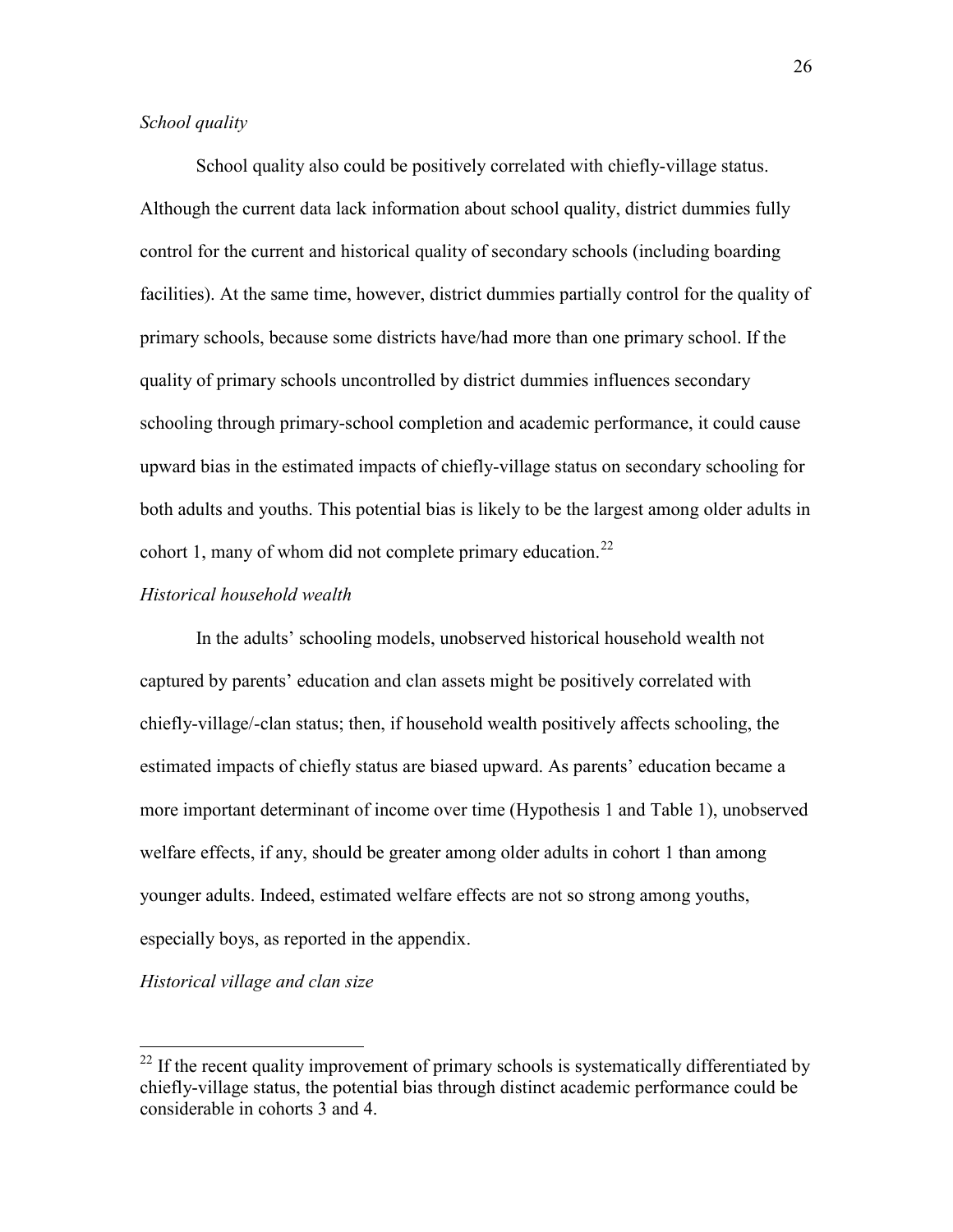In the adults' schooling models, unobserved historical village/clan size positively correlated with chiefly village/clan status could cause upward bias, because of the externality/network effects discussed above. In particular, if chiefly villages recently augmented in size more rapidly than other villages, and both chiefly and non-chiefly clans in the chiefly village augmented in the same way, this could lead to an *increase* in secondary schooling in chiefly villages, but not in chiefly clans; that is, chiefly-village status could pick up network effects not related to a chiefly network. This potential bias is unlikely to be a concern for the following reasons. First, such demographic patterns are unlikely to be caused by female marriage migration, because there is no significant difference in chiefly-village/-clan status of females in their original clans and others across cohorts. Second, urban migration could be more common in chiefly villages/clans than others, if chiefly network drives urban employment and tertiary education. Third, explaining why externality/network effects matter for secondary completion, but not enrollment is not straightforward; the appendix offers counterevidence among youths.<sup>23</sup>

#### **8. Conclusion**

Using original household survey data in rural Fiji, which contain unique information about chiefly-group status, and Fijian coups as a natural experiment, this paper showed evidence that chiefly labor networks in non-farm occupations that originated from the British colonial policy has persistently affected Fijians' schooling. Most male Fijians outside the chiefly network have been discouraged from making education investments over time. As non-farm employment plays an increasing role in

 $23$  I also repeated the analysis using current village size interacted with cohort dummies as proxies for historical size, finding very similar results for chiefly status; these proxies could contain systematic errors which are generally unsigned (cf. historical school access).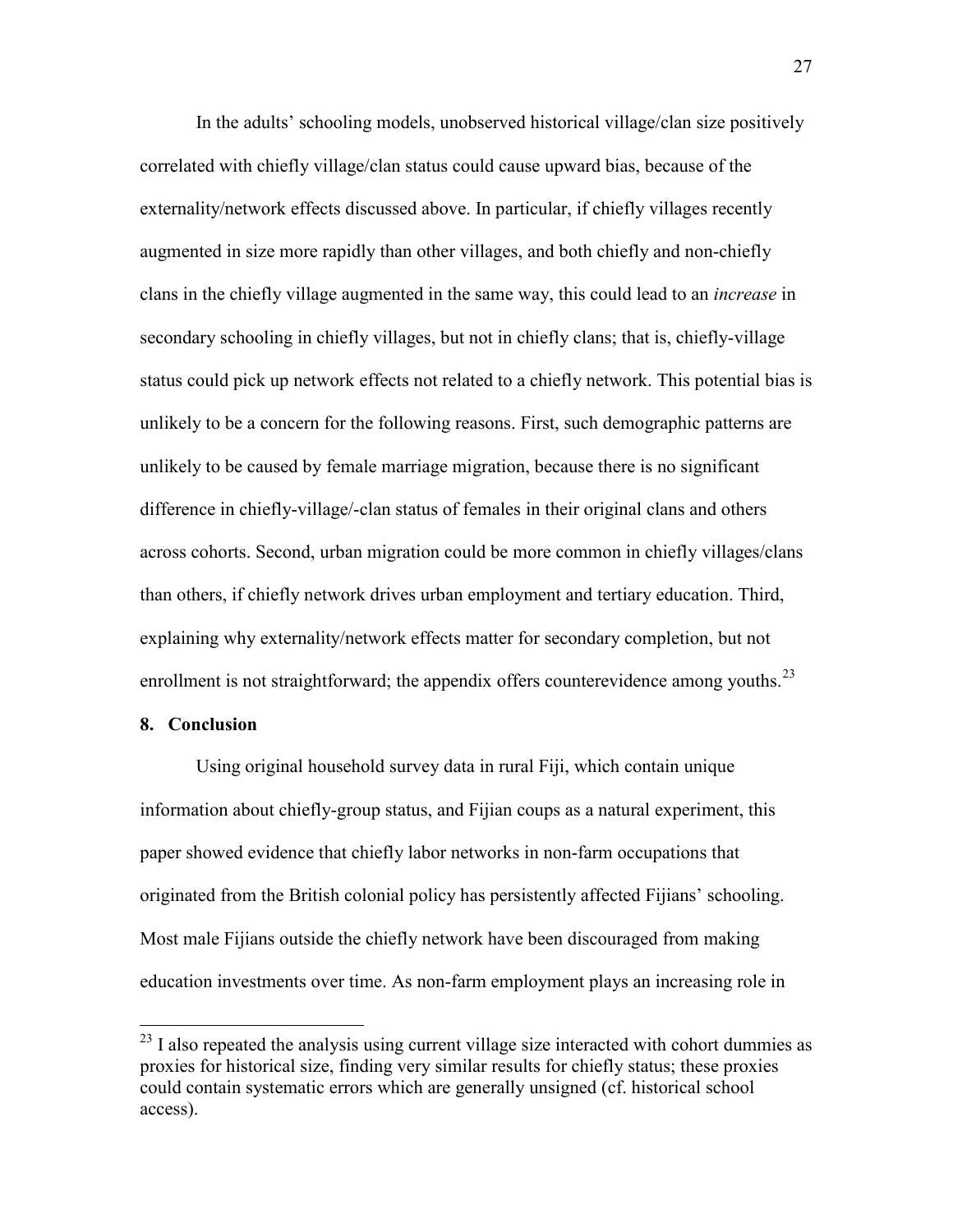earnings, income inequality has augmented among Fijians. Without being directly constrained by this chiefly institution, Indians and Female Fijians outperformed male Fijians in higher education. As such, an indigenous chiefly system shaped the country's economic growth and inequality through institutional developments in its colonial history.

# **Appendix**

This appendix discusses estimation results of other covariates (results not shown, unless otherwise noted). First, significant results in the adults' employment models are limited to positive and negative effects of household-head status and distance to local market (the latter indicates major employment opportunities in towns).

Second, the estimated coefficients of parents' education in the schooling models for adults and youths are reported in Table A2 (for adults, parents' secondary incomplete and complete or above are combined to secondary incomplete or above, because secondary completion is uncommon among them). Reflecting the rapid progress of female schooling, the higher the education level, the more important is mother's secondary education compared to father's. Specifically, although only father's secondary education positively affects both male and female adults' primary-school completion or above (results not shown), father's and mother's secondary education, respectively, influence male and female adults' secondary enrollment, and only mother's matters for both adults' secondary completion, with greater effects on females than males. In contrast, mother's secondary completion matters for boys' secondary enrollment, but not girls'.

Third, consistent with general education development, secondary schooling – both completion and enrollment – is more common among younger adults (both males and females). Distance to secondary school (proxies) negatively affects secondary-school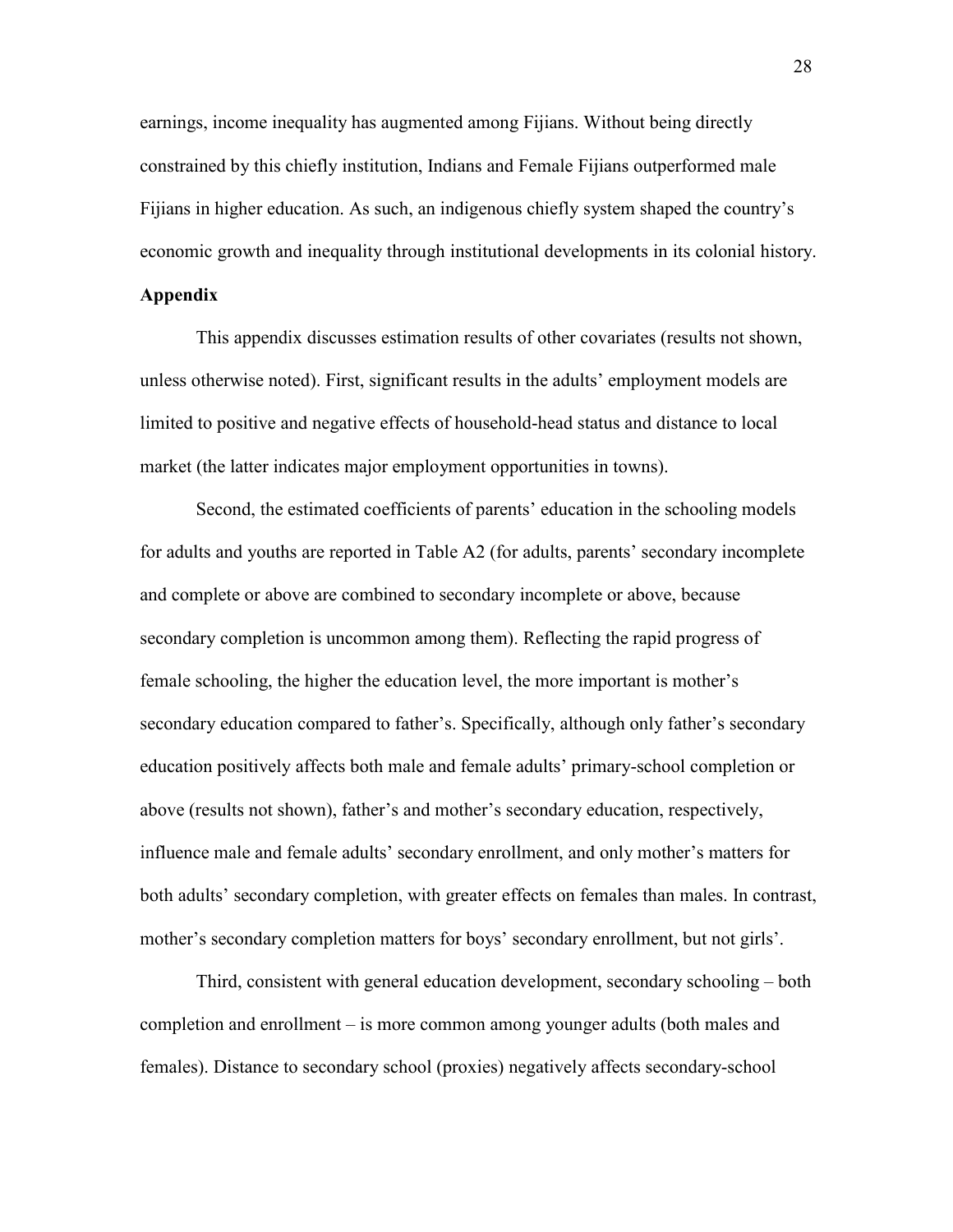enrollment, but not completion, among female adults, but not male, in cohorts 1 and 2, but not cohort 3. Hence, secondary enrollment was constrained by school access, and rural-school expansion after independence significantly helped female schooling. This does not mean that school access did not matter for young adults, rather, that their school access affecting enrollment is captured by district dummies (for secondary completion this is the case over time). This also serves as counterevidence against significant systematic errors in the proxies for historical school access.

Fourth, the following results are found for youths' secondary schooling. While girls' schooling is constrained by non-land assets (positive impacts), but not land, secondary schooling is strived for by boys with a smaller prospect for land accumulation (total clan land, not household assets, has negative effects). Girls with a greater number of younger sisters are less likely to enroll (presumably to help care them), and boys in larger clans are more likely to enroll (consistent with the externality/network effects). As found among young adults, access to secondary school not captured by district dummies is not a constraint. At the same time, girls' secondary schooling is negatively affected by distance to primary school (similar patterns are found for male adults' secondary enrollment). This is probably because school access (within the district) affects delay/repetition in primary school.

#### **Acknowledgments**

I wish to thank my field team – Jonati Torocake, Viliame Manavure, Viliame Lomaloma, and 16 enumerators – for their advice, enthusiasm, and exceptional efforts on behalf of this project. Special thanks are owed to the Fijians of the region who so willingly participated in the survey. The Cakaudrove Provincial Office in Fiji offered

29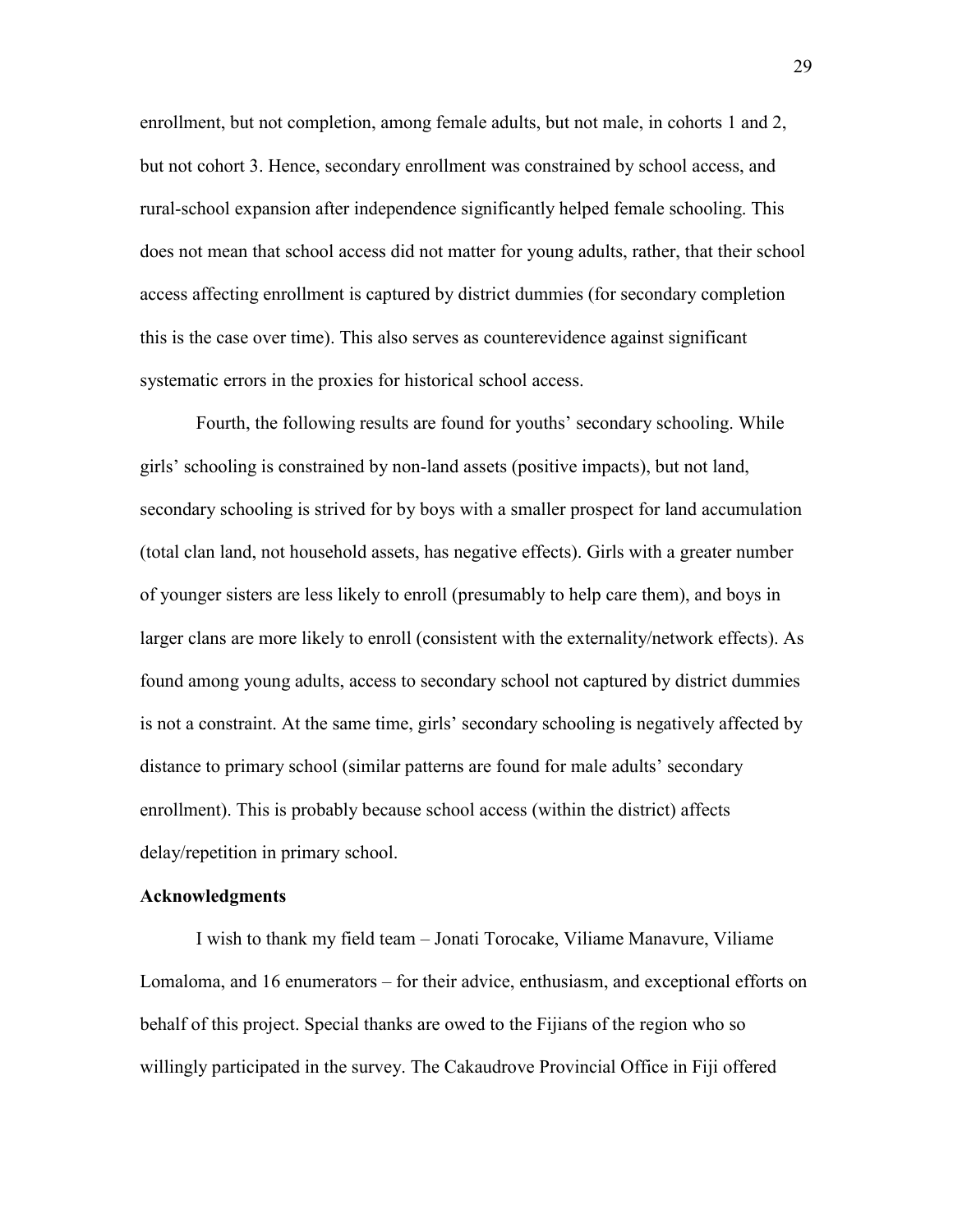valuable institutional support for this project. This paper has benefited significantly from the comments and suggestions of Yutaka Arimoto, Takashi Kurosaki, Chiaki Moriguchi, and seminar participants at Hitotsubashi University. This research has been made possible through support provided by the Sumitomo Foundation, the Japan Society for the Promotion of Science, and the Ministry of Education, Culture, Sports, Science and Technology in Japan. Any errors of interpretation are solely the author's responsibility.

# **References**

- Acemoglu, D., Johnson, S., Robinson, J. A., 2001. The Colonial Origins of Comparative Development: An Empirical Investigation. American Economic Review 91(5), 1369-1401.
- Acemoglu, D., Johnson, S., Robinson, J. A., 2005. Institutions as a fundamental cause of long-run growth. In: P. Aghion, S. Durlauf (Eds.), Handbook of Economic Growth. North Holland, Amsterdam.
- Acemoglu, D., Robinson, J. A., 2008. Persistence of Power, Elites, and Institutions. American Economic Review 98(1), 267-93.
- Banerjee, A., Iyer, L., 2005. History, institutions, and economic performance: the legacy of colonial land tenure systems in India. American Economic Review 95(4), 1190-1213.
- Banerjee, A., Iyer, L., Somanathan, R., 2009. Public action for public goods. In: P. T. Schultz, J. Strauss (Eds.), Handbook of Development Economics. North Holland, Elsevier, Amsterdam.
- Banerjee, A., Somanathan, R., 2007. The political economy of public goods: some evidence from India. Journal of Development Economics 82(2), 287-314.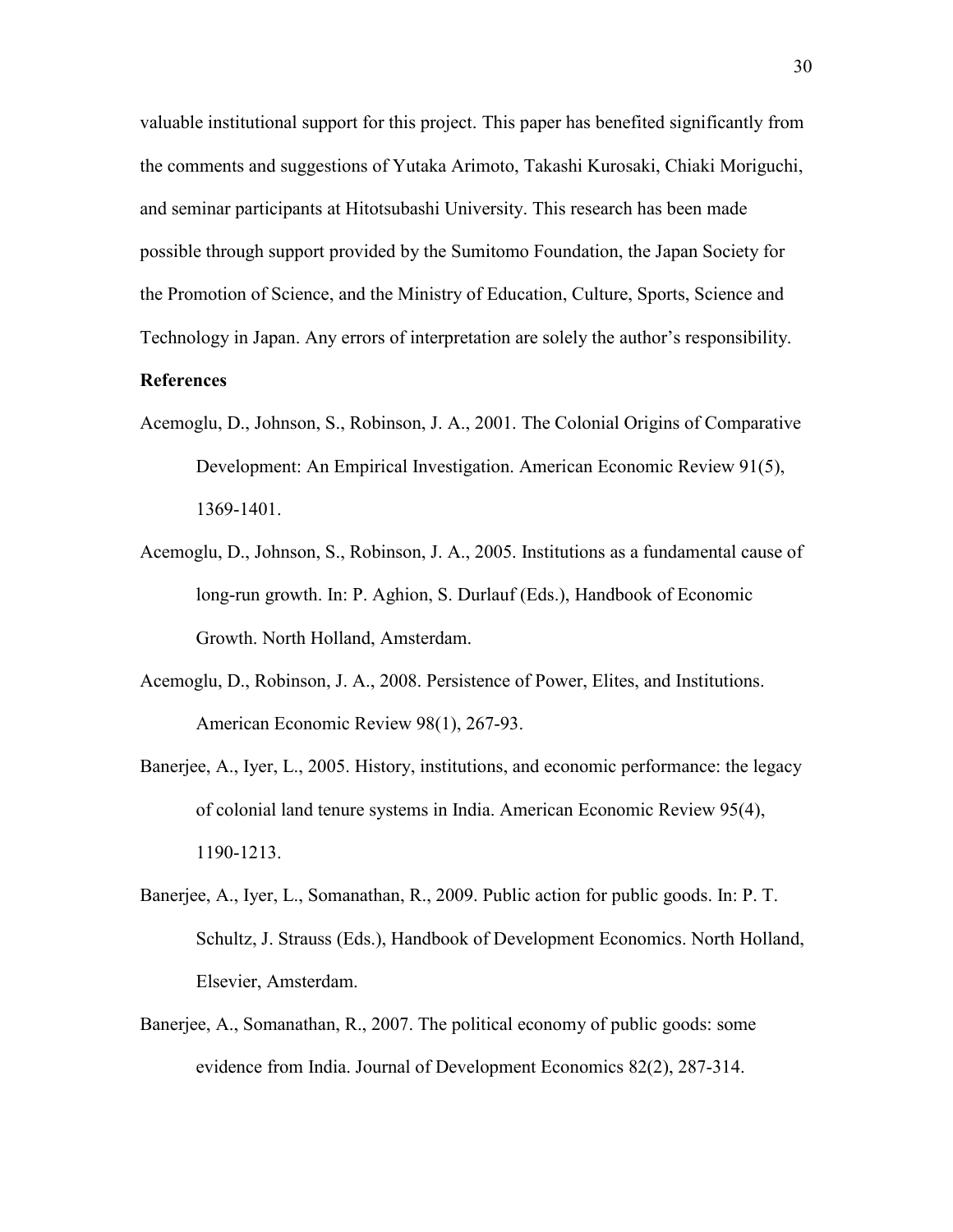- Bertocchi, G., Spagat, M., 2004. The evolution of modern education systems: technical vs. general education, distributional conflict, and growth. Journal of Development Economics 73(2), 559-582.
- Cameiro, R. L., 1981. The chiefdom: precursor of the state. In: G. D. Jones, R. R. Kautz (Eds.), The Transition to Statehood in the New World. Cambridge University Press, Cambridge.
- Elek, A., Hill, H., Tabor, S. R., 1993. Liberalization and diversification in a small island economy: Fiji since the 1987 coups. World Development 21(5), 749-769.
- Ghai, Y., 1987. The Fijian crisis: the constitutional dimension. In: H. Tinker, N. Duraiswamy, Y. Ghai, M. Ennals (Eds.), Fiji. Minority Rights Group, London.
- Gillion, K. L., 1977. The Fiji Indians: Challenge to European Dominance 1920-1946. Australian National University Press, Canberra.
- Goldstein, M., Udry, C., 2009. The Profits of Power: Land Rights and Agricultural Investment in Ghana. Journal of Political Economy 116(6), 981-1022.
- Huillery, E., 2009. History matters: the long-term impact of colonial public investments in French West Africa. American Economic Journal: Applied Economics 1(2), 176-215.
- La Porta, R., López de Silanes, F., Shleifer, A., Vishny, R., 1998. Law and finance. Journal of Political Economy 106(6), 1113-1155.
- Lerman, R. I., Yitzhaki, S., 1985. Income inequality effects by income source: a new approach and application to the United States. Review of Economics and Statistics 67, 151-156.

Ministry of Education, 2010. Annual report 2008. Ministry of Education, Suva.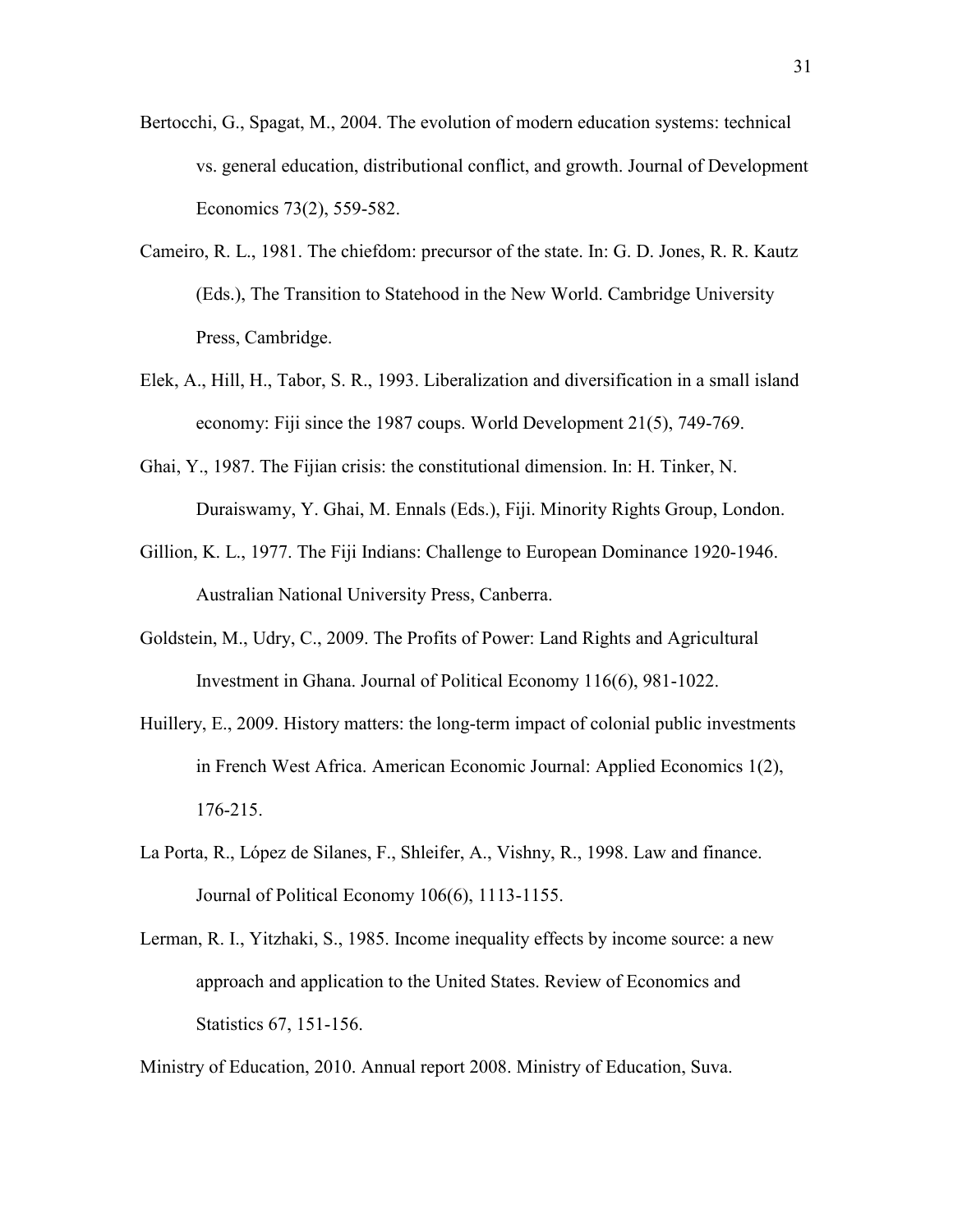- Ministry of Finance and National Planning, 2004. Millennium Development Goals: Fiji National Report. Ministry of Finance and National Planning, Suva.
- Munshi, K., 2003. Networks in the Modern Economy: Mexican Migrants in the U. S. Labor Market. Quarterly Journal of Economics 118(2), 549-99.
- Munshi, K., Rosenzweig, M., 2006. Traditional Institutions Meet the Modern World: Caste, Gender, and Schooling Choice in a Globalizing Economy. American Economic Review 96(4), 1225-1252.
- Norton, R., 1977. Race and Politics in Fiji. University of Queensland Press, Brisbane.
- Nunn, N., 2007. Historical legacies: a model linking African's past to its current underdevelopment. Journal of Development Economics 83(1), 157-175.
- Pandey, P., 2010. Service delivery and corruption in public services: how does history matter? American Economics Journal: Applied Economics 2(3), 190-204.
- Ravuvu, A., 1983. Vaka I Taukei: The Fijian Way of Life. Institute of Pacific Studies, Suva.
- Scarr, D. (Ed.), 1982. Fiji: The Three Lagged Stool. Selected Writings of Ratu Sir Lala Sukuna. MacMillan Education, Canberra.
- Sokoloff, K. L., Engerman, S. L., 2000. Institutions, factor endowments, and paths of development in the new world. Journal of Economic Perspective 14(3), 217-232.
- Stark, O., Taylor, J. E., Yitzhaki, S., 1986. Remittances and inequality. Economic Journal 96, 722-740.
- Takasaki, Y., 2011. Groups, networks, and hierarchy in household private transfers: Evidence from Fiji. Oxford Development Studies 39(1), 97-130.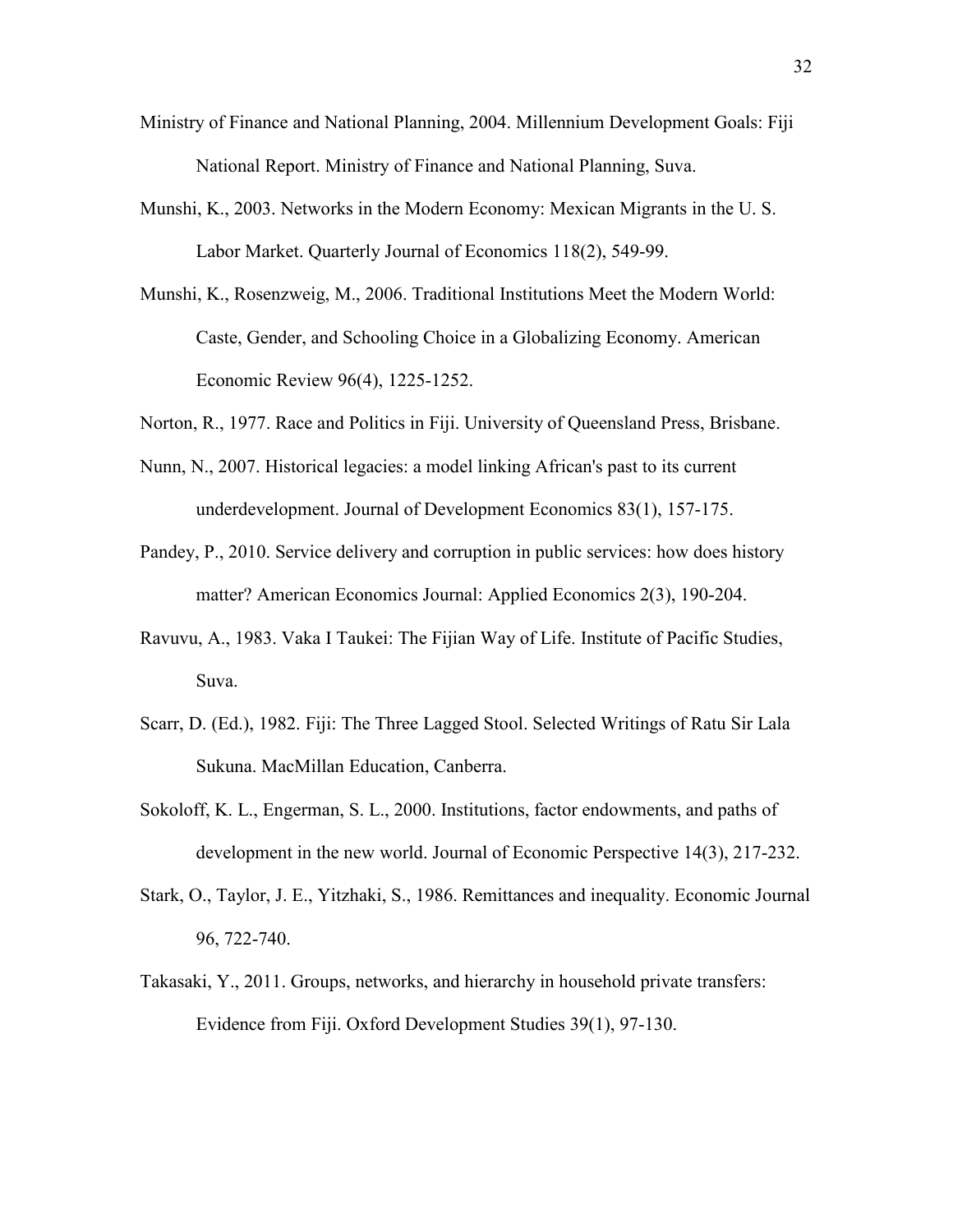- Tavola, H., 1992. Secondary education in Fiji: a key to the future. University of the South Pacific, Suva.
- Turner, J. W., 1992. Ritual, habitus, and hierarchy in Fiji. Ethnology 31(4), 291-302.
- White, C. M., 2001. Affirmative action and education in Fiji: Legitimation, contestation, and colonial discourse. Harvard Education Review 71(2), 240-269.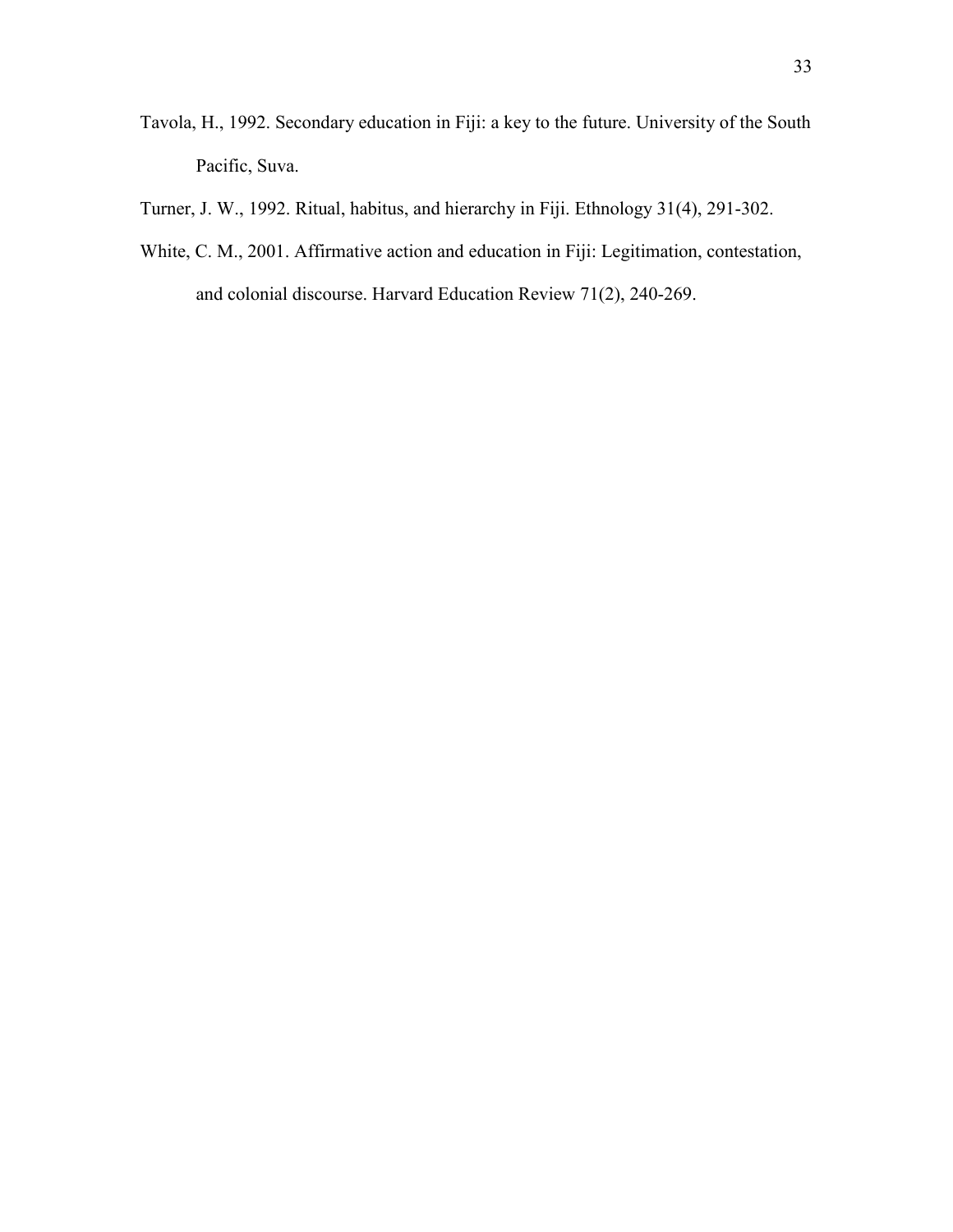| A. Employment and income.                     |        |                       |                     |            |            |  |  |
|-----------------------------------------------|--------|-----------------------|---------------------|------------|------------|--|--|
|                                               |        | Age of household head |                     |            |            |  |  |
|                                               |        | Cohort 1:             | Cohort 2:           | Cohort 3:  |            |  |  |
|                                               | All    | age 50 or             | age 35-49 age 20-34 |            |            |  |  |
|                                               |        | above                 |                     |            |            |  |  |
| Permanent wage labor                          | 0.16   | 0.13                  | 0.17                | 0.22       |            |  |  |
| employment (0/1)                              |        |                       |                     |            |            |  |  |
| Total earned income per capita (F\$)          |        |                       |                     |            |            |  |  |
| All                                           | 2281   | 2337                  | 2083                | 2727       |            |  |  |
|                                               | (2647) | (2951)                | (2110)              | (2825)     |            |  |  |
| Without permanent wage                        | 2113   | 2178                  | 1991                | 2235       |            |  |  |
| labor employment                              | (2575) | (2952)                | (2123)              | (1981)     |            |  |  |
| With permanent wage                           | 3168   | 3359                  | 2521                | 4408       |            |  |  |
| labor employment                              | (2847) | (2758)                | (2006)              | (4339)     |            |  |  |
| No. observations                              | 903    | 455                   | 349                 | 99         |            |  |  |
| B. Inequality decomposition by income source. |        |                       |                     |            |            |  |  |
|                                               | Income | Source                | Gini cor-           | Inequality | Elasticity |  |  |
|                                               | share  | Gini                  | relation            | share      |            |  |  |
| All:                                          |        |                       |                     |            |            |  |  |
| Crop                                          | 0.62   | 0.62                  | 0.91                | 0.67       | 0.047      |  |  |
| Fishing                                       | 0.11   | 0.72                  | 0.66                | 0.10       | $-0.011$   |  |  |
| Handicraft                                    | 0.08   | 0.70                  | 0.42                | 0.05       | $-0.037$   |  |  |
| Permanent wage labor                          | 0.10   | 0.92                  | 0.60                | 0.11       | 0.004      |  |  |
| Other                                         | 0.08   | 0.81                  | 0.62                | 0.08       | $-0.004$   |  |  |
| Total                                         |        | 0.53                  |                     |            |            |  |  |
| Cohort 1:                                     |        |                       |                     |            |            |  |  |
| Crop                                          | 0.63   | 0.66                  | 0.94                | 0.69       | 0.055      |  |  |
| Fishing                                       | 0.11   | 0.74                  | 0.69                | 0.10       | $-0.010$   |  |  |
| Handicraft                                    | 0.10   | 0.71                  | 0.47                | 0.06       | $-0.041$   |  |  |
| Permanent wage labor                          | 0.08   | 0.93                  | 0.62                | 0.08       | 0.001      |  |  |
| Other                                         | 0.09   | 0.84                  | 0.63                | 0.08       | $-0.005$   |  |  |
| Total                                         |        | 0.57                  |                     |            |            |  |  |
| Cohort 2:                                     |        |                       |                     |            |            |  |  |
| Crop                                          | 0.63   | 0.58                  | 0.90                | 0.68       | 0.051      |  |  |
| Fishing                                       | 0.11   | 0.69                  | 0.61                | 0.10       | $-0.014$   |  |  |
| Handicraft                                    | 0.07   | 0.66                  | 0.40                | 0.04       | $-0.032$   |  |  |
| Permanent wage labor                          | 0.10   | 0.90                  | 0.50                | 0.09       | $-0.006$   |  |  |
| Other                                         | 0.09   | 0.77                  | 0.63                | 0.09       | 0.000      |  |  |
| Total                                         |        | 0.48                  |                     |            |            |  |  |
| Cohort 3:                                     |        |                       |                     |            |            |  |  |
| Crop                                          | 0.54   | 0.58                  | 0.79                | 0.53       | $-0.006$   |  |  |
| Fishing                                       | 0.12   | 0.71                  | 0.64                | 0.12       | $-0.004$   |  |  |
| Handicraft                                    | 0.05   | 0.71                  | 0.26                | 0.02       | $-0.033$   |  |  |
| Permanent wage labor                          | 0.22   | 0.88                  | 0.67                | 0.28       | 0.058      |  |  |
| Other                                         | 0.06   | 0.72                  | 0.47                | 0.05       | $-0.017$   |  |  |
| Total                                         |        | 0.47                  |                     |            |            |  |  |

**Table 1. Employment, income, and inequality decomposition by income source by cohort.**

Note: Standard deviations are in parentheses.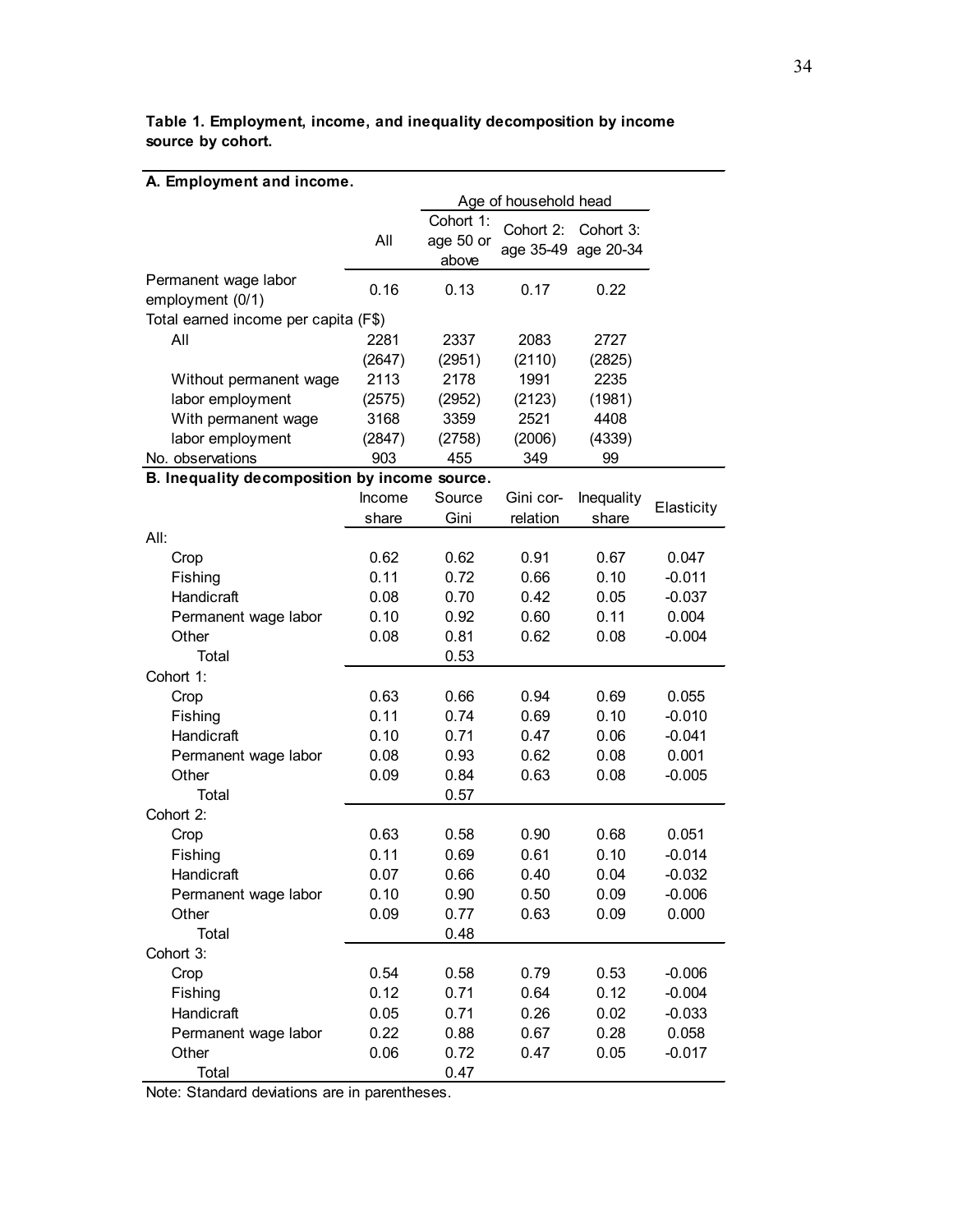|                                                  |       |      | Original clans |        |
|--------------------------------------------------|-------|------|----------------|--------|
|                                                  | All   |      |                |        |
|                                                  | clans | All  | Male           | Female |
|                                                  |       |      |                |        |
| Employment                                       |       |      |                |        |
| Permanent wage labor (0/1)                       | 0.06  | 0.07 | 0.09           | 0.04   |
| Cohort 1: age 50-65                              | 0.05  | 0.05 | 0.06           | 0.04   |
| Cohort 2: age 35-49                              | 0.08  | 0.09 | 0.11           | 0.04   |
| Cohort 3: age 20-34                              | 0.06  | 0.07 | 0.09           | 0.02   |
| Occupational distribution (unweighted)           |       |      |                |        |
| Office work/skilled labor                        | 41%   | 42%  | 47%            | 25%    |
| Tourism                                          | 9%    | 11%  | 7%             | 25%    |
| Teacher                                          | 13%   | 9%   | 5%             | 25%    |
| Military                                         | 3%    | 3%   | 3%             | $0\%$  |
| Unskilled labor                                  | 26%   | 30%  | 32%            | 21%    |
| Other                                            | 8%    | 5%   | 5%             | 4%     |
| Occupational distribution (weighted by earnings) |       |      |                |        |
| Office work/skilled labor                        | 50%   | 55%  | 61%            | 28%    |
| Tourism                                          | 7%    | 8%   | 6%             | 18%    |
| Teacher                                          | 15%   | 9%   | 6%             | 28%    |
| Military                                         | 3%    | 3%   | 3%             | 0%     |
| Unskilled labor                                  | 17%   | 19%  | 19%            | 21%    |
| Other                                            | 8%    | 6%   | 6%             | 5%     |
| <b>Education attainment</b>                      |       |      |                |        |
| Primary incomplete or below (0/1)                | 0.17  | 0.17 | 0.18           | 0.17   |
| Primary complete (0/1)                           | 0.29  | 0.29 | 0.31           | 0.26   |
| Secondary incomplete (0/1)                       | 0.34  | 0.33 | 0.34           | 0.31   |
| Secondary complete or above (0/1)                | 0.20  | 0.20 | 0.17           | 0.26   |
| No. observations                                 | 2334  | 1712 | 1093           | 619    |
| Cohort 1: age 50-65                              | 23%   | 22%  | 23%            | 22%    |
| Cohort 2: age 35-49                              | 36%   | 34%  | 37%            | 30%    |
| Cohort 3: age 20-34                              | 41%   | 43%  | 41%            | 48%    |

**Table 2. Employment and education attainment of working adults.**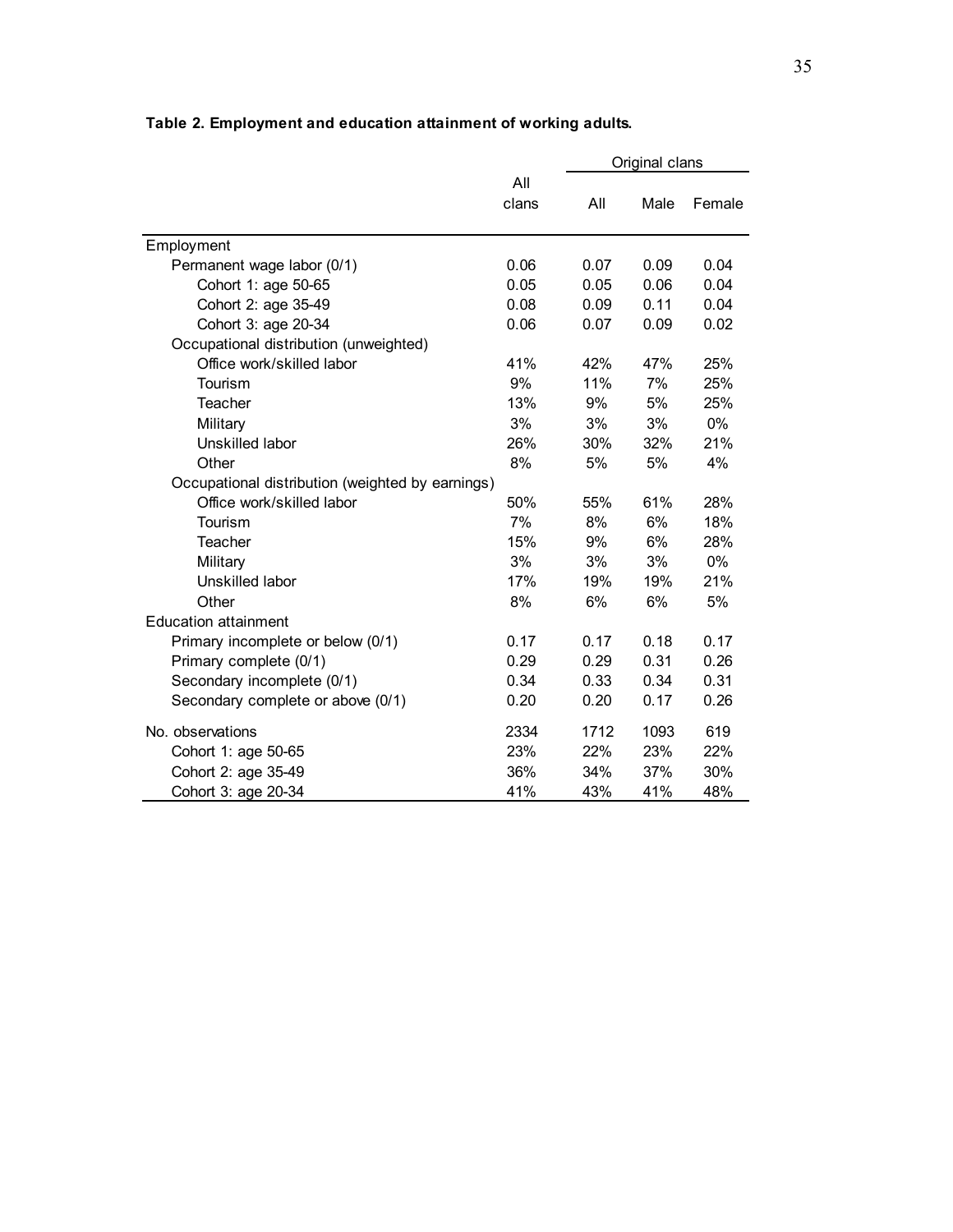|                                                                      |             | All         | Male       |             |  |  |  |  |  |
|----------------------------------------------------------------------|-------------|-------------|------------|-------------|--|--|--|--|--|
| Education                                                            | No          | Yes         | No         | Yes         |  |  |  |  |  |
|                                                                      | (1)         | (2)         | (3)        | (4)         |  |  |  |  |  |
| A1. Models with district dummies - chiefly-village status.           |             |             |            |             |  |  |  |  |  |
| Chiefly village (0/1)                                                | 0.042       | 0.038       | 0.060      | 0.052       |  |  |  |  |  |
|                                                                      | (0.026)     | (0.027)     | (0.037)    | (0.038)     |  |  |  |  |  |
| R-squared                                                            | 0.109       | 0.120       | 0.103      | 0.116       |  |  |  |  |  |
| No. observations                                                     | 1617        | 1591        | 1019       | 1009        |  |  |  |  |  |
| A2. Models with district dummies - chiefly-village status by cohort. |             |             |            |             |  |  |  |  |  |
| Chiefly village × cohort 1                                           | 0.042       | 0.040       | $0.087**$  | $0.080*$    |  |  |  |  |  |
|                                                                      | (0.028)     | (0.028)     | (0.042)    | (0.042)     |  |  |  |  |  |
| Chiefly village × cohort 2                                           | $0.065$ **  | $0.065$ **  | $0.091***$ | $0.088**$   |  |  |  |  |  |
|                                                                      | (0.026)     | (0.026)     | (0.035)    | (0.035)     |  |  |  |  |  |
| Chiefly village × cohort 3                                           | 0.023       | 0.015       | 0.012      | 0.001       |  |  |  |  |  |
|                                                                      | (0.022)     | (0.022)     | (0.030)    | (0.029)     |  |  |  |  |  |
| B1. Models with village dummies - chiefly-clan status.               |             |             |            |             |  |  |  |  |  |
| Chiefly clan (0/1)                                                   | $-0.021$    | $-0.017$    | $-0.068$   | $-0.071$    |  |  |  |  |  |
|                                                                      | (0.049)     | (0.047)     | (0.061)    | (0.063)     |  |  |  |  |  |
| Female (0/1)                                                         | 0.014       | 0.001       |            |             |  |  |  |  |  |
|                                                                      | (0.018)     | (0.017)     |            |             |  |  |  |  |  |
| Primary complete (0/1)                                               |             | 0.029       |            | 0.053       |  |  |  |  |  |
|                                                                      |             | (0.025)     |            | (0.037)     |  |  |  |  |  |
| Secondary incomplete (0/1)                                           |             | 0.032       |            | 0.057       |  |  |  |  |  |
|                                                                      |             | (0.026)     |            | (0.038)     |  |  |  |  |  |
| Secondary complete or above                                          |             | $0.123$ *** |            | $0.159$ *** |  |  |  |  |  |
| (0/1)                                                                |             | (0.034)     |            | (0.047)     |  |  |  |  |  |
| R-squared                                                            | 0.149       | 0.166       | 0.161      | 0.182       |  |  |  |  |  |
| No. observations                                                     | 1071        | 1049        | 699        | 689         |  |  |  |  |  |
| B2. Models with village dummies - chiefly-clan status by cohort.     |             |             |            |             |  |  |  |  |  |
| Chiefly clan × cohort 1                                              | $-0.127$ ** | $-0.127$ ** | $-0.149**$ | $-0.159$ ** |  |  |  |  |  |
|                                                                      | (0.052)     | (0.053)     | (0.075)    | (0.077)     |  |  |  |  |  |
| Chiefly clan × cohort 2                                              | 0.087       | 0.092       | 0.028      | 0.032       |  |  |  |  |  |
|                                                                      | (0.077)     | (0.075)     | (0.096)    | (0.095)     |  |  |  |  |  |
| Chiefly clan × cohort 3                                              | $-0.035$    | $-0.030$    | $-0.091$   | $-0.098$    |  |  |  |  |  |
|                                                                      | (0.053)     | (0.052)     | (0.067)    | (0.065)     |  |  |  |  |  |

\*10% significance, \*\*5% significance, \*\*\*1% significance.

Note: OLS estimates are shown. Robust standard errors are in parentheses. Standard errors in panels A1 and B1 are clustered by village and clan, respectively. Other controls not shown here are age, household head dummy, age of household head, household size, proportion of children (<15), proportion of elderly (>65), total clan land (log), clan size (log), distance to local market (log), village size (log), and constant. Female dummy is also included in columns (1) and (2) of panels A1, A2, and B2 and education variables are also included in columns (2) and (4) of panels A1, A2, and B2.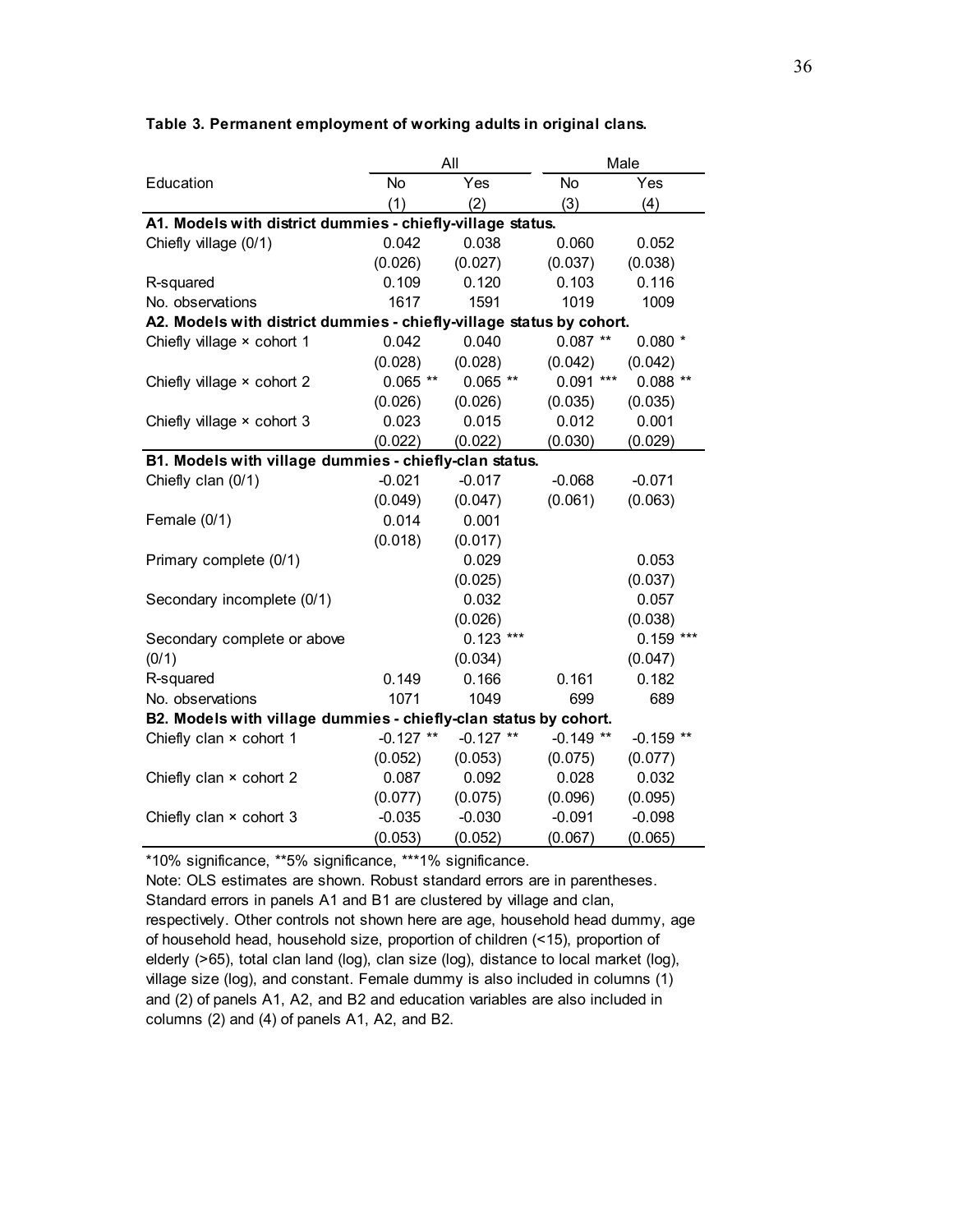#### **Table 4. Secondary-school completion of working adults in original clans.**

|                                                                      |             | All         | Male        |             |                | Female     |  |
|----------------------------------------------------------------------|-------------|-------------|-------------|-------------|----------------|------------|--|
| Parents' education                                                   | No          | Yes         | No          | Yes         | N <sub>o</sub> | Yes        |  |
|                                                                      | (1)         | (2)         | (3)         | (4)         | (5)            | (6)        |  |
| A1. Models with district dummies - chiefly-village status.           |             |             |             |             |                |            |  |
| Chiefly village (0/1)                                                | $0.052$ **  | $0.086***$  | $0.064$ *** | $0.094$ *** | 0.030          | 0.059      |  |
|                                                                      | (0.021)     | (0.028)     | (0.019)     | (0.027)     | (0.035)        | (0.047)    |  |
| R-squared                                                            | 0.194       | 0.194       | 0.076       | 0.122       | 0.206          | 0.313      |  |
| No. observations                                                     | 1596        | 972         | 1012        | 648         | 584            | 319        |  |
| A2. Models with district dummies - chiefly-village status by cohort. |             |             |             |             |                |            |  |
| Chiefly village $\times$ cohorts 1&2                                 | $-0.018$    | $-0.004$    | $-0.010$    | 0.003       | $-0.039$       | $-0.044$   |  |
|                                                                      | (0.022)     | (0.031)     | (0.028)     | (0.036)     | (0.038)        | (0.058)    |  |
| Chiefly village $\times$ cohort 3                                    | $0.147***$  | $0.205$ *** | $0.180***$  | $0.239$ *** | $0.108*$       | $0.155$ ** |  |
|                                                                      | (0.038)     | (0.048)     | (0.049)     | (0.062)     | (0.063)        | (0.075)    |  |
| B1. Models with village dummies - chiefly-clan status.               |             |             |             |             |                |            |  |
| Chiefly clan (0/1)                                                   | $-0.002$    | $-0.036$    | 0.023       | 0.005       | $-0.021$       | $-0.092$   |  |
|                                                                      | (0.043)     | (0.050)     | (0.048)     | (0.064)     | (0.064)        | (0.072)    |  |
| Female $(0/1)$                                                       | $0.076$ *** | $0.088***$  |             |             |                |            |  |
|                                                                      | (0.021)     | (0.029)     |             |             |                |            |  |
| R-squared                                                            | 0.130       | 0.189       | 0.086       | 0.129       | 0.240          | 0.363      |  |
| No. observations                                                     | 1485        | 932         | 939         | 590         | 516            | 300        |  |
| B2. Models with village dummies - chiefly-clan status by cohort.     |             |             |             |             |                |            |  |
| Chiefly clan × cohorts 1&2                                           | $-0.032$    | $-0.057$    | $-0.030$    | $-0.035$    | 0.003          | $-0.030$   |  |
|                                                                      | (0.046)     | (0.053)     | (0.056)     | (0.066)     | (0.074)        | (0.092)    |  |
| Chiefly clan $\times$ cohort 3                                       | 0.038       | $-0.007$    | 0.100       | 0.060       | $-0.052$       | $-0.167$   |  |
|                                                                      | (0.070)     | (0.083)     | (0.087)     | (0.103)     | (0.120)        | (0.141)    |  |

\*10% significance, \*\*5% significance, \*\*\*1% significance.

Note: OLS estimates are shown. Robust standard errors are in parentheses. Standard errors in panels A1 and B1 are clustered by village and clan, respectively. Other controls not shown here are age, total clan land (log), and constant. Distance to primary and secondary schools (interacted with cohort dummies) (log) are also included in panel A1 and A2. Female dummy is also included in columns (1) and (2) of panels A1, A2, and B2 and parents' education variables are also included in columns (2), (4), and (6) of all panels.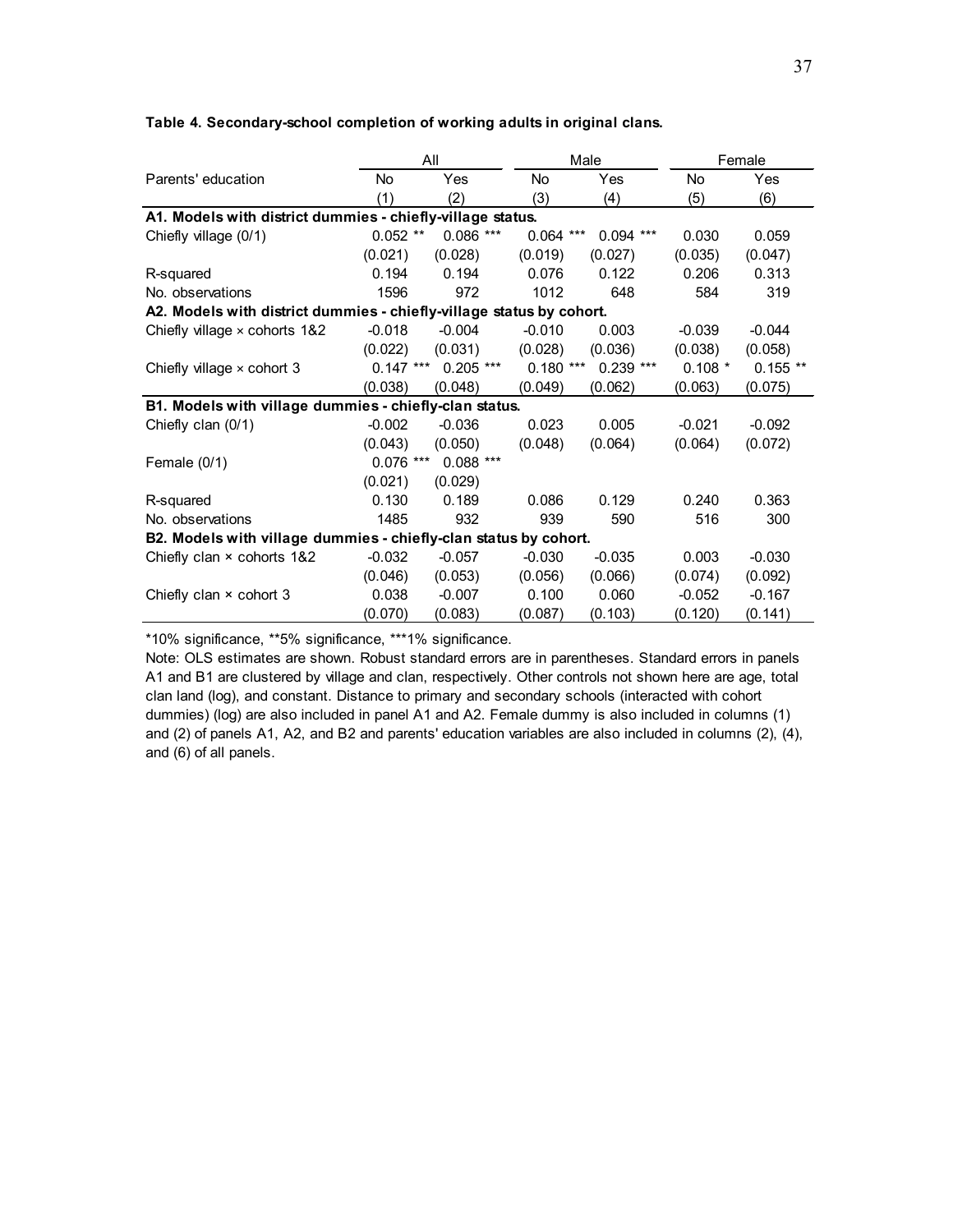|                                                                              |            | All       |           | Male/Boy |          | Female/Girl |  |  |  |
|------------------------------------------------------------------------------|------------|-----------|-----------|----------|----------|-------------|--|--|--|
| Parents' education                                                           | No         | Yes       | No        | Yes      | No       | Yes         |  |  |  |
|                                                                              | (1)        | (2)       | (3)       | (4)      | (5)      | (6)         |  |  |  |
| A1. Adults' models with district dummies - chiefly-village status.           |            |           |           |          |          |             |  |  |  |
| Chiefly village (0/1)                                                        | $0.047$ *  | $0.062$ * | $0.052$ * | 0.051    | 0.038    | $0.103*$    |  |  |  |
|                                                                              | (0.027)    | (0.031)   | (0.028)   | (0.032)  | (0.036)  | (0.051)     |  |  |  |
| R-squared                                                                    | 0.194      | 0.194     | 0.170     | 0.189    | 0.250    | 0.237       |  |  |  |
| No. observations                                                             | 1596       | 972       | 1012      | 648      | 584      | 319         |  |  |  |
| A2. Adults' models with district dummies - chiefly-village status by cohort. |            |           |           |          |          |             |  |  |  |
| Chiefly village $\times$ cohort 1                                            | $-0.034$   | 0.001     | 0.009     | 0.036    |          |             |  |  |  |
|                                                                              | (0.045)    | (0.064)   | (0.058)   | (0.075)  |          |             |  |  |  |
| Chiefly village $\times$ cohort $2^a$                                        | $0.065*$   | 0.065     | 0.016     | 0.017    | 0.067    | 0.120       |  |  |  |
|                                                                              | (0.039)    | (0.053)   | (0.050)   | (0.066)  | (0.052)  | (0.078)     |  |  |  |
| Chiefly village x cohort 3                                                   | $0.075$ ** | $0.091**$ | $0.110**$ | 0.093    | 0.007    | 0.087       |  |  |  |
|                                                                              | (0.036)    | (0.044)   | (0.047)   | (0.057)  | (0.055)  | (0.071)     |  |  |  |
| B1. Adults' models with village dummies - chiefly-clan status.               |            |           |           |          |          |             |  |  |  |
| Chiefly clan (0/1)                                                           | 0.024      | 0.014     | 0.066     | 0.082    | $-0.035$ | $-0.135$ *  |  |  |  |
|                                                                              | (0.050)    | (0.046)   | $-0.050$  | $-0.055$ | (0.079)  | $-0.080$    |  |  |  |
| Female $(0/1)$                                                               | $0.055$ ** | 0.048     |           |          |          |             |  |  |  |
|                                                                              | (0.022)    | (0.030)   |           |          |          |             |  |  |  |
| R-squared                                                                    | 0.193      | 0.203     | 0.164     | 0.191    | 0.275    | 0.284       |  |  |  |
| No. observations                                                             | 1485       | 947       | 966       | 638      | 512      | 295         |  |  |  |
| B2. Adults' models with village dummies - chiefly-clan status by cohort.     |            |           |           |          |          |             |  |  |  |
| Chiefly clan × cohort 1                                                      | $-0.059$   | $-0.047$  | $-0.006$  | 0.042    |          |             |  |  |  |
|                                                                              | (0.077)    | (0.092)   | (0.103)   | (0.116)  |          |             |  |  |  |
| Chiefly clan $\times$ cohort $2^a$                                           | 0.103      | 0.075     | 0.079     | 0.067    | 0.037    | $-0.057$    |  |  |  |
|                                                                              | (0.071)    | (0.094)   | (0.090)   | (0.121)  | (0.093)  | (0.128)     |  |  |  |
| Chiefly clan × cohort 3                                                      | 0.019      | 0.015     | 0.104     | 0.120    | $-0.126$ | $-0.230$ *  |  |  |  |
|                                                                              | (0.059)    | (0.072)   | (0.071)   | (0.084)  | (0.104)  | (0.135)     |  |  |  |
| C. Youths' models with district dummies - chiefly-village status.            |            |           |           |          |          |             |  |  |  |
| Chiefly village (0/1)                                                        | 0.023      | 0.066     | 0.029     | 0.085    | 0.031    | 0.064       |  |  |  |
|                                                                              | (0.049)    | (0.057)   | (0.080)   | (0.114)  | (0.068)  | (0.075)     |  |  |  |
| R-squared                                                                    | 0.120      | 0.120     | 0.111     | 0.113    | 0.187    | 0.226       |  |  |  |
| No. observations                                                             | 506        | 389       | 258       | 201      | 226      | 171         |  |  |  |
| D. Youths' models with village dummies - chiefly-clan status.                |            |           |           |          |          |             |  |  |  |
| Chiefly clan (0/1)                                                           | 0.042      | 0.005     | 0.123     | 0.066    | $-0.086$ | $-0.132$    |  |  |  |
|                                                                              | (0.120)    | (0.143)   | (0.125)   | (0.182)  | (0.183)  | (0.225)     |  |  |  |
| Girl (0/1)                                                                   | $0.119**$  | $0.122**$ |           |          |          |             |  |  |  |
|                                                                              | (0.048)    | (0.057)   |           |          |          |             |  |  |  |
| R-squared                                                                    | 0.181      | 0.187     | 0.233     | 0.275    | 0.237    | 0.249       |  |  |  |
| No. observations                                                             | 480        | 365       | 235       | 173      | 194      | 132         |  |  |  |

#### **Table 5. Secondary-school enrollment of working adults in original clans and youths.**

\*10% significance, \*\*5% significance, \*\*\*1% significance.

<sup>a</sup> Cohorts 1 and 2 combined in columns (5) and (6).

Note: OLS estimates are shown. Robust standard errors are in parentheses. Standard errors in panels A1/C and B1/D are clustered by village and clan, respectively. Other controls in panels A1, A2, B1, and B2 not shown here are age, total clan land (log), and constant. Distance to primary and secondary schools (interacted with cohort dummies) (log) are also included in panel A1 and A2 and female dummy is also included in columns (1) and (2) of panels A1, A2, and B2. Other controls in panels C and D not shown here are age, no. of elder sisters, younger sisters, elder brothers, and younger sisters, age of household head, household size, land (m<sup>2</sup>, log), non-land assets (log), total clan land (acre, log), clan size (log), and constant. Distance to primary and secondary schools (log) and village size (log) are also included in panel C and girl dummy is also included in columns (1) and (2) of panel C. Parents' education variables are also included in columns (2), (4), and (6) of all panels.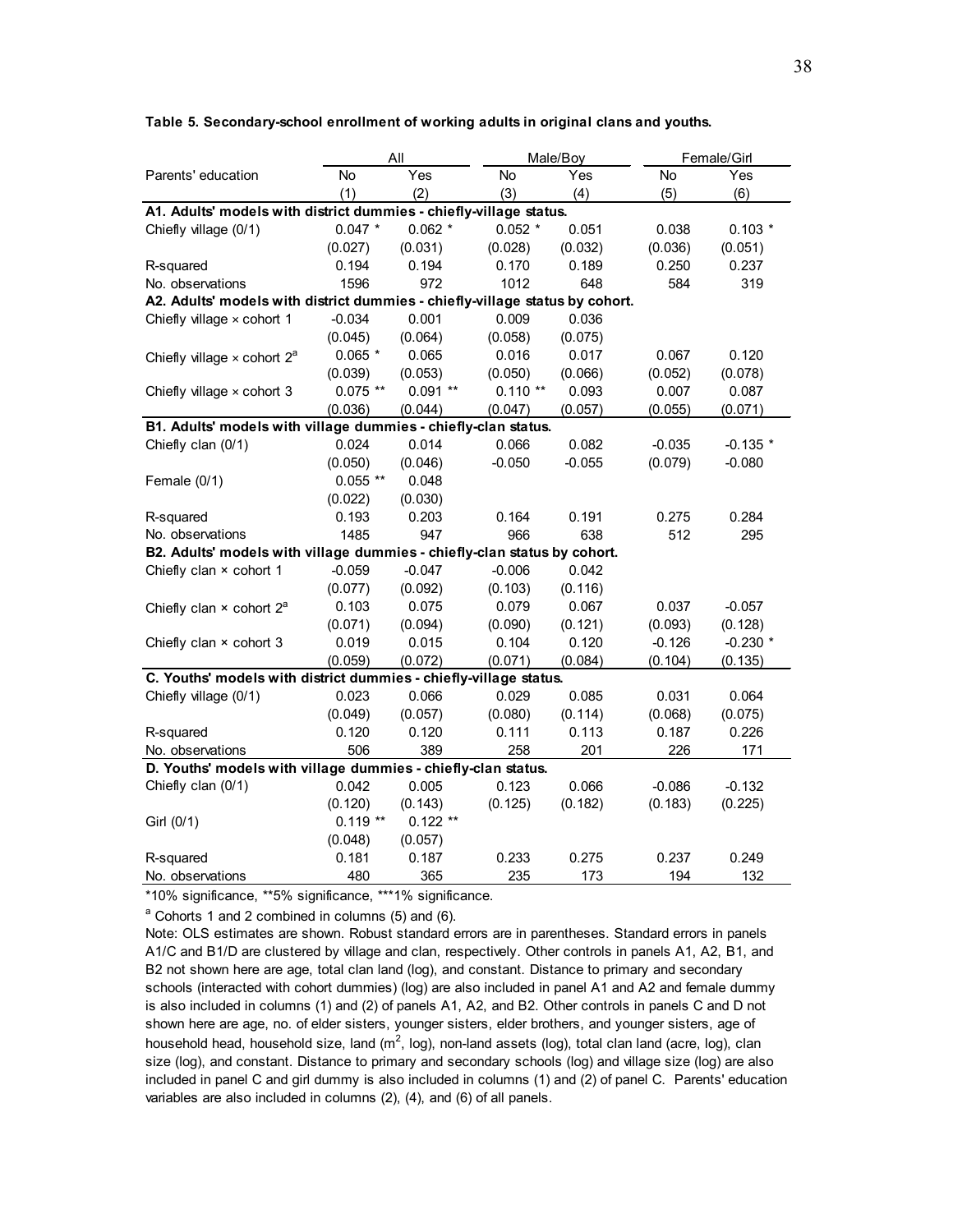

**Figure 1. Fijian chiefdom structure.**

Note: Chiefly village and chiefly clan (mataqali) are bolded.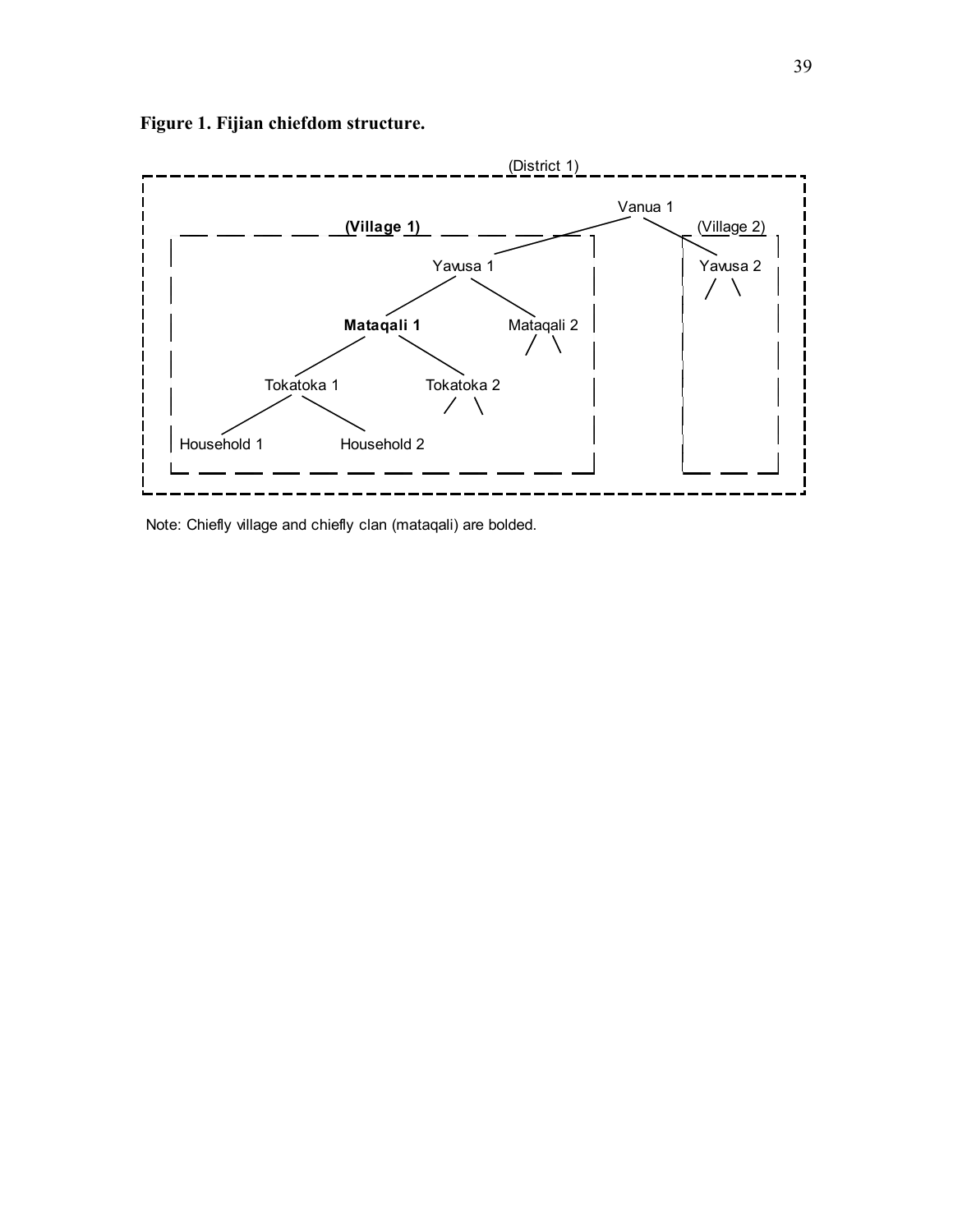

**Figure 2. Education attainment of working adults in all clans by sex and cohort.**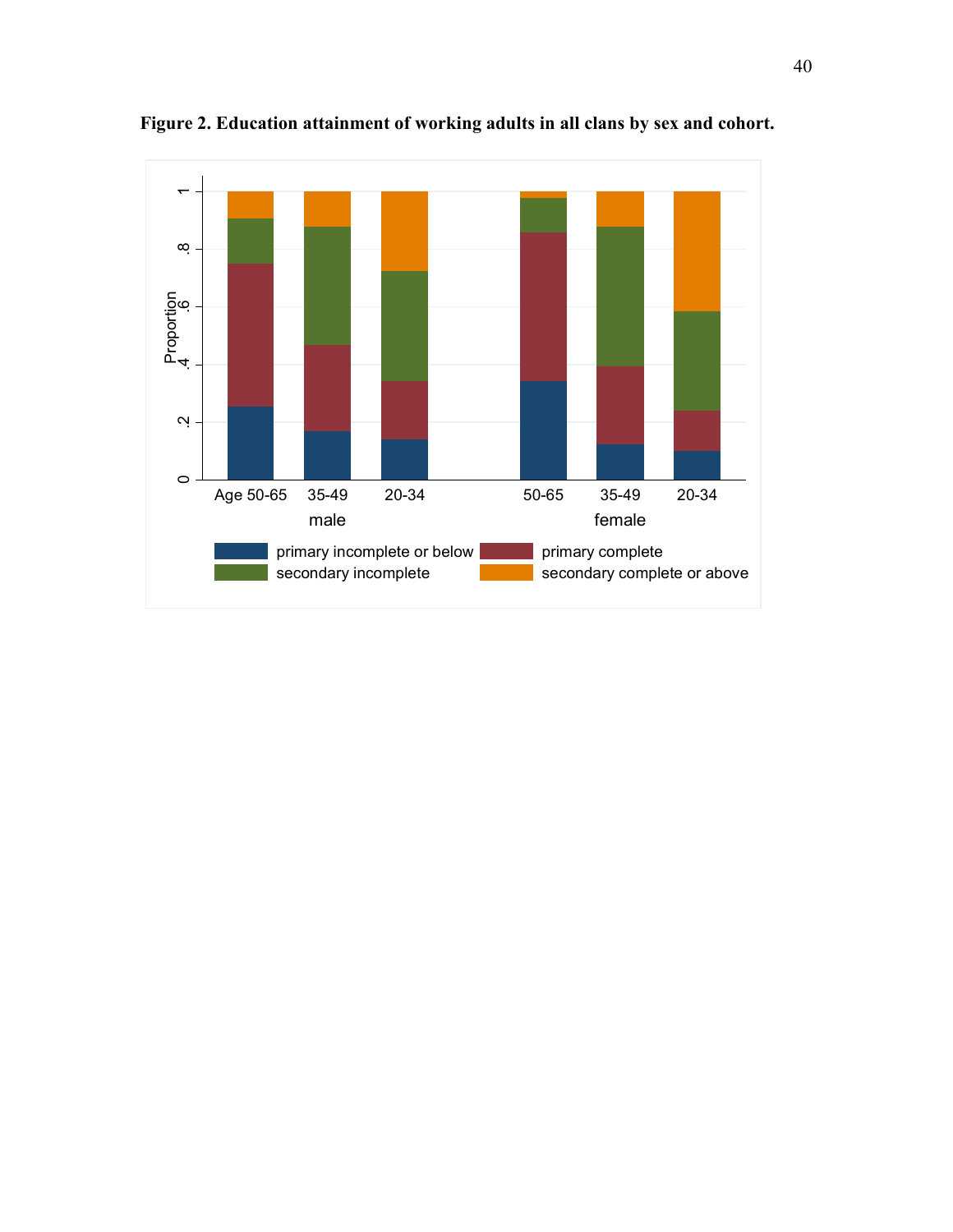

**Figure 3. Secondary-school enrollment or completion of youths by sex and age.**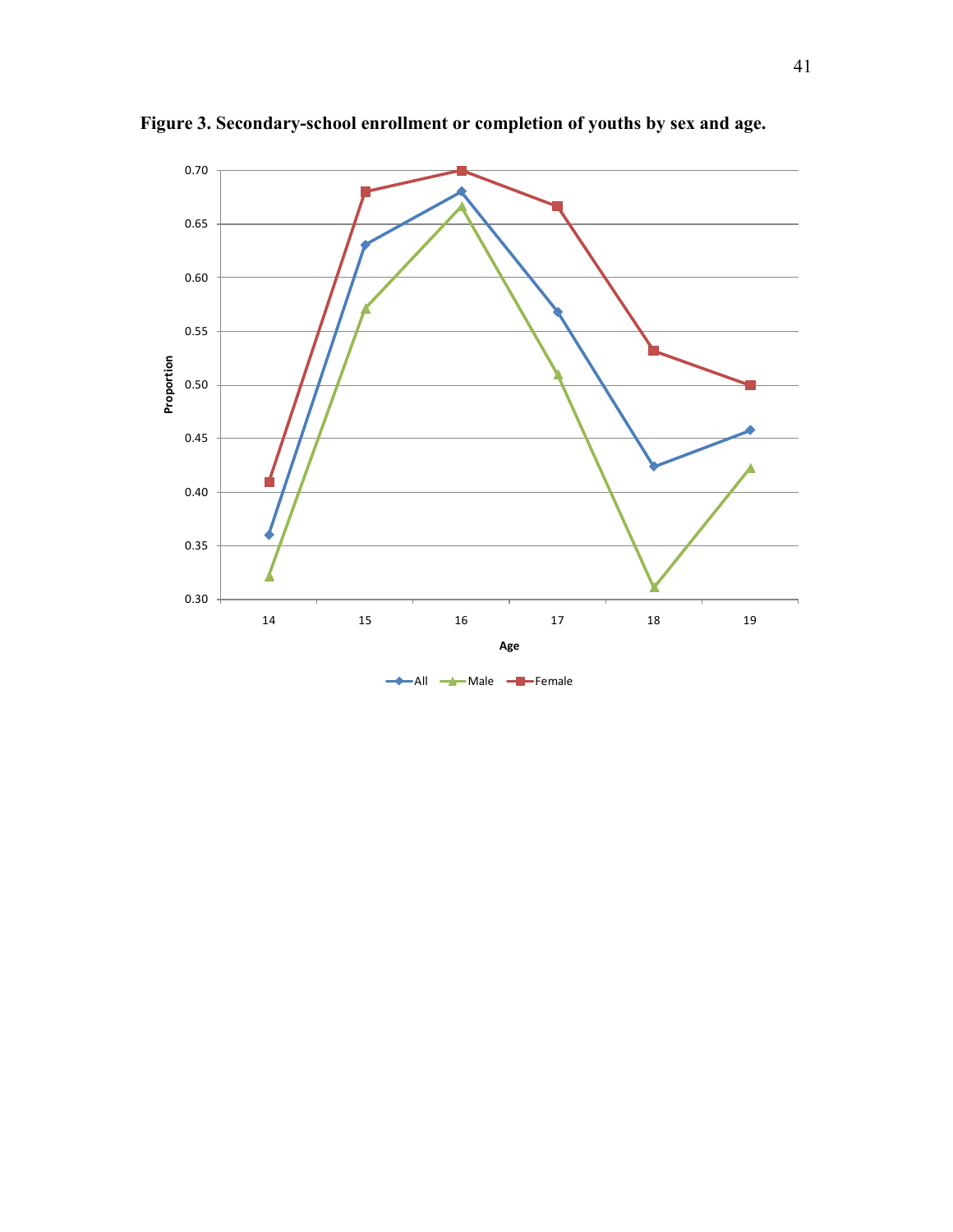## **Table A1. Descriptive statistics of explanatory variables.**

**A. Households. B. Working adults (age 20-65) and youths (age 14-19).**

|                                   |             |                                   | Adults in original clans  |        |        |        |            |
|-----------------------------------|-------------|-----------------------------------|---------------------------|--------|--------|--------|------------|
|                                   |             |                                   | Adults<br>in all<br>clans | All    | Male   | Female | Youths     |
| Chiefly status                    |             | Female $(0/1)$                    | 0.48                      | 0.36   | 0.00   | 1.00   | 0.46       |
| Chiefly village (0/1)             | 0.34        | Age                               | 38.8                      | 38.3   | 38.9   | 37.3   | 16.4       |
| Chiefly clan (0/1)                | 0.14        |                                   | (12.8)                    | (13.0) | (12.7) | (13.5) | (1.7)      |
| Household characteristics         |             | Household head (0/1)              | 0.31                      | 0.39   | 0.57   | 0.07   |            |
| Age of household head             | 51.4(14.6)  | No. of elder brothers             |                           |        |        |        | 0.25(0.51) |
| Household size                    | 5.5(2.7)    | No. of younger brothers           |                           |        |        |        | 1.23(1.26) |
| Proportion of children (<15)      | 0.32(0.24)  | No. of elder sisters              |                           |        |        |        | 0.37(0.67) |
| Proportion of elderly (>65)       | 0.09(0.21)  | No. of younger sisters            |                           |        |        |        | 1.51(1.37) |
| Land (acre)                       | 2.9(4.8)    | No. observations                  | 2334                      | 1712   | 1093   | 619    | 545        |
| Non-land assets (F\$)             | 1844 (4455) | Mother's education                |                           |        |        |        |            |
| Clan characteristics              |             | Primary incomplete or below (0/1) | 0.63                      | 0.61   | 0.63   | 0.58   | 0.17       |
| No. households in the clan        | 21.0(14.3)  | Primary complete (0/1)            | 0.25                      | 0.26   | 0.26   | 0.28   | 0.36       |
| Village characteristics           |             | Secondary incomplete (0/1)        | 0.09                      | 0.10   | 0.09   | 0.12   | 0.41       |
| No. households in the village     | 53.3(21.3)  | Secondary complete or above (0/1) | 0.03                      | 0.03   | 0.03   | 0.03   | 0.06       |
| Distance to primary school (km)   | 1.5(2.8)    | Father's education                |                           |        |        |        |            |
| Distance to secondary school (km) | 19.2 (28.2) | Primary incomplete or below (0/1) | 0.62                      | 0.60   | 0.61   | 0.59   | 0.19       |
| Distance to local market (min)    | 81.4 (68.7) | Primary complete (0/1)            | 0.26                      | 0.28   | 0.28   | 0.28   | 0.40       |
|                                   |             | Secondary incomplete (0/1)        | 0.07                      | 0.07   | 0.07   | 0.09   | 0.31       |
|                                   |             | Secondary complete or above (0/1) | 0.05                      | 0.05   | 0.05   | 0.04   | 0.10       |
| No. observations                  | 903         | No. observations                  | 1543                      | 1146   | 763    | 383    | 430        |

Note: Standard deviations are in parentheses.